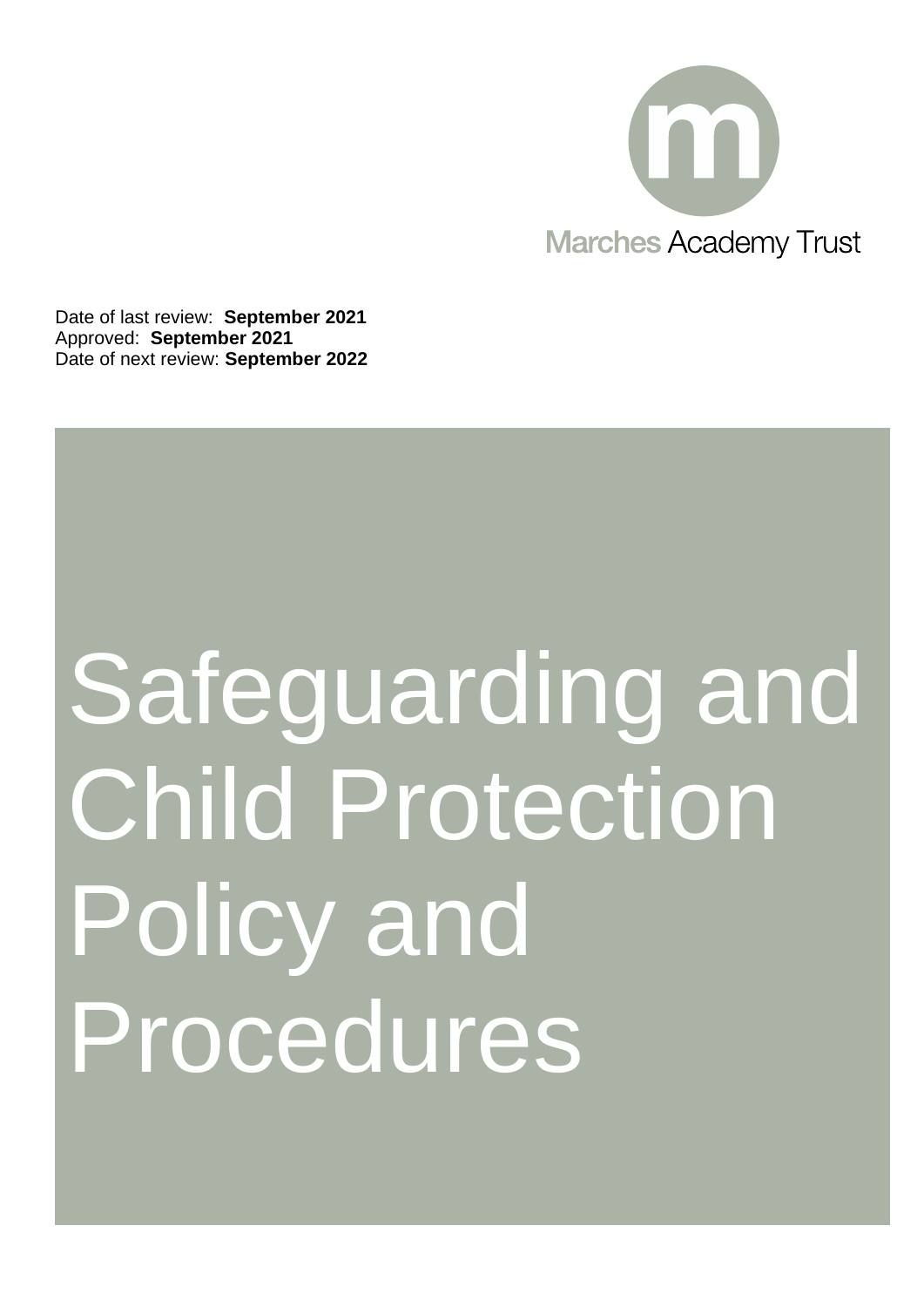| <b>DOCUMENT CONTROL</b>         |                                                                                                                                               |  |  |
|---------------------------------|-----------------------------------------------------------------------------------------------------------------------------------------------|--|--|
| <b>Policy owner</b>             | <b>Trust Safeguarding Lead</b>                                                                                                                |  |  |
| Last updated                    | September 2021                                                                                                                                |  |  |
| <b>Next planned review</b>      | September 2022                                                                                                                                |  |  |
| <b>Status</b>                   | Approved by Headteachers, ELG & Board of                                                                                                      |  |  |
|                                 | <b>Trustees in September 2021</b>                                                                                                             |  |  |
| <b>Summary of last revision</b> | Update in accordance with KCSIE, 2021                                                                                                         |  |  |
| <b>Related Policies</b>         | <b>MAT Policies:</b>                                                                                                                          |  |  |
|                                 | <b>Behaviour for Learning Policy</b>                                                                                                          |  |  |
|                                 | <b>Equality Policy</b>                                                                                                                        |  |  |
|                                 | <b>Health &amp; Safety Policy</b>                                                                                                             |  |  |
|                                 | <b>ICT Policy</b>                                                                                                                             |  |  |
|                                 | <b>Whistleblowing Policy</b>                                                                                                                  |  |  |
|                                 | Other guidance:                                                                                                                               |  |  |
|                                 | <b>Statutory Framework for the Early Years</b>                                                                                                |  |  |
|                                 | Foundation Stage (2021) Section 3 - The                                                                                                       |  |  |
|                                 | <b>Safeguarding and Welfare Requirements</b>                                                                                                  |  |  |
|                                 |                                                                                                                                               |  |  |
|                                 | <b>Keeping Children Safe in Education 2021</b>                                                                                                |  |  |
|                                 | <b>Working Together to Safeguard Children 2018</b>                                                                                            |  |  |
|                                 | <b>Shropshire Safeguarding Community Partnership</b><br>(SSCP) Procedure Guidance                                                             |  |  |
|                                 | What to do if you are worried a child is being<br>abused 2015 - Advice for practitioners.                                                     |  |  |
|                                 | <b>Information sharing: Advice for practitioners</b><br>providing safeguarding services to children,<br>young people, parents and carers 2018 |  |  |
| <b>Policy control survey</b>    | Please complete this survey and provide feedback<br>if you have had to use this policy<br>https://forms.office.com/r/HMeZtB29Si               |  |  |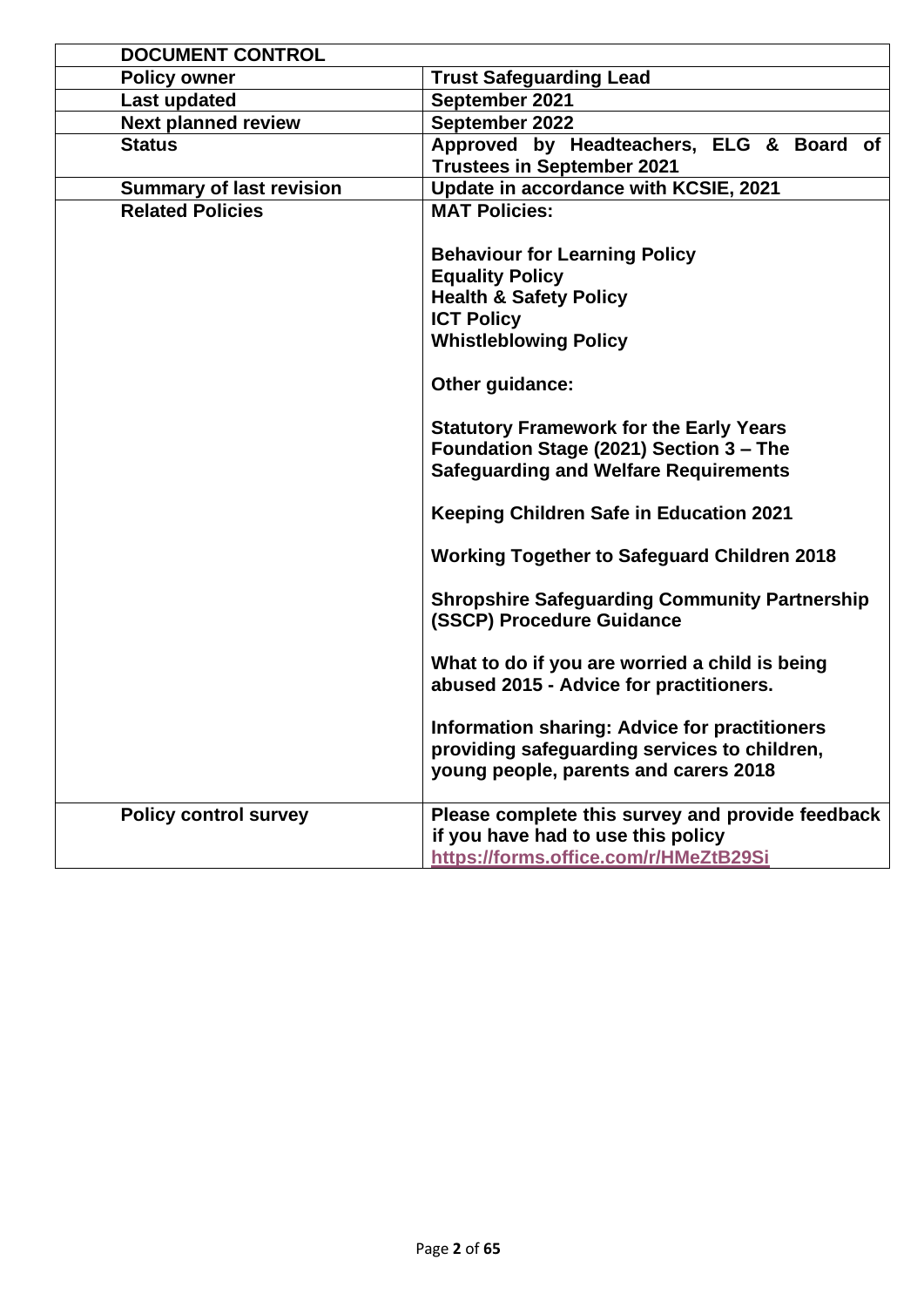# Contents

| 1.  |                 |  |
|-----|-----------------|--|
| 2.  |                 |  |
| 3.  |                 |  |
| 4.  |                 |  |
| 5.  |                 |  |
| 6.  |                 |  |
| 7.  |                 |  |
| 8.  |                 |  |
| 9.  |                 |  |
| 10. |                 |  |
| 11. |                 |  |
| 12. |                 |  |
| 13. |                 |  |
| 14. |                 |  |
| 15. |                 |  |
| 16. |                 |  |
| 17. |                 |  |
| 18. |                 |  |
| 19. |                 |  |
| 20. |                 |  |
| 21. |                 |  |
| 22. |                 |  |
| 23. |                 |  |
| 24. |                 |  |
| 25. |                 |  |
| 26. |                 |  |
| 27. |                 |  |
| 28. |                 |  |
| 29. |                 |  |
| 30. |                 |  |
| 31. |                 |  |
| a.  |                 |  |
| b.  |                 |  |
| C.  |                 |  |
| d.  |                 |  |
| 32. |                 |  |
| 33. |                 |  |
| 34. |                 |  |
| 35. |                 |  |
|     | $D = 2 \cdot 5$ |  |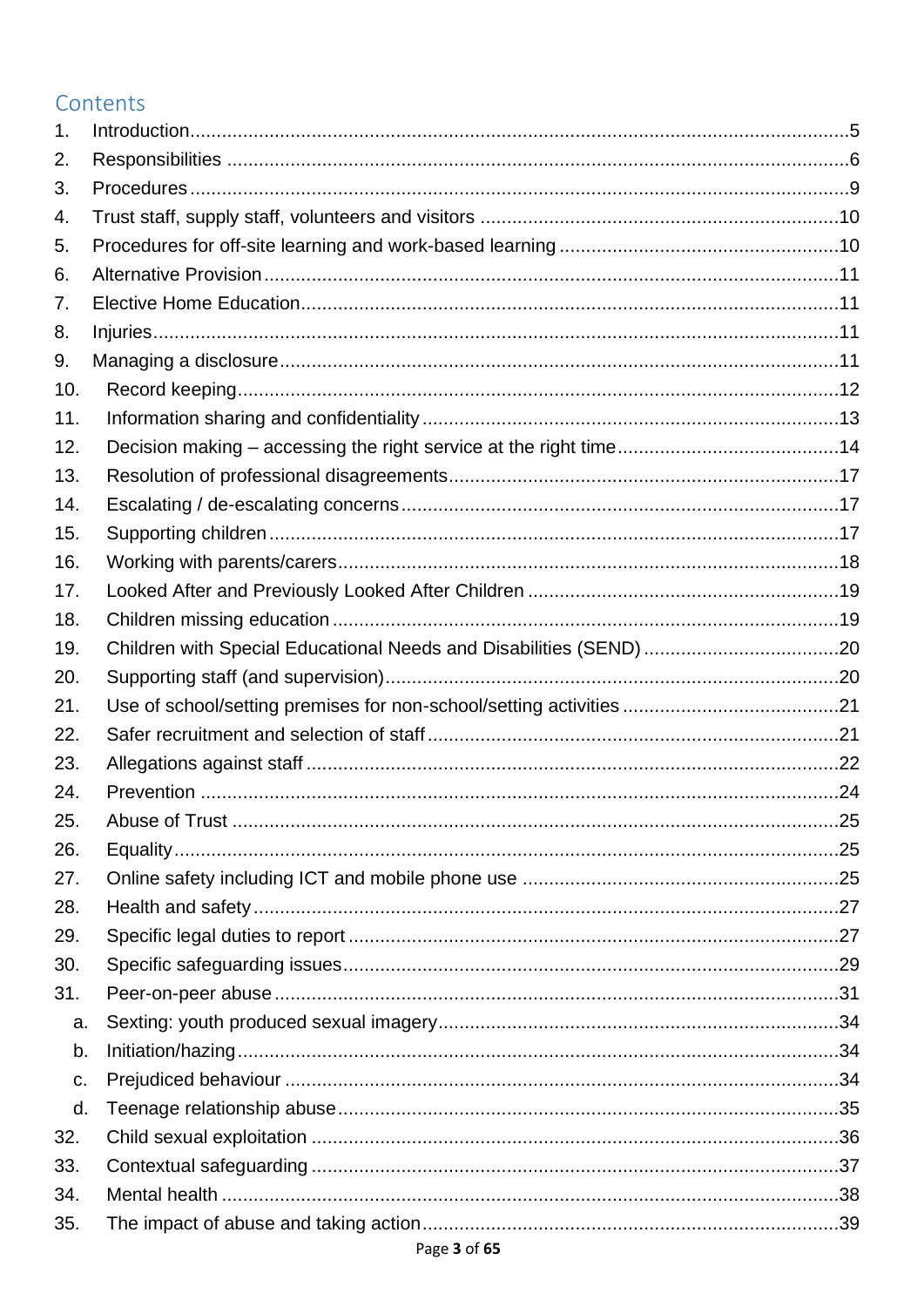| 36. |                                                                                       |  |
|-----|---------------------------------------------------------------------------------------|--|
| 37. |                                                                                       |  |
| 38. |                                                                                       |  |
| 39. | Appendix A - Designated Leads for each school within the Marches Academy Trust and    |  |
| 40. | Appendix B - Early Years - The role of the Designated Safeguarding Lead 43            |  |
| 41. | Appendix C - School/College The role of the Designated Safeguarding Lead47            |  |
| 42. |                                                                                       |  |
| 43. |                                                                                       |  |
| 44. |                                                                                       |  |
| 45. |                                                                                       |  |
| 46. |                                                                                       |  |
| 47. | Appendix I - Workflow for managing reported incidents of Harmful Sexual Behaviour in  |  |
| 48. | Appendix J - Workflow for responding to Harmful and Abusive Behaviour in schools 60   |  |
| 49. | Appendix K - Peer-on-peer sexual abuse: risk and needs assessment & version record 61 |  |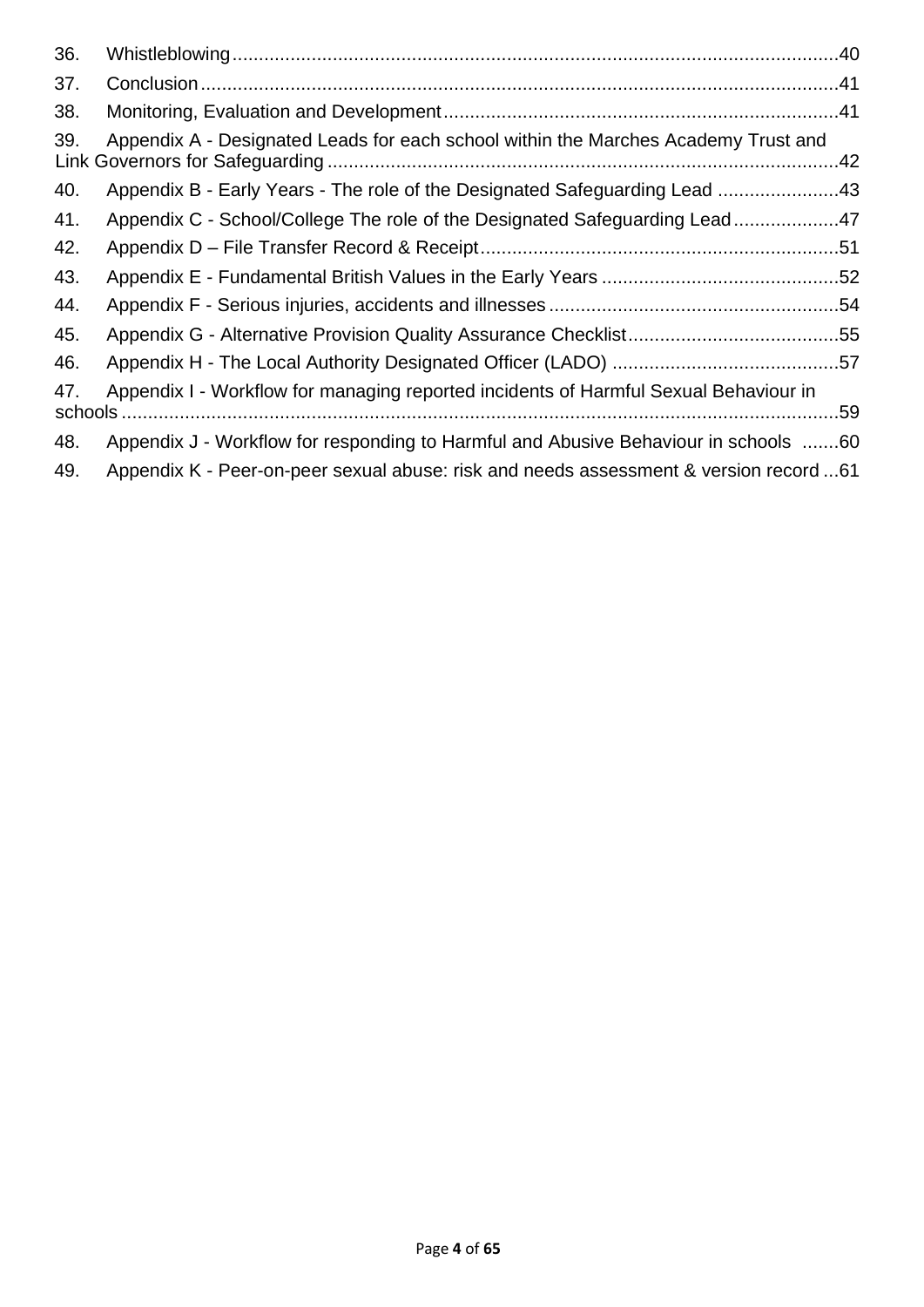# <span id="page-4-0"></span>**1. Introduction**

Marches Academy Trust (the Trust) Trustees, Governors and staff fully recognise the contribution the Trust makes to safeguarding children. We recognise that the safety and protection of all children is of paramount importance, and that all staff and volunteers have a full and active part to play in keeping them safe from harm.

We believe that the Trust should provide a caring, positive, safe and stimulating environment, which promotes all children's social, physical, emotional and moral development.

Safeguarding and promoting the welfare of children is defined for the purposes of this guidance as:

- protecting children from maltreatment:
- preventing impairment of children's mental and physical health or development;
- **ensuring that children grow up in circumstances consistent with the provision of**
- safe and effective care; and
- taking action to enable all children to have the best outcomes.

Children includes everyone under the age of 18.

Ultimately, effective safeguarding of children can only be achieved by putting children at the centre of the system, and by every individual and agency playing their full part, working together to meet the needs of our most vulnerable children. It is our duty to respond promptly and appropriately to all concerns, incidents or allegations of abuse or neglect of a child. We work in partnership with children, young people, their parents, carers and other agencies. Our statutory duties and supporting guidance are set out in The Safeguarding and Welfare Requirements in the Statutory Framework for the Early Years Foundation Stage (EYFS) 2021, the Ofsted Compulsory Childcare Register, Working Together to Safeguard Children 2018 and Keeping Children Safe in Education 2021.

The aim of this policy is to:

- ensure that the child's development is supported in ways that will foster security, confidence and independence;
- ensure that teachers, associate staff and volunteers are aware of the need to safeguard children, and of their responsibilities in identifying and reporting possible cases of abuse;
- confirm the structured procedures to be followed by all members of the school community in cases of suspected harm or abuse;
- emphasise the need for effective, appropriate and timely communication between all members of staff, and those with designated responsibility for child protection, health and safety, and other safeguarding responsibilities;
- emphasise the appropriate safeguarding and child protection policies, procedures and arrangements of those service providers who use the school's premises to provide any other before and after school activities.

This policy will have consideration for, and be compliant with, the following legislation, statutory guidance, and key information:

The Children Act 1989 and 2004 - Safeguarding and promoting the welfare of children is defined as; protecting children from maltreatment, preventing impairment of children's health or development, ensuring that children are growing up in circumstances consistent with the provision of safe and effective care and undertaking that role to enable those children to have optimum life chances and to enter adulthood successfully.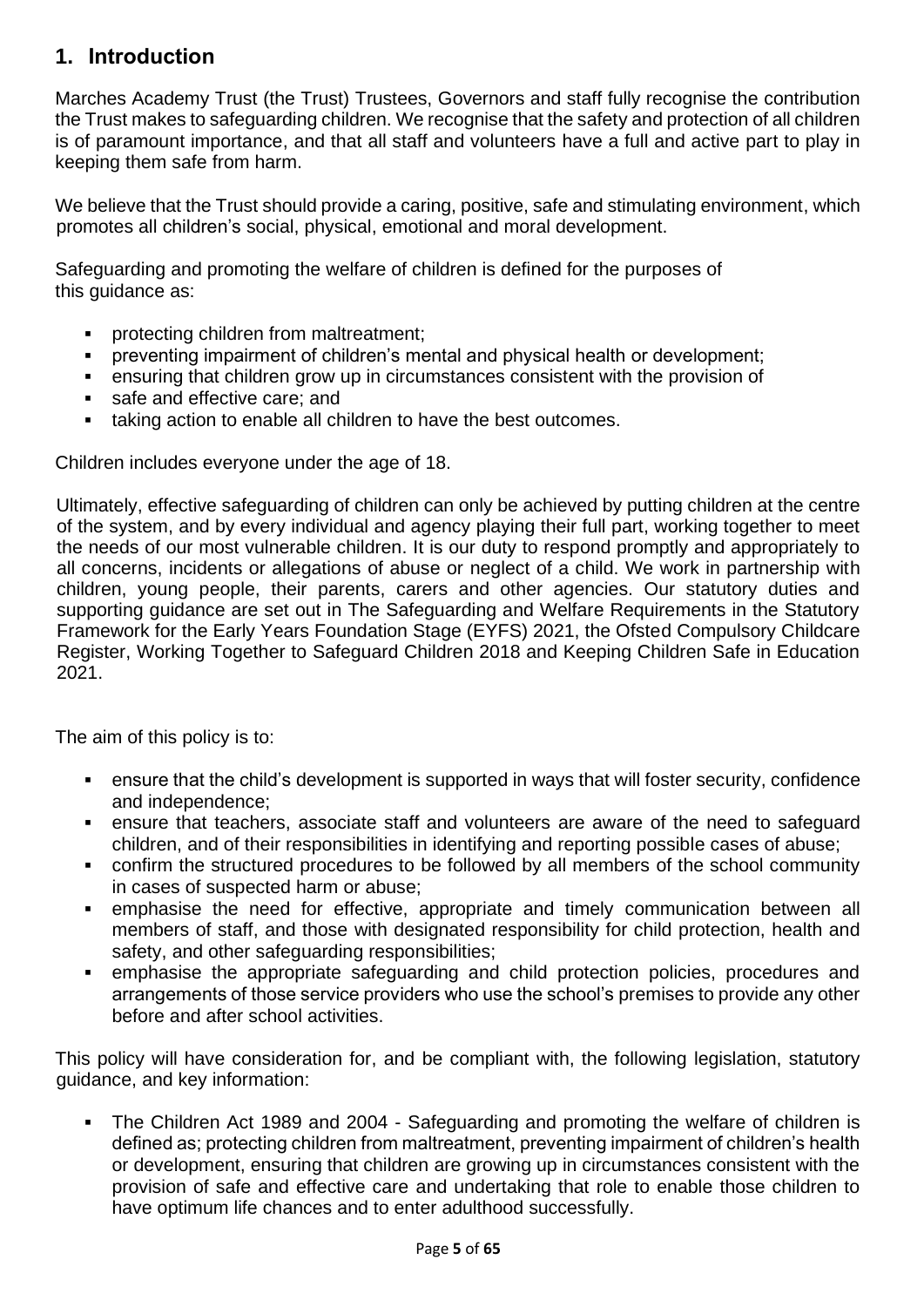- Section 3 (5) of the Children Act 1989 states that the law empowers anyone who has care of a child to do all that is reasonable in the circumstances to safeguard his/her welfare.
- Counterterrorism and Security Act 2015 preventing people being drawn into terrorism and promotion of British values to ensure children are kept safe from radicalisation
- Female Genital Mutilation Act 2003 Serious Crime Act 2015 mandatory reporting of FGM from 31st October 2015
- **Education and Training (Welfare of Children) Act 2021**
- The Rehabilitation of Offenders Act 1974, which outlines when people with criminal convictions can work with children
- Schedule 4 of the Safeguarding Vulnerable Groups Act 2006, which defines what 'regulated activity' is in relation to children
- Statutory guidance on the Prevent duty, which explains schools' duties under the Counterterrorism and Security Act 2015 with respect to protecting people from the risk of radicalisation and extremism
- Keeping Children Safe in Education 2021
- The Statutory Framework for the Early Years Foundation Stage (EYFS) 2021
- The Ofsted Compulsory Childcare Register
- **[Shropshire Safeguarding Partnership Threshold Guidance](https://westmidlands.procedures.org.uk/local-content/2gjN/thresholds-guidance/?b=Shropshire)**
- [West Midlands Procedures](https://westmidlands.procedures.org.uk/)

This policy and procedure will also link to other setting/school policies & procedures:

- **MAT Behaviour for Learning Policy**
- MAT Tackling Bullving Policy
- **MAT Safer Recruitment Policy**
- **MAT Special Educational Needs Policy**
- MAT Attendance Policy
- **MAT Trips and Visits**
- **MAT Health and Safety Policy**
- **MAT Relationship, Sex and Health Education Policy**
- **■** MAT ICT Policy
- **MAT Looked After Children and Previously Looked After Children Policy**
- MAT Social Media Policy
- **MAT Whistleblowing Policy**

# <span id="page-5-0"></span>**2. Responsibilities**

The Trust's Board of Trustees and Local Governing Bodies will ensure that:

- Trained Link Governors are appointed for safeguarding and child protection, and Looked After Children (LAC); these Governors will attend training/updates every three years;
- **.** It is the role of the Link Governor with responsibility for safeguarding, in each of the Local Governing Bodies, to take an interest in this area and keep the Local Governing Body (LGB) up to date with changes or issues that might arise, supported by the Headteacher;
- A member of the Trust's Board of Trustees will have a responsibility for ensuring Safeguarding arrangements are compliant and effective;
- Each LGB will ensure that a senior member of each school's leadership team is designated to take the lead responsibility for Safeguarding. This will include providing advice and guidance to staff, liaising with relevant Local Authority teams, and fully engaging with multiagency teams;
- The Chair of Governors for each LGB will liaise with the Local Authority Designated Officer, in the event of allegations of abuse made against the Headteacher. In the case of allegations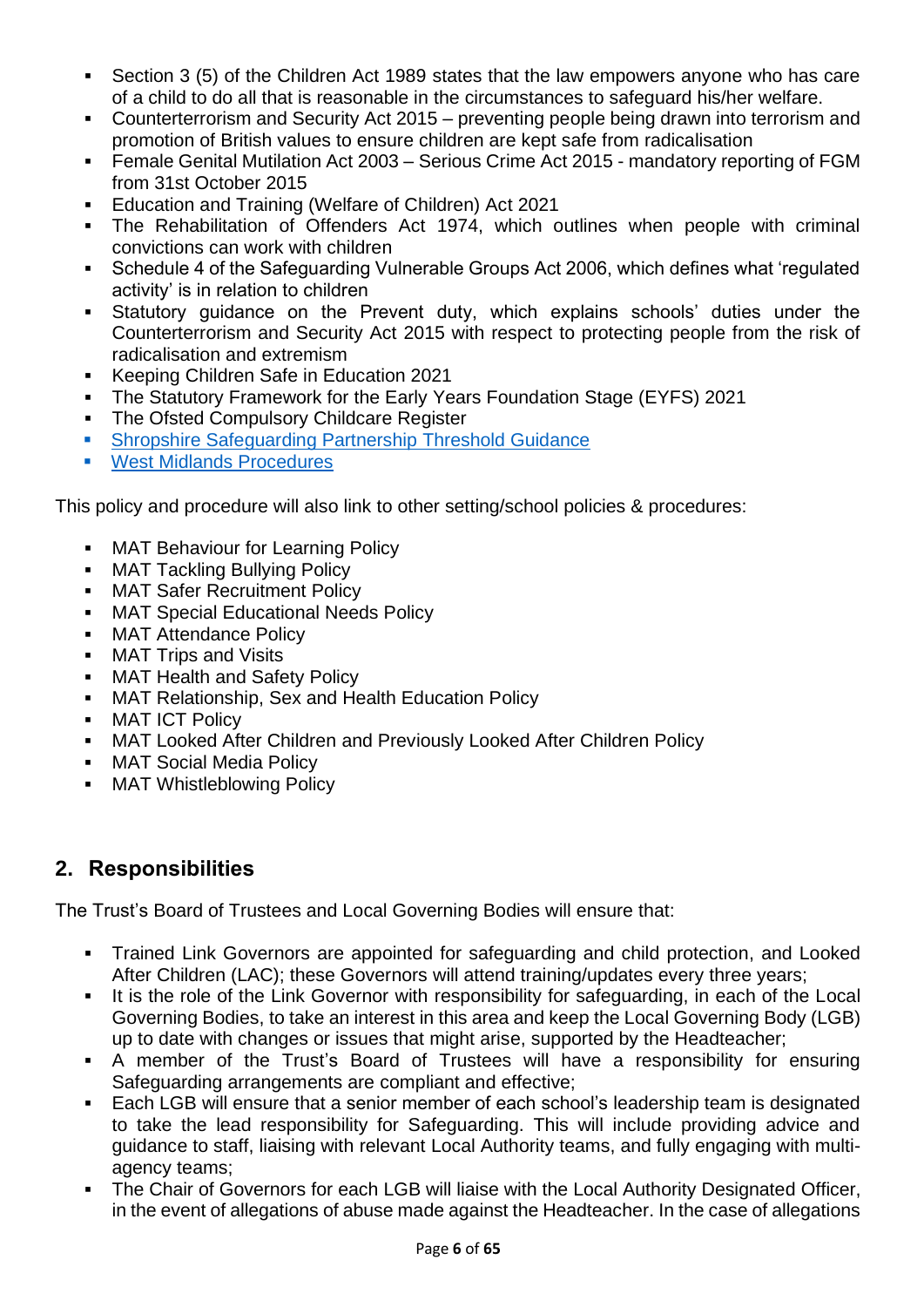of abuse made against the Chief Executive Officer of the Trust, it will be the responsibility of the Chair of Trustees to liaise with Local Authority Designated Officer.

The Trust creates a culture of safe recruitment and, as part of that, adopts recruitment procedures that help deter, reject, or identify people who may pose a risk to children (Part Three: Safer Recruitment: Keeping Children Safe in Education, 2021).

At least one member of an appointed interview panel will have attended safer recruitment training.

A member of staff of the school's leadership team in each school in the Trust is appointed to the role of Designated Safeguarding Lead. The Designated Safeguarding Lead, alongside deputies, will have a safeguarding overview. The Designated Safeguarding Lead and Deputy Designated Safeguarding Leads for each school are listed at Appendix A.

Schools within the Trust keep a single central record that, as a minimum, evidences the following:

- All staff have been employed in compliance with safer recruitment requirements (Part Three: Safer Recruitment: KCSIE, 2021).
- Date of employment.
- Identity and address confirmed, with date.
- Qualifications checked, with date.
- References checked, with date.
- Prohibition from teaching check, with date (for teaching staff).
- **EXECT:** Section 128 prohibition check, with date.
- Barred list check, with date.
- **Enhanced Disclosure and Barring Service (DBS) check, with date.**
- Right to work in the UK, with date.
- Checks confirmed by, and date.

The adequacy of resources committed to child protection, and the staff and governor training profile is regularly monitored. All staff will be made aware of school systems within each setting to support safeguarding. This will include awareness of the Behaviour for Learning Policy, Staff Code of Conduct, children missing education responses, alongside awareness of the role, and identification, of the Designated Safeguarding Lead.

All staff (including students and volunteers) in the Trust are familiar with the definitions and signs and symptoms of abuse or neglect stated in Working Together to Safeguard Children March 2018 as set out in the [West Midlands Procedures](https://westmidlands.procedures.org.uk/)

All staff are aware of their individual roles in safeguarding and promoting the welfare of children including their responsibility to be alert to any issues for concern in the child's life at home or elsewhere. We ensure that all staff (including students and volunteers) undergo an induction process where they are given copies of the procedures they must follow if they suspect abuse or neglect. On-going support is provided through regular supervision and appraisals to ensure these policies and procedures are put into practice to protect children.

As part of induction, training will include the school's behaviour policy and the school's procedures for managing children who are missing education, as well as the staff code of conduct, and the child protection policy. Keeping Children Safe in Education 2021 Part 1 must be read by all members of the staff. Governing bodies and proprietors, working with the Senior Leadership Team and especially the designated safeguarding lead, should ensure that those staff who do not work directly with children read Part one. All Designated Safeguarding Leads, management and leadership teams, and governing bodies, should read KCSiE 2021 in its entirety.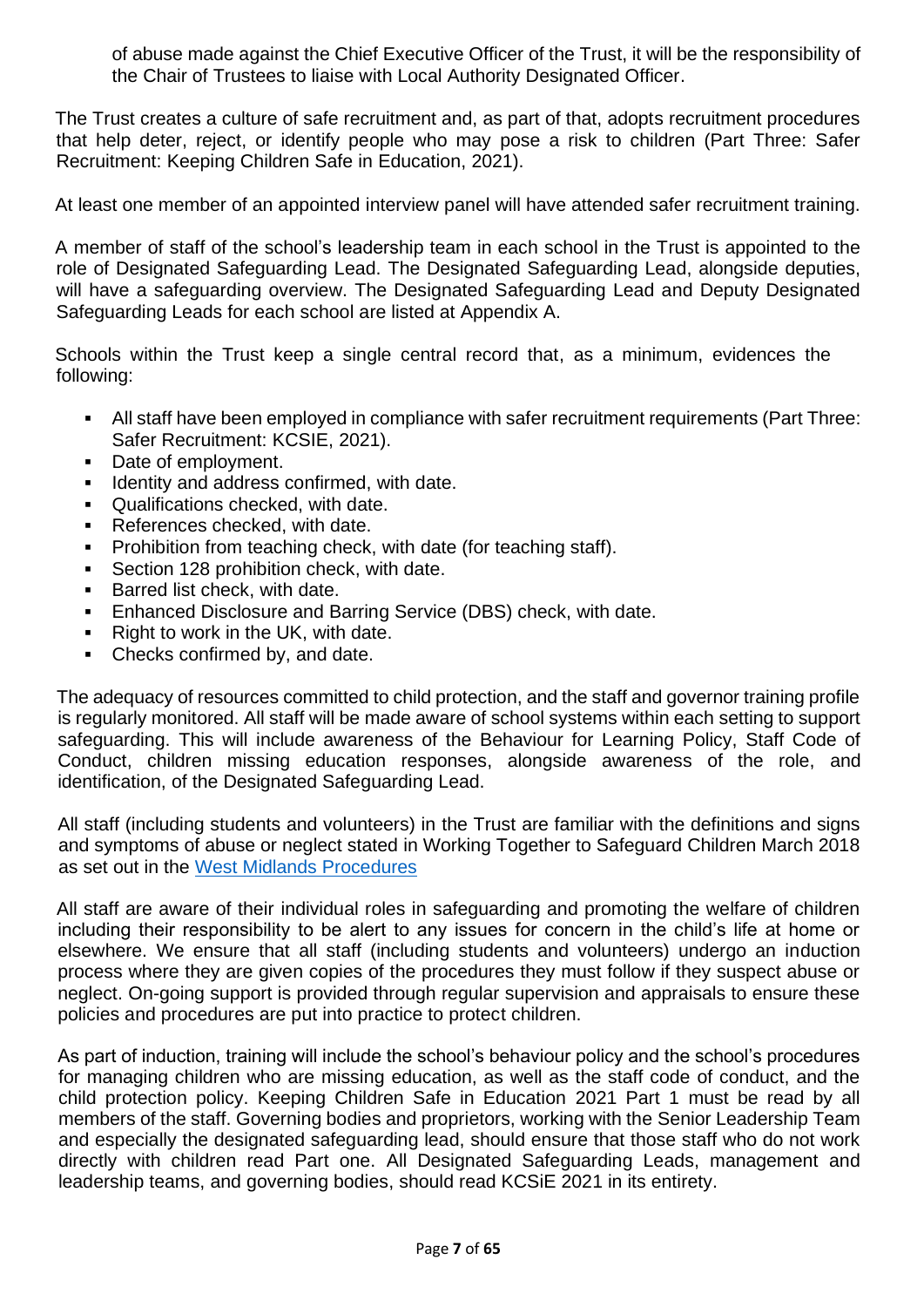All staff are expected to update their safeguarding and child protection training at least every three years. In addition, all staff members should receive regular safeguarding and child protection updates via staff briefings, e-bulletins, staff CPD, etc., as required, but at least annually, to provide them with relevant skills and knowledge to safeguard children effectively.

The policy is available to parents/carers on request, and this policy and practice complements other policies concerned with children's wellbeing in the Trust.

The Trust fully recognises its responsibilities for safeguarding children. Our policy applies to all staff, Trustees, Governors and volunteers working in the school. There are five main elements to our policy:

- 1. Ensuring we practise safe recruitment in checking the suitability of staff and volunteers to work with children.
- 2. Raising awareness of child protection issues, and equipping children with the skills needed to keep them safe.
- 3. Implementing procedures for identifying and reporting cases, or suspected cases of abuse.
- 4. Supporting children who have been abused in accordance with their agreed Child Protection Plan.
- 5. Establishing a safe environment in which children can learn and develop.

## **The staff member in the role of Headteacher/Head of School will ensure that:**

- the policies and procedures adopted by the Trustees are followed by all staff;
- the policy is updated annually, and is available publicly via school websites, or by other means;
- the Designated Safeguarding Leads review the six-monthly updates of the Shropshire Safeguarding Community Partnership procedures;
- sufficient resources and time are allocated to enable the Designated Safeguarding Leads, Deputy Designated Safeguarding Leads and other staff, to discharge their responsibilities, including taking part in strategy discussions and other multi-agency meetings, to contribute to the assessment and support of children and young people, and be appropriately trained;
- **EXT** a list of all staff and volunteers, and their safeguarding training dates, is maintained;
- all staff and volunteers feel able to raise their concerns about poor and unsafe practice with regard to children, and that such concerns are addressed in a timely manner, in accordance with agreed policies.

Headteachers & Heads of School across the Trust will access child protection training, which is updated regularly, in line with advice from Shropshire Safeguarding Community Partnership. New safeguarding partners and child death review partner arrangements are now in place within Shropshire, which consist of the three safeguarding partners (Shropshire Council, Clinical Commissioning group for Shropshire and Chief Officer of West Mercia Police) will make arrangements to work together with appropriate relevant agencies to safeguard and promote the welfare of local children, including identifying and responding to their needs.

## **The role of the Link Governors, for safeguarding child protection, shall include:**

Monitoring of procedures relating to liaison with the Local Authority Designated Officer, Children's Social Care and the Police, in relation to any allegations of child abuse made against the Headteacher, including attendance at relevant meetings.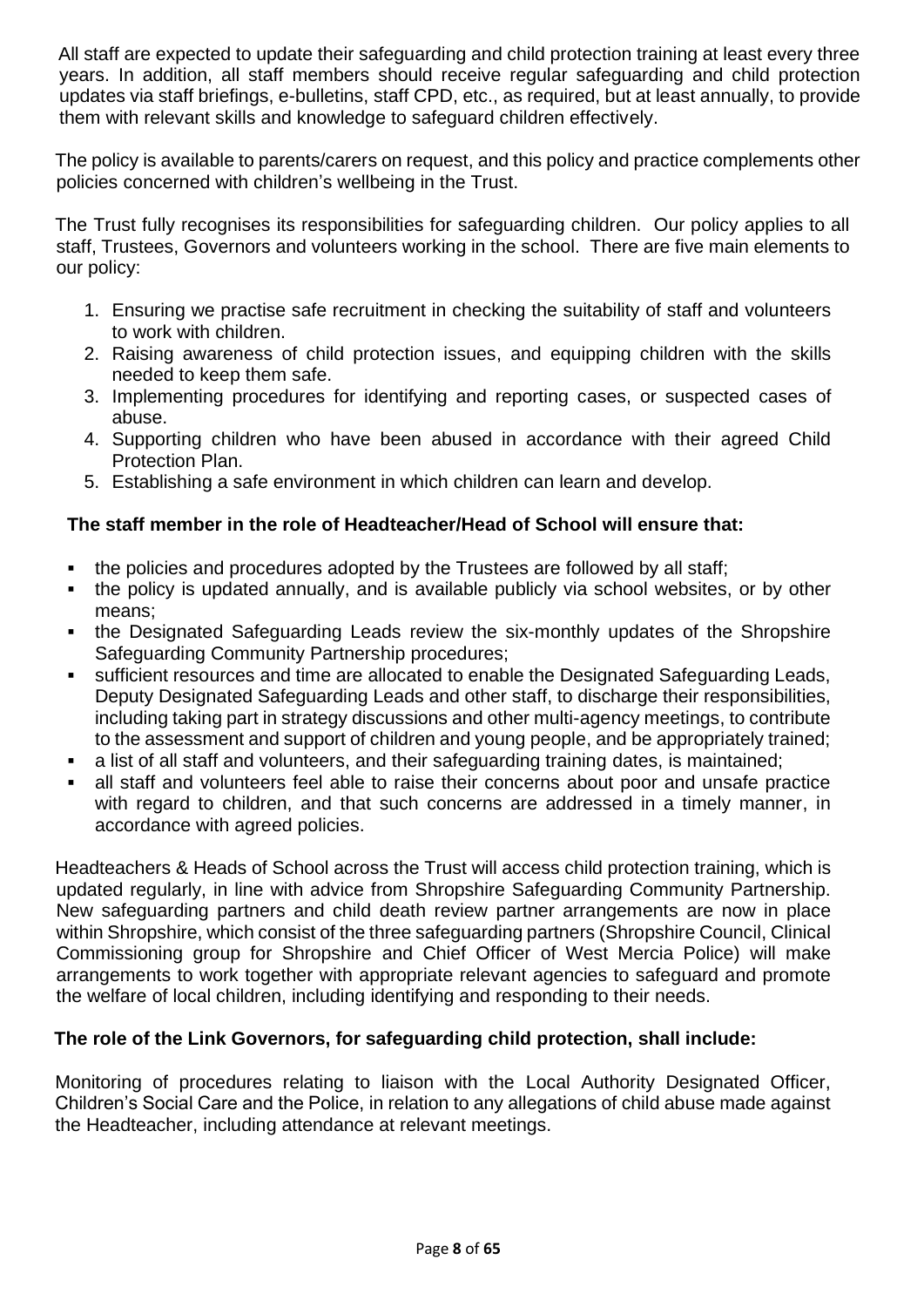## **Allegations against the Headteacher/Chief Executive Officer of the Trust**

Where an allegation is made against the Headteacher this should be referred to the Chair of the Local Governing Body, as well as the Local Authority Designated Officer.

Where an allegation is made against the Chief Executive Officer of the Trust, this should be referred to the Chair of the Board of Trustees, who will liaise with the Local Authority Designated Officer.

## **The role of the Designated Safeguarding Lead (and Deputies)**

All Designated Safeguarding Leads across the Trust will follow the guidance as set out in *Appendix B – The Role of the Early Years Designated Safeguarding Lead* and *Appendix C – The Role of the Designated Safeguarding Lead* (as applicable to the setting).

## <span id="page-8-0"></span>**3. Procedures**

We will follow the procedures set out by the Shropshire Safeguarding Community Partnership and take account of guidance issued by the Department for Education.

The Trust will:

- ensure it has a Designated Safeguarding Lead at each school, who will undertake regular, appropriate training for this role. Each school's Designated Safeguarding Lead will be a member of the Leadership Team:
- ensure it has a member of staff who will act in the absence of the Designated Safeguarding Lead;
- ensure every member of staff (including temporary and supply staff and volunteers) and the Board of Trustees, and Governors of the Local Governing Bodies, know the name of the Designated Safeguarding Lead (and Deputies) and their role(s);
- ensure all staff and volunteers understand their responsibilities in being alert to the signs of abuse, and responsibility for referring any concerns to the Designated Safeguarding Lead;
- ensure that all staff are aware of the early help process, and understand their responsibility to take timely action to help a child if they have a safeguarding concern;
- ensure that all staff are aware of the specific legal duties to report (for example, Female Genital Mutilation (FGM) and forced marriage) and recognise their legal duty in reporting concerns to the Police with the support of the Designated Safeguarding Lead;
- ensure that all staff will have undertaken the Shropshire Safeguarding Community Partnership Raising Awareness Training or its equivalent (all settings have training facilitators);
- ensure that parents have an understanding of the responsibility placed on the school and staff for child protection;
- develop effective links with relevant agencies, and co-operate as required, with their enquiries regarding safeguarding matters, including attendance at strategy meetings, initial case conferences, review conferences, core group, child in need review meetings, and allowing access from host local authorities, where appropriate, to support the completion of Section 17 or 47 assessments;
- ensure that all staff are aware of the signs of sexual violence and abuse, Child Sexual Exploitation (CSE) and Child Criminal Exploitation (CCE), as well as other forms of abuse, and recognise their responsibilities in reporting any concerns immediately to the Designated Safeguarding Lead (DSL);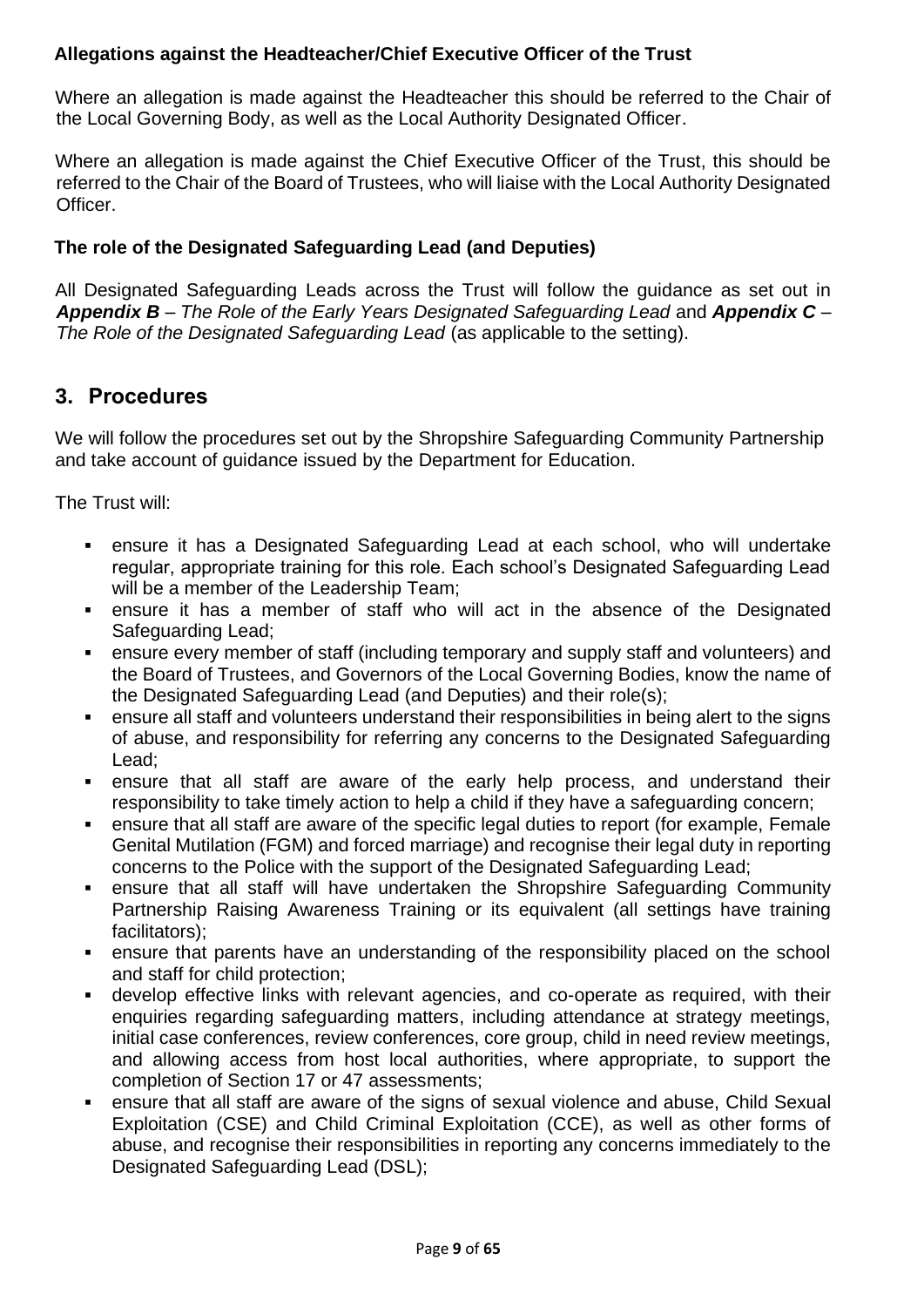- ensure that the duty of care towards its children and staff is promoted by raising awareness of illegal, unsafe, and unwise behaviour and assist staff to monitor their own standards and practice;
- be aware of, and follow, procedures set out by Children's Services and the Shropshire Safeguarding Community Partnership where an allegation is made against a member of staff or volunteer;
- ensure that schools across the Trust undertake regular audits of child protection procedures;
- ensure safer recruitment practices are always followed;
- ensure that all Governors across the Trust have an enhanced DBS Check.

Our procedures will be reviewed annually, and updated in accordance with current legislation.

# <span id="page-9-0"></span>**4. Trust staff, supply staff, volunteers and visitors**

When staff join the Trust, they will be informed of the safeguarding children arrangements in place and the information and photographs of the Designated Safeguarding Leads (DSL) and Deputies.

The induction programme will include basic safeguarding information relating to signs and symptoms of abuse, how to manage a disclosure from a child, and how to record a concern about the welfare of a child. All staff will be required to complete mandatory Child Protection training regularly, in line with Shropshire Safeguarding Community Partnership advice, currently every three years. This Shropshire Safeguarding Community Partnership training will provide information regarding Shropshire Safeguarding Community Partnership Early Help processes, referral processes and actions possible following a referral. This will include S17 and S47 detail.

All volunteers and regular visitors to the Trust will be told where our policy is kept and given the name of the DSL and Deputies, and the summary booklet. A copy of this policy will be available at the main school reception at each site. All staff will wear appropriate name badges within school and all visitors will sign into school for each visit. Staff with completed DBS checks will wear grey lanyards, staff without a completed DBS check will wear red lanyards and will be accompanied onsite at all times.

All volunteers will be required to undertake Level 1 Raising Awareness in Child Protection training.

# <span id="page-9-1"></span>**5. Procedures for off-site learning and work-based learning**

Our 'Employers Guide to Work Experience' booklet outlines in full the protocols for safeguarding children on work-based learning placements.

The Education Business Partnership (EBP) ensures that all placements for our children are appropriate in terms of health and safety, and types of business and insurance.

DBS checks are requested by the Education Business Partnership if a placement is extended (more than 15 days) or if the employer is going to be in a 'one to one' situation with a child.

The EBP provides the workplace with guidance regarding health and safety and child protection protocols.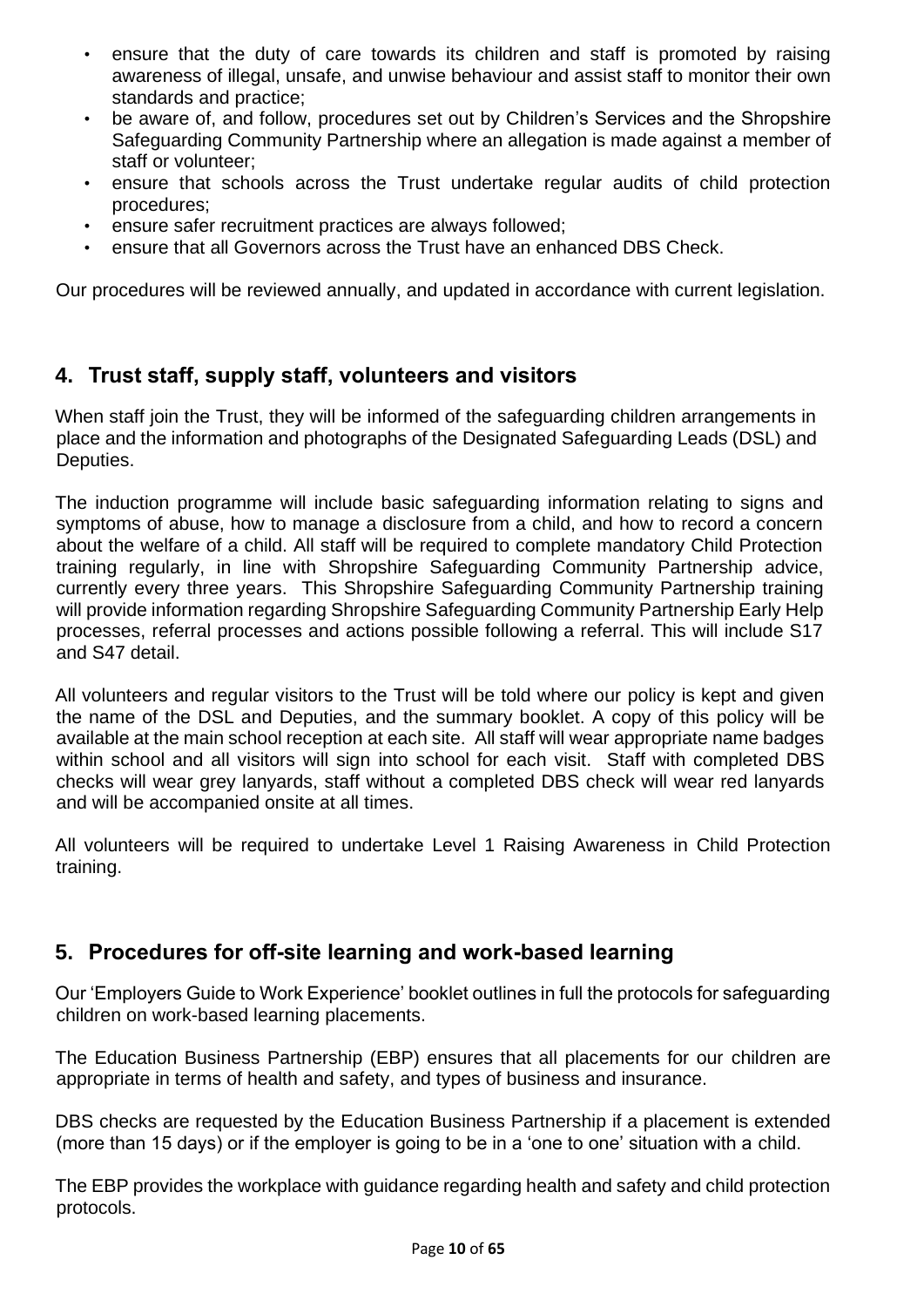Similar checks are in place for Young Apprenticeships and all pre-16 Provision.

# <span id="page-10-0"></span>**6. Alternative Provision**

The cohort of pupils accessing Alternative Provision often have complex needs, it is important that Local Governing Bodies and proprietors are aware of the additional risk of harm that their pupils may be vulnerable to. The Department has issued two pieces of statutory guidance to which commissioners of Alternative Provision should have regard: [Alternative Provision](https://www.gov.uk/government/publications/alternative-provision) and [DfE](https://www.gov.uk/government/publications/education-for-children-with-health-needs-who-cannot-attend-school)  [Statutory Guidance Education for children with health needs who cannot attend school](https://www.gov.uk/government/publications/education-for-children-with-health-needs-who-cannot-attend-school)

All Trust schools ensure that any alternative provision used for pupils is quality-assured. A quality assurance checklist (**Appendix G**) is used to evidence safeguarding procedures are being followed and the necessary vetting checks for staff at the Alternative Provision have been undertaken.

# <span id="page-10-1"></span>**7. Elective Home Education**

Many home educated children have an overwhelmingly positive learning experience. We would expect the parents' decision to home educate to be made with their child's best education at the heart of the decision. However, this is not the case for all, and home education can mean some children are less visible to the services that are there to keep them safe and supported in line with their needs.

Please see: [Elective Home Education \(Shropshire Council\)](https://shropshire.gov.uk/schools-and-education/school-attendance-or-exclusion/elective-home-education/)

# <span id="page-10-2"></span>**8. Injuries**

At the beginning of each session or school day, parents are requested to notify the school of any accidents, incidents or injuries which may affect their child before leaving them at the setting/school. A note will be made of any existing injuries and how the injury was received will be recorded. A body map may be used to indicate any marks/bruises (refer to body map on CPOMS or where this is not available, Multi-agency referral form (MARF)

Any serious injury occurring in the school/setting e.g., broken bone, is reported to Health and Safety Executive (HSE) via RIDDOR. This is also reported to Ofsted within 14 days (see **Appendix F**).

## <span id="page-10-3"></span>**9. Managing a disclosure**

Teachers and other staff in schools are in a unique position to observe children's behaviour over time, and often develop close and trusting relationships with them. If a child discloses directly to a member of staff, they must act immediately and speak to the DSL or Deputy and the procedures outlined below will be followed. There are keywords that, when used, should be triggers for action, regardless of intent. In the case of violent, sexual, racist or prejudiced language, the least that should happen is a record of the incident, a discussion with the child, and parents/carers informed, i.e. rape, rapist, sexual assault or forced sexual activity.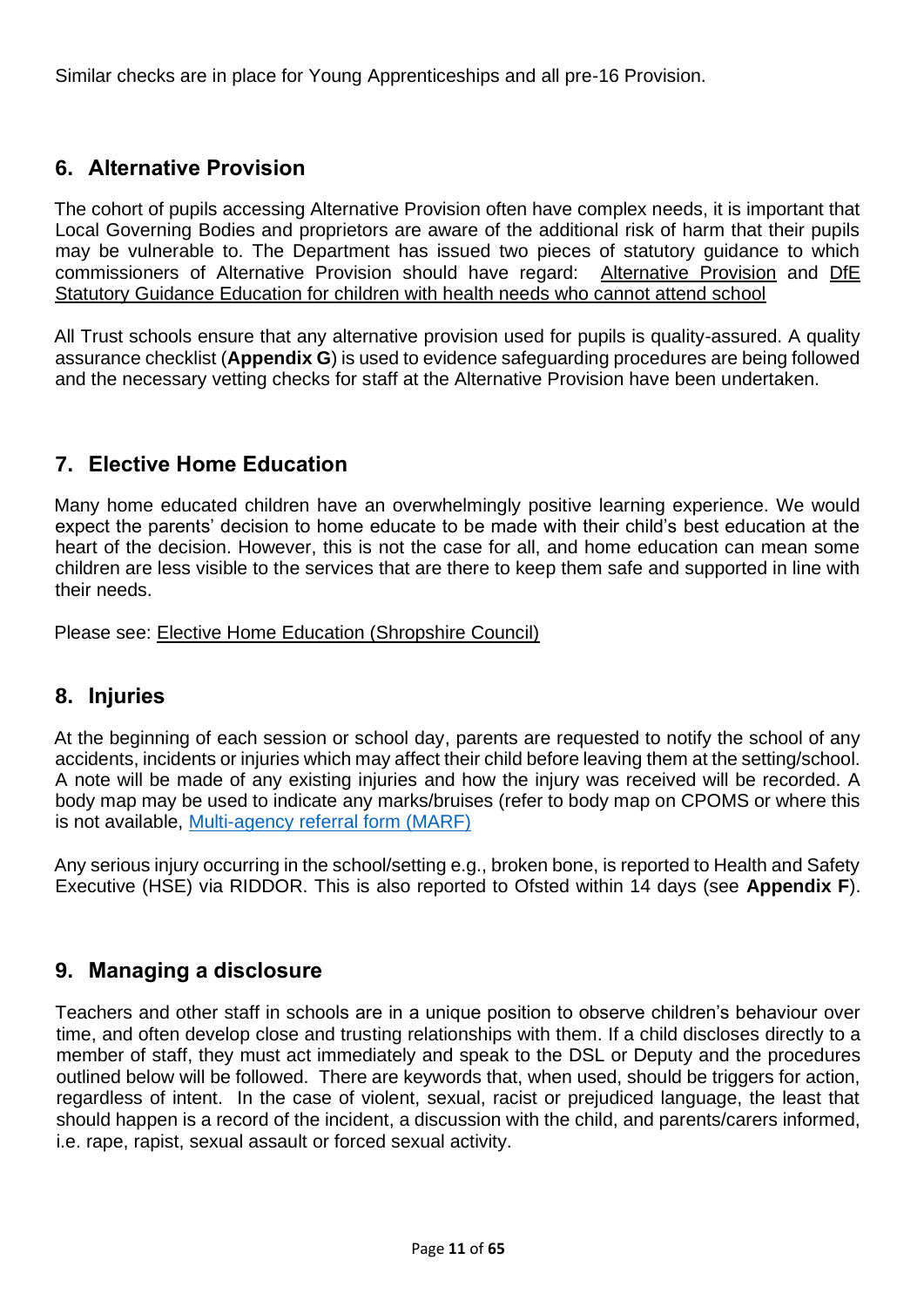## **Listen carefully to what is said**

Ask no leading questions (i.e. questions which may be considered to suggest what might have happened, or who has perpetrated the abuse, for example, "Did your Dad hit you?") The questions will relate to clarification of what has been expressed by the child.

#### **Do not force the child to repeat what he/she said in front of another person**

Following a disclosure, the member of staff should talk immediately to the DSL and complete a written record, and parents/carers of both parties informed, unless it will place a child at further risk of significant harm.

#### **Recording**

Ensure that the disclosure is recorded using the words said by the person making the disclosure.

## <span id="page-11-0"></span>**10.Record keeping**

Any member of staff receiving a disclosure of abuse from a child, or noticing signs or symptoms of possible abuse, will make notes as soon as possible (within the hour, if possible) writing down exactly what was said, using the child's own words (verbatim) as far as possible. All notes should be timed, dated and signed, with the name printed alongside the signature.

The notes then need to be added to CPOMS (all Trust schools use this system) and the D/DSL(s) alerted. Where the use of CPOMS is not possible, the documented disclosure will be passed immediately to the DSL, who will place them into an allocated child-file stored within the locked safeguarding cabinet or will use allocated yellow plastic files to indicate Child Protection files that are written. A chronology of safeguarding events and referrals will also be logged (this is automatic in CPOMS - this is a safe and secure system.)

For non-safeguarding matters, notes may be recorded on Arbor or CPOMS, dependent upon each local setting and, if further evidence such as statements are taken, they should be placed on the child's main file.

When a concern about a child's welfare or safety is raised it will be discussed with the Designated Lead and recorded (as above). The designated lead will decide if the concern should be shared with another agency or kept on record in case future concerns arise.

Records should include:

- a clear and comprehensive summary of the concern;
- details of how the concern was followed up and resolved (added action on CPOMS);
- a note of any action taken, decisions reached and the outcome (added action on CPOMS).

All records will be stored on the secure system of CPOMS but where there are additional files, these will be stored in a separate confidential file in a locked cabinet, in a secure place with restricted access.

Where children leave the school or college (including in-year transfers) the DSL will ensure their child protection file is transferred to the new school or college as soon as possible, and within 5 days for an in-year transfer or within the first 5 days of the start of a new term. When a child/student transfers to another school/setting within this or another authority, the confidential information held is forwarded under confidential cover and separate from the child's/student's main file to the DSL for child protection in the receiving school/setting. This should be transferred separately from the main student file, ensuring secure transit and confirmation of receipt should be obtained (**Appendix D**).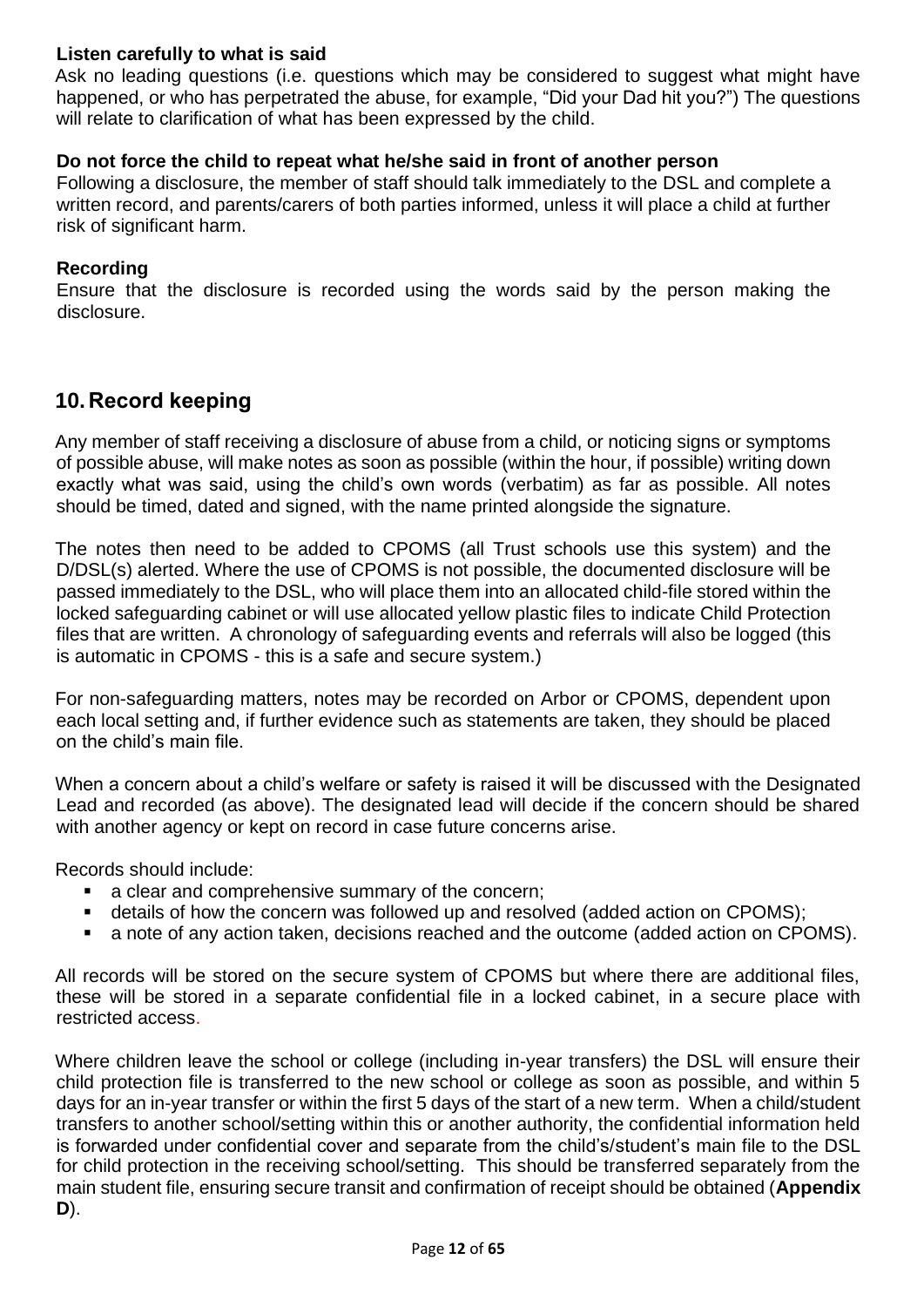In addition to the child protection file the DSL will consider sharing information with the new setting/school/college in advance of a child leaving.

Information sharing is vital in identifying and tackling all forms of abuse and neglect, and in promoting children's welfare, including their educational outcomes. Schools and colleges have clear powers to share, hold and use information for these purposes. We follow the guidance in the HM Government (HMG) 2018 guide 'Information sharing: advice for practitioners providing safeguarding services to children, young people, parents and carers' and the HMG 2015 guide 'What to do if you are worried a child is being abused'.

Staff should be proactive in sharing information as early as possible to help identify, assess, and respond to risks or concerns about the safety and welfare of children, whether this is when problems are first emerging, or where a child is already known to the Local Authority children's social care. Local Governing Bodies and proprietors are aware that among other obligations, the Data Protection Act 2018, and the UK General Data Protection Regulation (UK GDPR) place duties on organisations and individuals to process personal information fairly and lawfully and to keep the information they hold safe and secure.

When information is being accumulated prior to possible referral we will start a chronology of events via CPOMS or where this is not available, using the [Shropshire chronology template\)](https://westmidlands.procedures.org.uk/local-content/2gjN/thresholds-guidance/?b=Shropshire). Some chronologies will need to be produced for a specific reason for example, when a new relationship is started, during multi-agency meetings, from the start of a significant event, or from the start of the date parameters set by a statutory case review. The chronology should then continue throughout the intervention, or for as long as is required.

The DSL will regularly review all child protection chronologies to decide if the accumulation of events is having a detrimental impact on a child and must be referred to Compass. If the designated lead decides not to refer, the reason will be noted on the child's chronology.

## <span id="page-12-0"></span>**11.Information sharing and confidentiality**

We recognise that all matters relating to child protection are confidential. The Headteacher, Head of School or DSL will disclose any information about a child to other members of staff, on a needto-know basis only.

- All staff must be aware that they have a professional responsibility to share information with other agencies to safeguard children.
- All staff must be aware that they cannot promise a child to keep secrets, or promise confidentiality, and must always act in the interests of the child.
- School will work in close contact with the police and First Point of Contact (FPOC) and follow advice and guidance with all referrals made.
- Where the judgement is made that neither the alleged victim or the alleged perpetrator is put at further risk by engaging with the parents/carers, they will be called and involved in the referral process and future decision making. In the case where a decision is made not to engage with the parents/carers of the alleged victim or alleged perpetrator due to the child being of ability to make informed decisions, or the contact would place the child at risk of significant harm, a note explaining why that decision was made will be placed on the child's safeguarding file.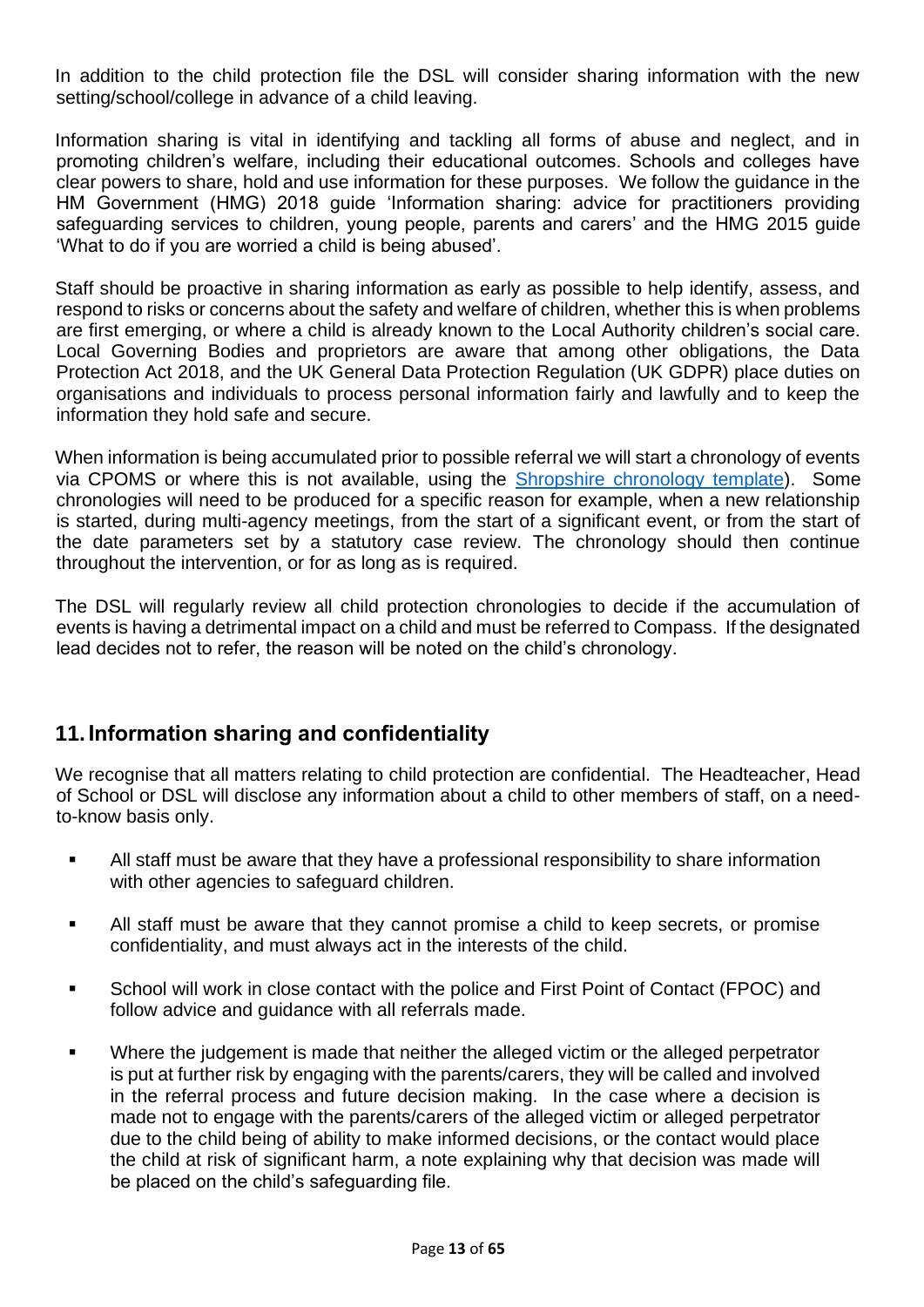- Information relating to any safeguarding situation should be treated as evidence and should only be passed on in a secure environment or through secure systems. To prevent harmful gossip, and to protect all parties, no further conversations should be held by staff, unless directly involved in the case. Any breach will be dealt with appropriately by the DSL or the Senior Leadership Team.
- Local Governing Bodies and proprietors should ensure relevant staff have due regard to the relevant data protection principles, which allow them to share (and withhold) personal information, as provided for in the Data Protection Act 2018 and the GDPR. This includes:
	- being confident of the processing conditions which allow them to store and share information for safeguarding purposes, including information which is sensitive and personal, and should be treated as 'special category personal data';
	- understanding that 'safeguarding of children and individuals at risk' is a processing condition that allows practitioners to share special category personal data. This includes allowing practitioners to share information without consent where there is good reason to do so, and that the sharing of information will enhance the safeguarding of a child in a timely manner, but it is not possible to gain consent, it cannot be reasonably expected that a practitioner gains consent, or if to gain consent would place a child at risk.
- Where children leave the school or college, the DSL should ensure their child protection file is transferred to the new school or college as soon as possible, ensuring secure transit, and confirmation of receipt should be obtained. (See section 7 Record Keeping for more information).
- The Data Protection Act 2018 and GDPR do not prevent the sharing of information for the purposes of keeping children safe. Fears about sharing information must not be allowed to stand in the way of the need to safeguard and promote the welfare and protect the safety of children. Further details on information sharing can be found in Chapter one of Working Together to Safeguard Children, which includes a myth-busting guide to information sharing:
	- Information Sharing: Advice for Practitioners Providing Safeguarding Services to Children, Young People, Parents and Carers. The seven golden rules for sharing information will be especially useful.
	- The Information Commissioner's Office (ICO), which includes ICO GDPR FAQs and guidance from the department.
	- Data protection: toolkit for schools Guidance to support schools with data protection activity, including compliance with the GDPR.
	- KCSIE, 2021.

# <span id="page-13-0"></span>**12.Decision making – accessing the right service at the right time**

We take a holistic approach to safeguarding all children in our care and recognise that different families need a different level of support at different times. To enable us to recognise at which level a family might require support, we use the [Shropshire Safeguarding Community Partnership Multi-](https://westmidlands.procedures.org.uk/local-content/2gjN/thresholds-guidance/?b=Shropshire)[Agency Guidance on Threshold Criteria to help support Children, Young People and their Families](https://westmidlands.procedures.org.uk/local-content/2gjN/thresholds-guidance/?b=Shropshire)  [in Shropshire.](https://westmidlands.procedures.org.uk/local-content/2gjN/thresholds-guidance/?b=Shropshire)

This guidance identifies four levels to ensure all children receive the support and intervention they need to achieve a positive life experience. Of central importance in understanding where a child's needs might lie on this continuum, is the cooperation and engagement of parents and carers and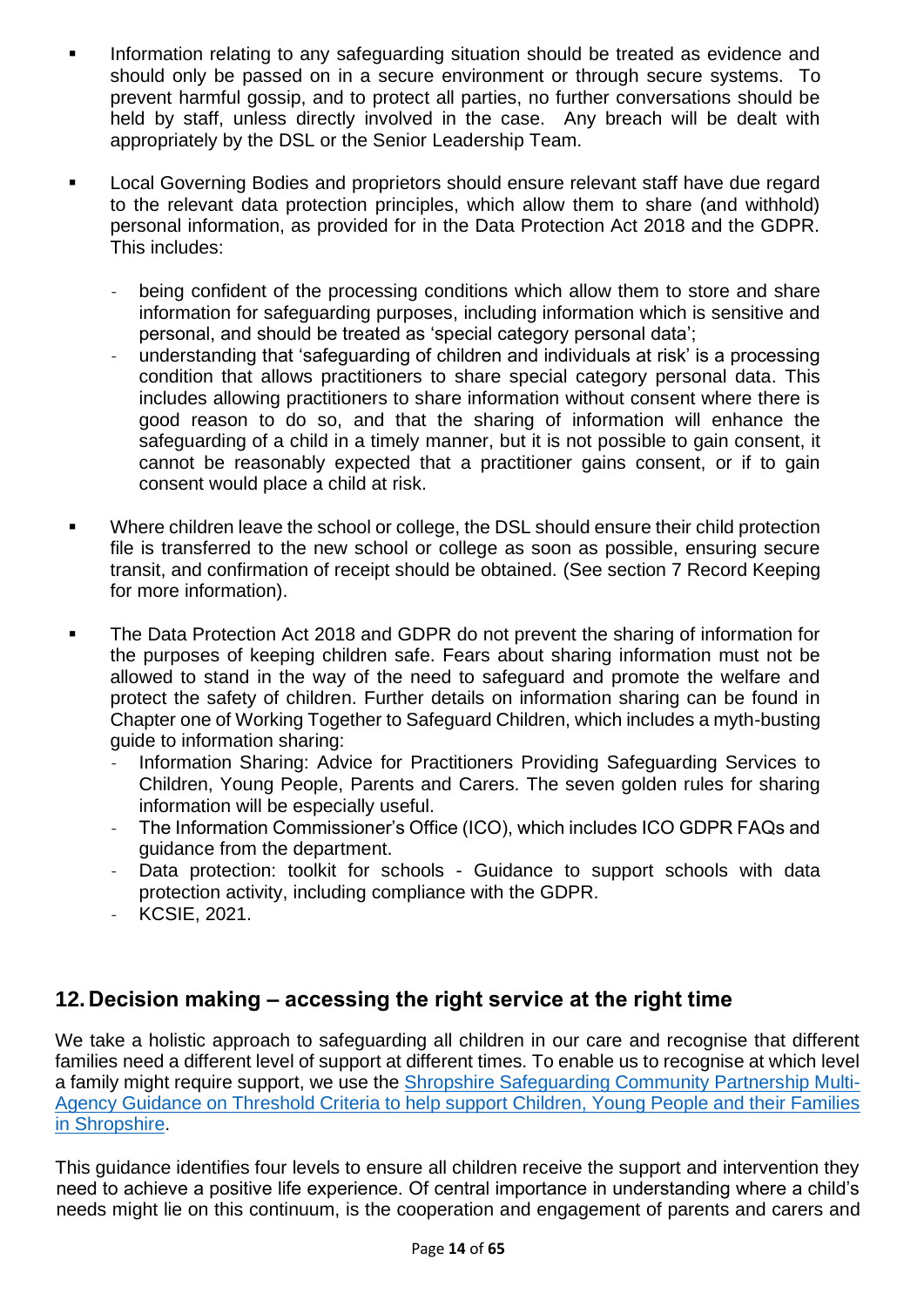we aim to develop good, professional relationships to ensure that we have a shared understanding of each child's needs.

It should be noted that if parents demonstrate a lack of co-operation or appreciation about the concerns we identify, this may raise the level of the need and required level of action.

## **Level 1 – Universal**

Children with no additional needs and where there are no concerns. Typically, these children are likely to live in a resilient and protective environment where their needs are met. These children will require no additional support beyond that which is universally available.

In those settings with the EYFS phase, we follow the Statutory Framework for the Early Years Foundation Stage 2021 to provide individual support for all children. Each child is allocated a key person who will make a relationship both with the child and his or her family. The key person will make observations and keep records to ensure there are no barriers to a child's learning and establish stable and affectionate relationships.

In all phases, consent must be sought to access services and share information with others. Any information sharing between agencies without consent must be clear as to its legal basis. We ensure privacy information is shared with the family and a consent form completed. Support is provided by services identified as universal in local communities and are available to all. These include: schools, colleges, early years and childcare provision, primary healthcare provision (i.e. GP, hospitals), and the voluntary and community sector.

Universal support will most likely be provided by a single agency and/or existing support from family, friends, the community. It is these Universal Services who are best placed to ensure children and families have access to the Early Help Offer. The needs of the child/young person are appropriately met within this framework.

Universal Services are constant and remain involved if/when the child/family move up to other levels of need.

## **Level 2 – Children in need of Early Help**

These children can be defined as needing some additional support without which they would be at risk of not meeting their full potential. Their identified needs may relate to their health, educational, or social development, and are likely to be short term needs. If ignored these issues may develop into more worrying concerns for the child.

In addition to the Whole Family Assessment, specific local tools and pathways should be used where there are concerns about possible harm to the child.

Early Help aims to provide a multi-agency response when a single agency is not able to progress and help the child and their family. The existing single agency or multi-agency team should work with the family and each other to complete a Whole Family Assessment and Action Plan. At this stage a lead professional/practitioner should be identified who can build a relationship with the whole family and ensure that the whole family's needs are met and any actions progressed.

Consent must be sought to access services. Any information sharing between agencies without consent must be clear as to its legal basis. Relevant agencies must ensure privacy information is shared with the family and a consent form completed.

Early Help within the Trust is specific to settings but may include (although not exclusive to): mentoring, counselling, therapeutic support, alternative provision, in-class support, extra-curricular support, specific monitoring, equine therapy. Where one setting is not able to provide support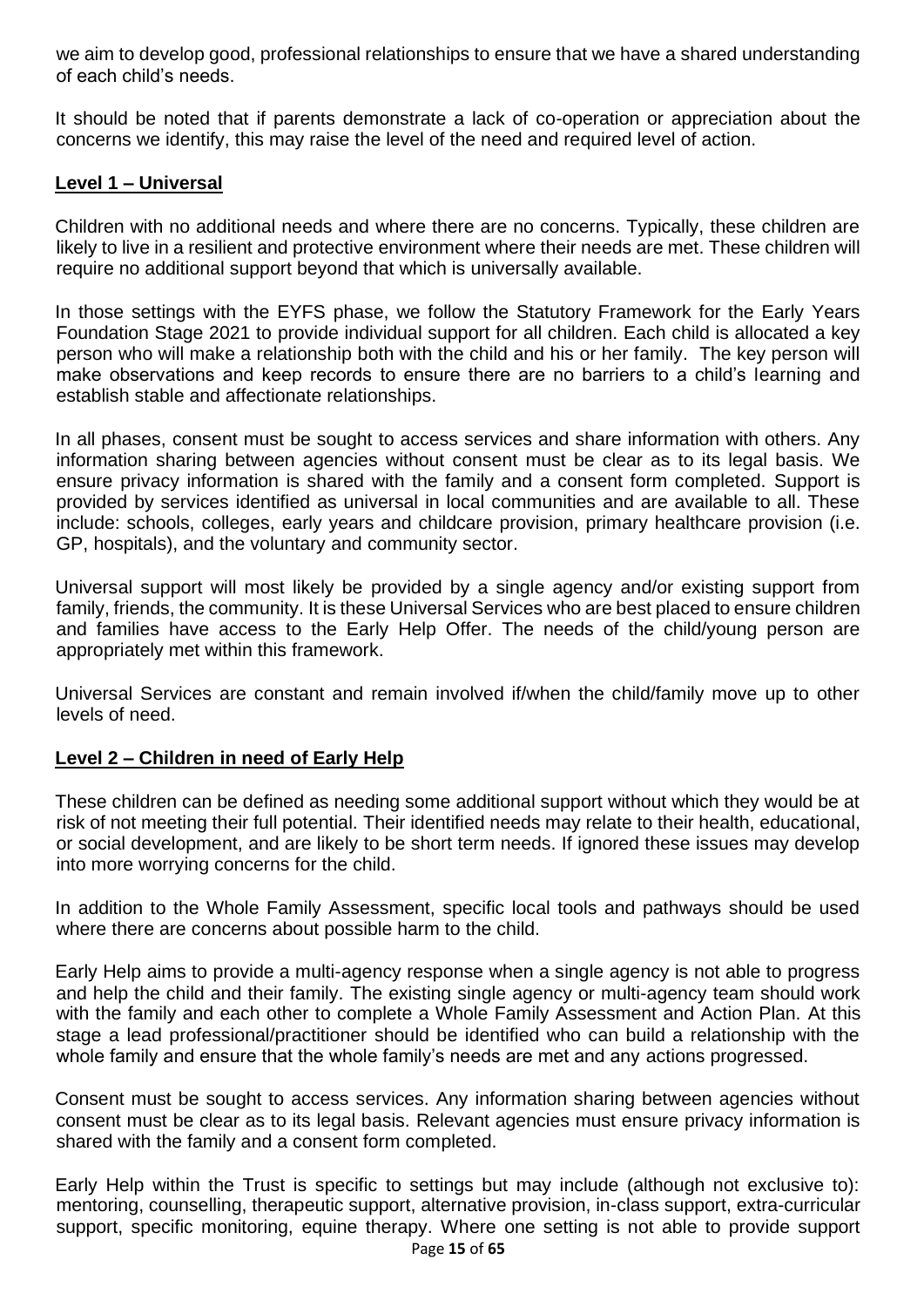available at another setting, personnel work together to accommodate the child's needs, across settings.

## **Level 3 –Targeted Early Help**

This level applies to those children identified as requiring targeted support and who meet at least two of the six Strengthening Families criteria in the Whole Family Assessment. It is likely that for these children their needs and care are compromised.

These children will be those who are vulnerable to harm or experiencing adversity. In addition to the Whole Family Assessment, specific local tools and pathways should be used where there are concerns about possible harm to the child. These children are potentially at risk of developing acute/ complex needs if they do not receive targeted early help.

If a child continues to have unmet needs which cannot be met by Universal or Early Help support, then the existing single agency or multi-agency team should work with the family and each other to review the Whole Family Assessment and Action Plan and follow the Request for Intervention Pathway to request more intensive family support from a Targeted Early Help Family Support Worker. Consent must be sought from the family to access services. Any information sharing between agencies without consent must be clear as to its legal basis.

Relevant agencies must ensure privacy information is shared with the family and a consent form completed.

## **Level 4 – Complex Significant Needs**

These are children whose needs and care at the present time are likely to be significantly compromised and or they are suffering or likely to suffer significant harm and so who require intervention from Shropshire Council Children's Social Care. An immediate referral to Compass should be made for assessment under Section 17 or Section 47 of the Children Act 1989. Specific local tools and pathways and the Shropshire Threshold Matrix should be used to support their referral and help practitioners to assess significant harm to the child.

Child in Need: Section 17 of the Children Act (1989) states that a child shall be considered in need if:

- They are unlikely to achieve, maintain or have the opportunity of achieving or maintaining a reasonable standard of health or development without the provision of services by a local authority.
- Their health and development is likely to be significantly impaired, or further impaired, without the provisions of such services, and/or;
- They are disabled.

Child Protection: Section 47 of the Children Act 1989 states that the authority shall make necessary enquiries to enable them to decide whether they should take action to safeguard or promote the child's welfare where there is reasonable cause to suspect a child is suffering or likely to suffer significant harm.

Where it is suspected that a child may be suffering or be at risk of suffering significant harm; referring practitioners must inform parents or carers that they are making a referral to Compass, and seek consent unless to do so may:

- Place the child at increased risk of significant harm; or
- Place any other person at risk of injury; or
- Obstruct or interfere with any potential Police investigation; or
- Lead to unjustified delay in making enquiries about allegations of significant harm.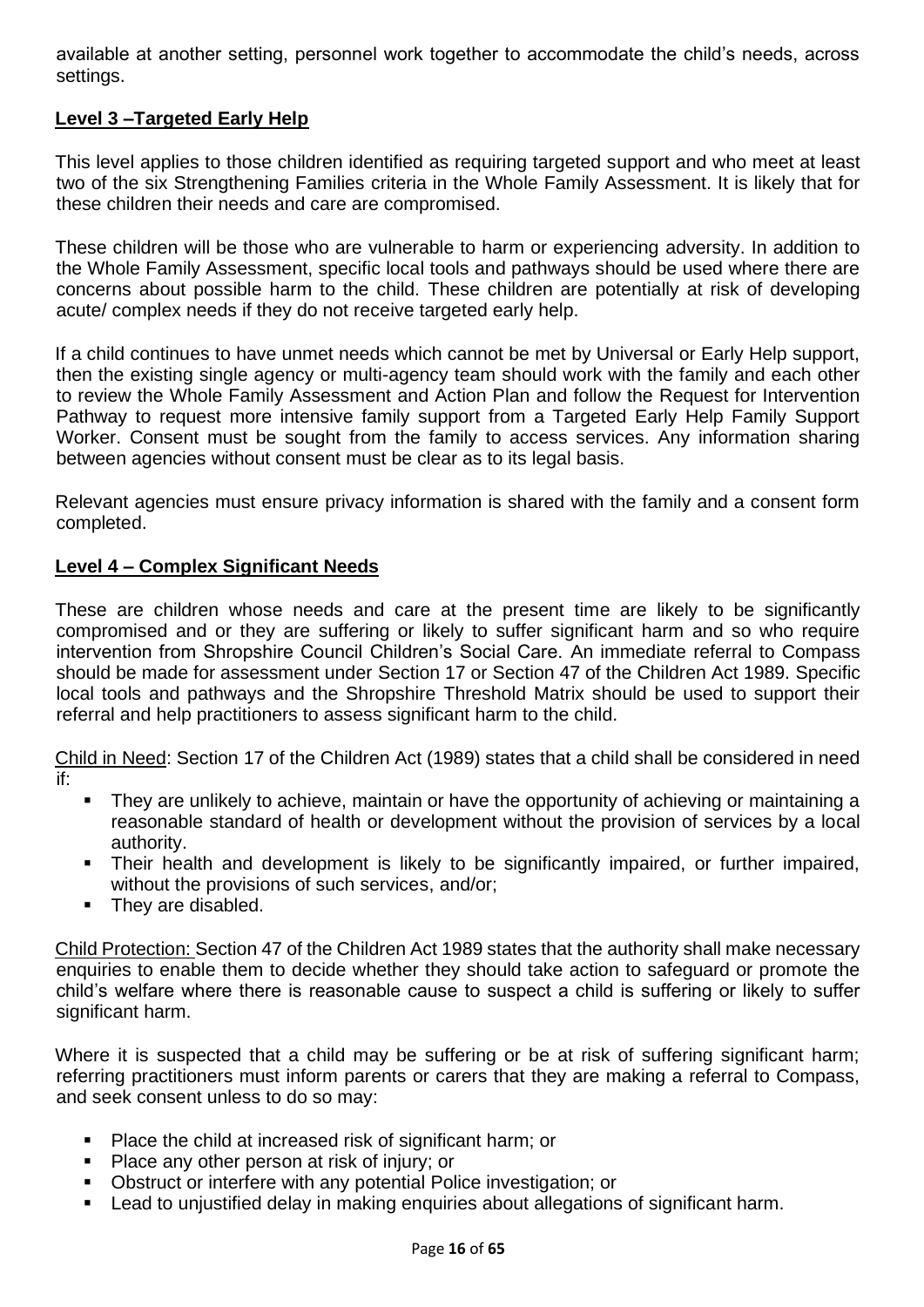Guidance for assessment practice can be found on page 13 of the Shropshire Threshold document.

## **If a child has been injured or is in imminent danger of being injured then we will contact the emergency services, medical or police, immediately on 999.**

When making a level 4 referral to Compass we will ensure we have a record of all details required detailed on a [Shropshire Multi-Agency Referral Form.](http://westmidlands.procedures.org.uk/local-content/zgjN/multi-agency-referral-reporting-concerns-marf)

# <span id="page-16-0"></span>**13.Resolution of professional disagreements**

When practitioners are working together in the complex business of safeguarding children there will inevitably be occasions when there are professional differences of opinion or concerns about practice decisions, actions or lack of actions to a referral, assessment or the progress of child's plan. In these circumstances, practitioners have a duty to take action to address professional disagreements as soon as they arise in a way that is appropriate and proportionate

Examples of case-specific professional disagreements include:

- When there is disagreement about the response to a referral made by one agency to another agency or service (e.g., decision making).
- When there is disagreement about the outcome of an assessment.
- When there is serious concern about the implementation of a child's Plan and disagreement about how this should be addressed (e.g., agreed actions not being followed through).
- When there is serious concern about the effectiveness of a child's Plan in bringing about the necessary changes and disagreement about how this should be addressed (e.g., drift/delay).
- When there is disagreement over the sharing of information in a case.

DSLs and managers will consult with the procedures for resolving professional disagreements by accessing it on the West Midlands Child Protection Procedures [website](http://westmidlands.procedures.org.uk/local-content/4gjN/escalation-policy-resolution-of-professional-disagreements/?b=ShropshirePage%20generated%20in%200.0112%20seconds.) . DSLs will record any actions taken and outcomes on file.

# <span id="page-16-1"></span>**14.Escalating / de-escalating concerns**

Just because a child is assessed at a point in time as meeting certain threshold criteria does not mean that they always will. An assessment is an on-going process, not an event; children's needs often change over time. The DSL will maintain an overview of all children with a plan to ensure children's needs are being met at the right level of intervention. Of central importance in understanding where a child's needs might lie on this continuum, is the cooperation and engagement of the parents and carers – a lack of co-operation or appreciation about the concern may of itself raise the level of the need and required response.

# <span id="page-16-2"></span>**15.Supporting children**

We recognise that children who are abused, or witness abuse, may find it difficult to develop a sense of self-worth. They may feel helplessness, humiliation and some sense of blame. The school may be the only stable, secure and predictable element in the lives of children at risk. When at school their behaviour may be challenging and defiant, or they may be withdrawn. The school will endeavour to support the child through the content of the curriculum, alongside the following:

■ The school ethos, which promotes a positive, supportive and secure environment, and gives children a sense of being valued.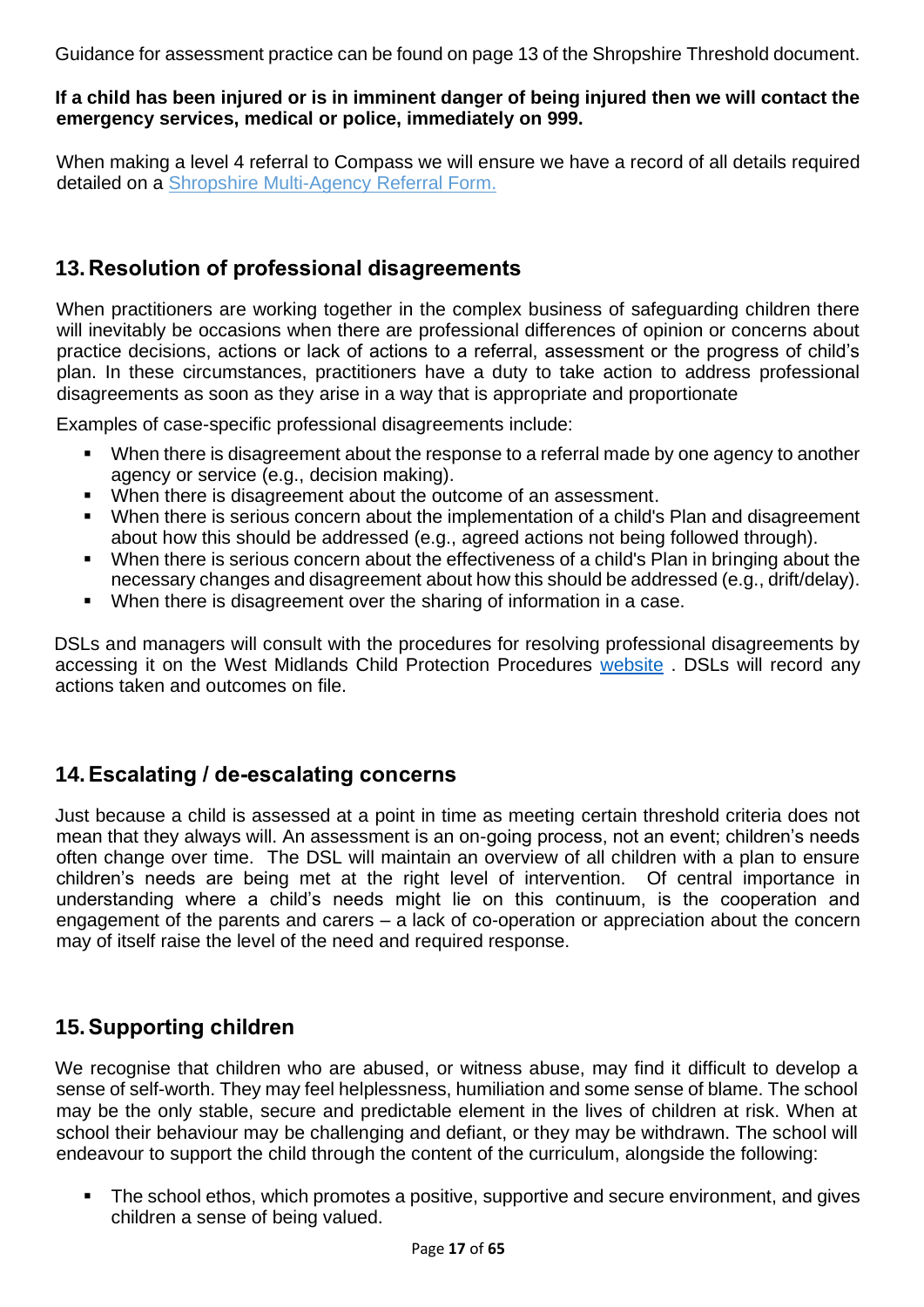- The school will ensure that the child knows that some behaviour is unacceptable, but they are valued, and not to be blamed for any abuse which has occurred.
- Liaison with other agencies that support the child such as the 0-25 Emotional Health and Wellbeing Service (formerly CAMHS), Education Welfare Service and Educational Psychology Service, and those agencies involved in the safeguarding of children.
- Contacting First Point of Contact (FPOC) immediately there is a significant concern.
- Providing a range of support structures within the school, such as buddying and mentoring programmes, and referrals to mentors.
- Providing continuing support to a child about whom there have been concerns, who leaves the school, by ensuring that appropriate information is forwarded, under confidential cover to the child's new school.
- **•** Provide opportunity for the child's wishes or feelings to be considered when determining the action taken, though always acting in the best interests of the child. Systems are in place to allow for this through discussion with the child.
- Offer opportunities for all children to access a curriculum that includes safeguarding, including online safety awareness.

## **Children who need a social worker (Child in Need and Child Protection Plans)**

- Children may need a social worker due to safeguarding or welfare needs. Children may need this help due to abuse, neglect and complex family circumstances. A child's experiences of adversity and trauma can leave them vulnerable to further harm, as well as educationally disadvantaged in facing barriers to attendance, learning, behaviour and mental health. Local Authorities should share the fact a child has a social worker, and the DSL should hold and use this information so that decisions can be made in the best interests of the child's safety, welfare and educational outcomes. This should be considered as a matter of routine. There are clear powers to share this information under existing duties on both local authorities and schools and colleges, to safeguard and promote the welfare of children.
- Where children need a social worker, this should inform decisions about safeguarding (e.g. responding to unauthorised absence or missing education where there are known safeguarding risks) and about promoting welfare (e.g. considering the provision of pastoral and/or academic support, alongside action by statutory services).

## <span id="page-17-0"></span>**16.Working with parents/carers**

- Parents and carers play an important role in protecting their children from harm.
- In most cases, the school will discuss concerns about a child with the family and, where appropriate, seek their agreement to making referrals to FPOC.
- The use of an external agent must be engaged when any safeguarding concern relates to a staff member or family member.
- Where there are any doubts, the DSL should clarify with the Initial Contact Team, whether, and if so when and by whom, the parents should be told about the referral.
- The child's views will be considered in deciding whether to inform the family, particularly where the child is sufficiently mature to make informed judgements about the issues, and about consenting to that.
- The use of Compass Early Help Line may also be used for advice and guidance in child protection matters.
- The school aims to help parents understand that the school, like all others, has a duty to safeguard and promote the welfare of all children. The school may need to share information and work in partnership with other agencies when there are concerns about a child's welfare.
- If there is a situation involving a member of staff or family member of a member of staff, to ensure that the person investigating, or taking charge of the enquiry, has sufficient authority to enable them to carry out their duties without fear of consequence. In these cases, a senior or external neutral agent might need to be engaged to ensure procedure is not impacted on,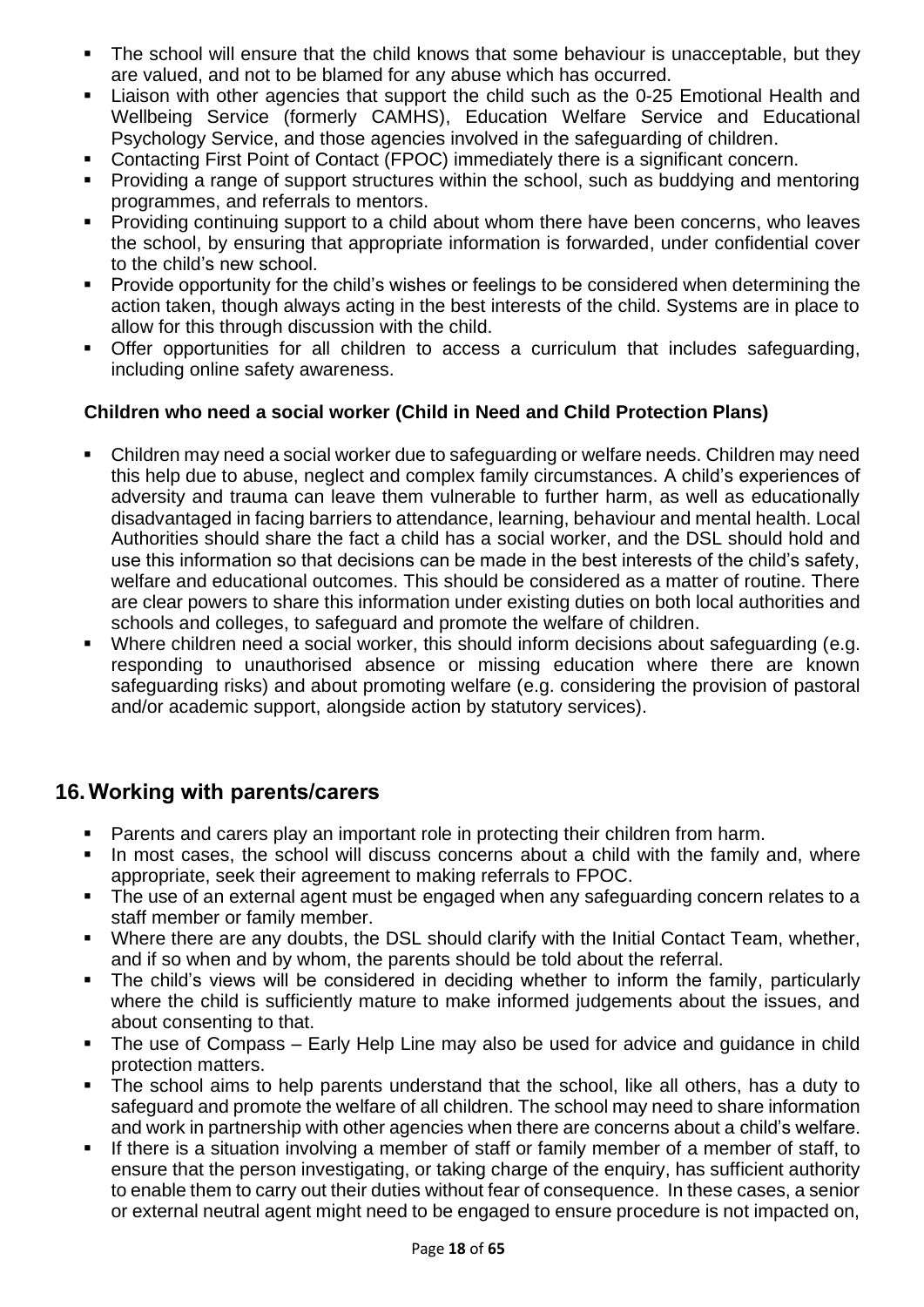in a way that might prejudice procedure. Where the person is a Headteacher or Head of School, or a person holding a higher position in the Trust, it would be advisable to engage the support of a senior safeguarding lead, Chair of Governors, or Chair of Trustees.

# <span id="page-18-0"></span>**17.Looked After and Previously Looked After Children**

All schools within the Trust will have a designated teacher for children in care. Under this role, for each child they:

- know the child's looked after legal status (looked after under voluntary arrangements with consent of parents, or an interim, or full care order);
- hold contact arrangements for birth parents, or those with parental responsibility;
- hold information about the child's care arrangements, and the levels of authority delegated to the carer by the authority looking after them;
- hold details of the child's social worker, and the name of the virtual school head in the authority that looks after the child;
- know that a previously looked after child may remain vulnerable, and may require ongoing additional support. All staff will monitor these children carefully and refer to the Designated Teacher for Looked After Children (see MAT Looked After and Previously Looked After Children Policy for details).

## <span id="page-18-1"></span>**18.Children missing education**

All children, regardless of their circumstances, are entitled to a full-time education, which is suitable to their age, ability, aptitude and any special educational needs they may have. Local authorities have a duty to establish, as far as it is possible to do so, the identity of children of compulsory school age who are missing education in their area. Effective information sharing between parents, schools, colleges and local authorities is critical to ensuring that all children are safe and receiving suitable education.

A child going missing from education is a potential indicator of abuse or neglect and such children are at risk of being victims of harm, exploitation or radicalisation. Trust staff will follow their procedures for unauthorised absence and for dealing with children who go missing from education, particularly on repeat occasions, to help identify the risk of abuse and neglect, including sexual exploitation, and to help prevent the risks of going missing in future. Where reasonably possible all Trust schools will hold at least two emergency contacts for very child in their setting in case of emergency and in case there are welfare concerns at home.

Trust staff are alert to signs to look out for and the individual triggers to be aware of when considering the risks of potential safeguarding concerns such as travelling to conflict zones, female genital mutilation and forced marriage. Further information about children at risk of missing education can be found in the [Children Missing Education guidance or Shropshire Council Learning](https://shropshire.gov.uk/schools-and-education/school-attendance-or-exclusion/children-missing-education-cme/)  [Gateway.](https://shropshire.gov.uk/schools-and-education/school-attendance-or-exclusion/children-missing-education-cme/)

There are many reasons why we want young children to have regular attendance at our settings within the Trust. As well as supporting their learning and development, we want to try to make sure that children are kept safe, their wellbeing is promoted, and they do not miss out on their entitlements and opportunities. In a small minority of cases, good attendance practice may also lead to the earlier identification of more serious concerns for a child or family and may have a vital part to play in keeping a child or other family members safe from harm.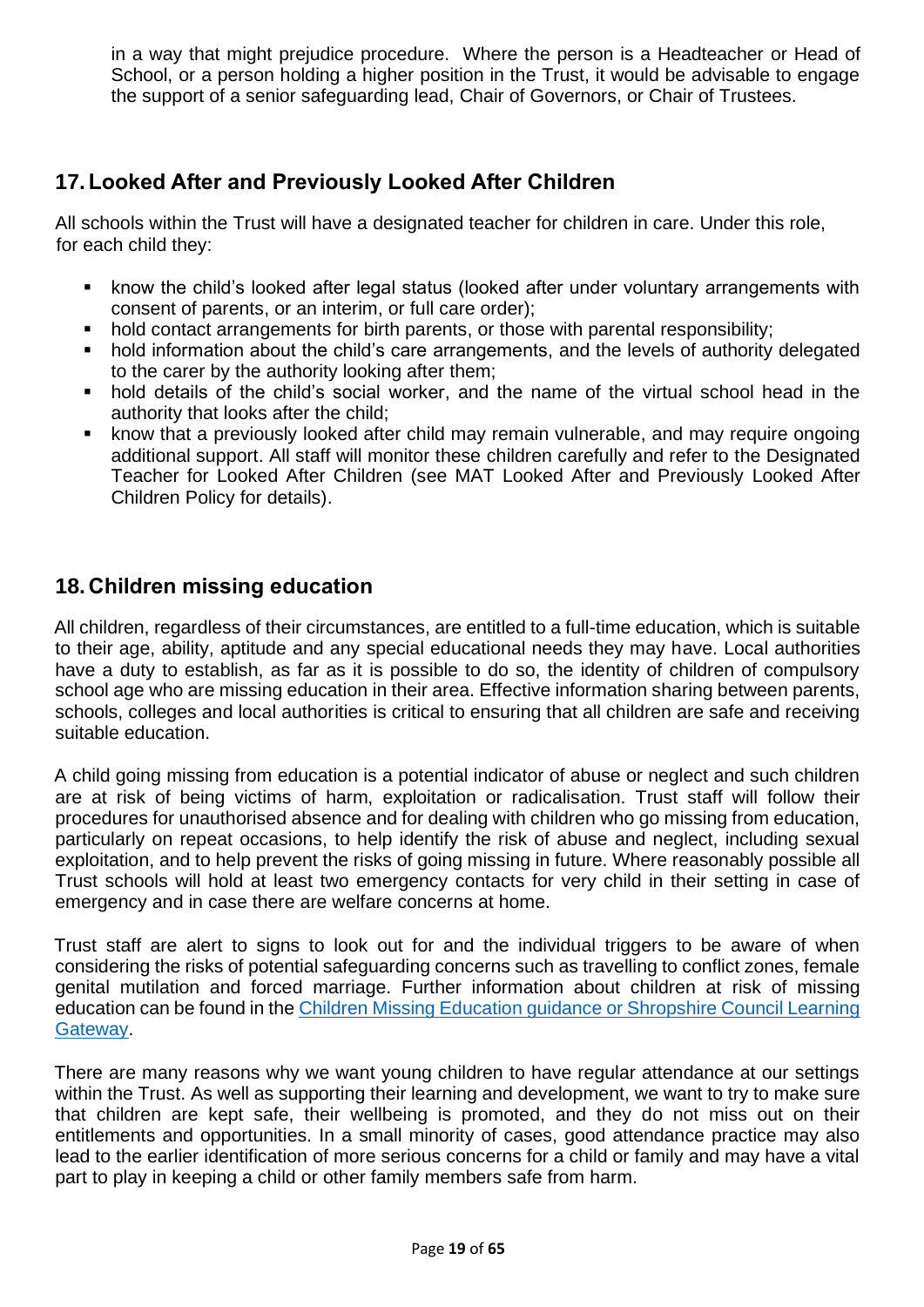In our settings, we have procedures for recording and following up any unexplained non-attendance and know how to respond to different problems and where to access advice, support or whom to alert if concerns arise.

# <span id="page-19-0"></span>**19.Children with Special Educational Needs and Disabilities (SEND)**

All staff across the Trust will be aware that this group of children may face additional safeguarding challenges.

DSLs and Deputies will take into consideration the additional needs of the child when acting on a safeguarding concern. These include:

- being prone to peer group isolation;
- **•** potential for negative behaviours of others to impact on the child but no signs being demonstrated;
- inability to communicate concerns, therefore other methods must be investigated.

Schools across the Trust will ensure that additional pastoral/SEND support is available when needed. (For more information, please refer to the MAT Special Educational Needs and Disability Policy.)

# <span id="page-19-1"></span>**20.Supporting staff (and supervision)**

We recognise that staff working in the school, who have become involved with a child who has suffered harm, or appears to be likely to suffer harm, may find the situation stressful and upsetting. We will support such staff by providing an opportunity to talk through their anxieties with the DSL, and to seek further support as appropriate.

To ensure that all staff are alert to any issues for concern, staff receive regular training and updates in safeguarding and child protection through a range of training and supervision activities. This includes both formal and informal supervision, annual appraisals, staff meetings and access to SSCP approved training. Individual supervision offers specialist staff an opportunity to receive coaching to improve their practice with children and address any issues resulting in poor performance. Individual supervision also provides a safe space in which to raise any concerns they may have about the conduct of other adults connected with the setting. All Trust settings ensure that D/DSL(s) and DTs for P/LAC students receive supervision either facilitated within the setting or with an external provider.

Staff supervision is also used to ensure that all staff remain suitable to work with children. If a member of staff is taking medication which may affect their ability to care for children, the staff member should seek medical advice. The setting will ensure that staff members only work directly with children if medical advice confirms that the medication is unlikely to impair that staff member's ability to look after children properly.

Staff are also required to disclose any information, which may lead to their disqualification as outlined in The Statutory Framework for the EYFS 2021 3.14-3.18 and Keeping Children Safe in Education 2021.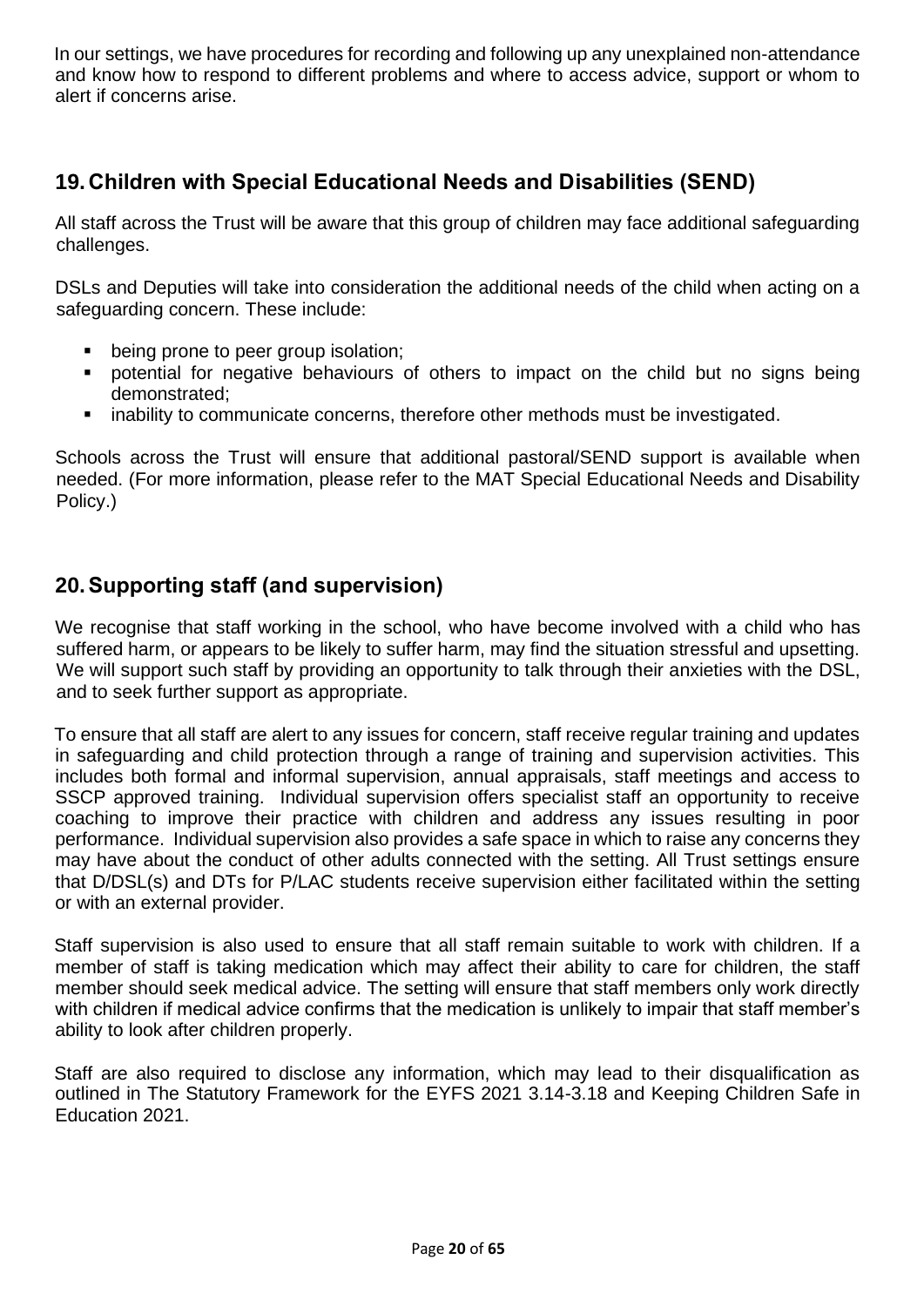# <span id="page-20-0"></span>**21.Use of school/setting premises for non-school/setting activities**

Where Local Governing Bodies or proprietors hire or rent out school or setting facilities/premises to organisations or individuals (for example to community groups, sports associations, and service providers to run community or extra-curricular activities) they must ensure that appropriate arrangements are in place to keep children safe.

When services or activities are provided by the Local Governing Body or proprietor, under the direct supervision or management of their school or setting staff, their arrangements for child protection will apply. However, where services or activities are provided separately by another body this is not necessarily the case. The Local Governing Body or proprietor should therefore seek assurance that the body concerned has appropriate safeguarding and child protection policies and procedures in place (including inspecting these as needed); and ensure that there are arrangements in place to liaise with the school or setting on these matters where appropriate. The governing body or proprietor should also ensure safeguarding requirements are included in any transfer of control agreement (i.e., lease or hire agreement), as a condition of use and occupation of the premises; and that failure to comply with this would lead to termination of the agreement.

# <span id="page-20-1"></span>**22.Safer recruitment and selection of staff**

With regard to the recruitment of staff, the Trust follows the relevant policies and procedures in this policy and those in DfE guidance.

*This Trust is committed to safeguarding and promoting the welfare of children and young people and expects all staff and volunteers to share this commitment. The successful applicant will be subject to an enhanced disclosure from the DBS.* 

The recruitment process is robust in seeking to establish the commitment of candidates to support the Trust measures to safeguard children and to deter, reject or identify people who might pose a risk to children or are otherwise unsuited to work with them. Schools within the Trust will access the new Teacher Services system as part of safer recruitment. This is a database that can be used prior to appointing a teacher to check for prohibitions, sanctions and restrictions that might prevent the individual from taking part in certain activities or working in specific positions.

Where applicants are rejected because of information that has been disclosed, we will inform the applicant about their right to know and to challenge incorrect information.

We comply with the Safeguarding and Welfare Requirements in the Statutory Framework for the Early Years Foundation Stage (EYFS) 2021 and the Compulsory Childcare Register, and Keeping [Children Safe in Education 2021](https://assets.publishing.service.gov.uk/government/uploads/system/uploads/attachment_data/file/999348/Keeping_children_safe_in_education_2021.pdf) in respect to references and Enhanced Disclosure and Barring Service checks for staff and volunteers to ensure that no disqualified or unsuitable person works with or has access to the children.

Keeping Children Safe in Education 2021 states that schools will be required to complete a risk assessment for each volunteer to decide whether they need to do an enhanced DBS check or not. (Note that even if it is decided an enhanced DBS is to be requested, if the volunteer is not in regulated activity, then schools are not legally allowed to do a barred list check).

We have procedures for recording the details of visitors, including prospective candidates, to the setting and ensure that we have control over who comes into the premises so that no unauthorised person has unsupervised access to the children.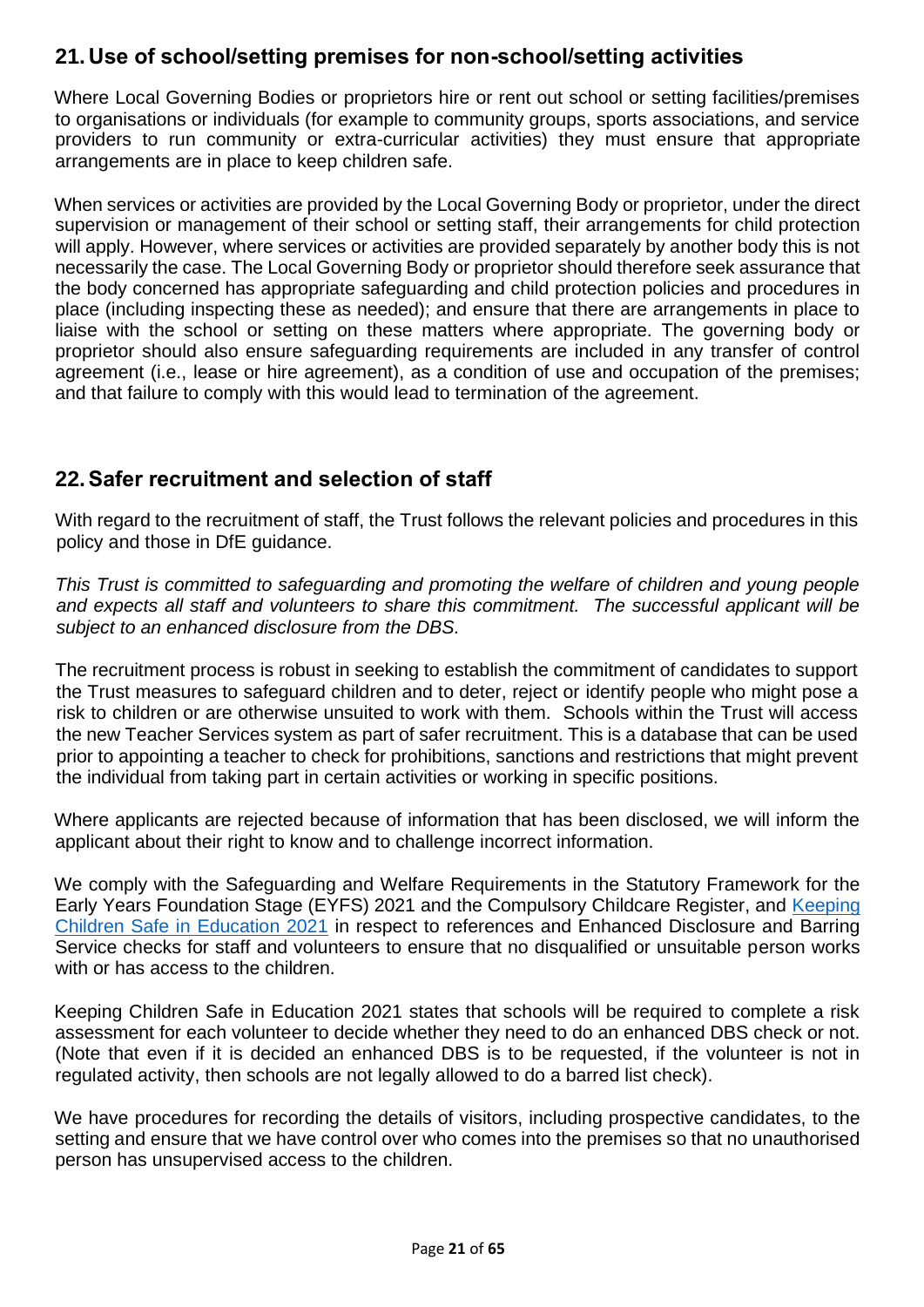Where students are placed in an alternative provision, the schools obtain a written statement from the provider that they have completed all the vetting and barring checks that are necessary on their staff.

# <span id="page-21-0"></span>**23.Allegations against staff**

There are clear policies in line with those from the Shropshire Safeguarding Community Partnership for dealing with allegations against people who work with children including apprentices, supply staff, students and volunteers. An allegation may relate to a person who works with children who has:

- behaved in a way that has harmed a child, or may have harmed a child;
- possibly committed a criminal offence against or related to a child; or
- behaved towards a child or children in a way that indicates they may pose a risk of harm to children; or
- behaved or may have behaved in a way that indicates they may not be suitable to work with children.

There are two levels of concern:

- 1. Allegations that may meet the harms threshold.
- 2. Allegation/concerns that do not meet the harms threshold which may be referred to as 'low level concerns'.

#### (Please refer to *Shropshire HR KCSiE Allegations of Abuse Against Staff policy & KCSiE Low Level Safeguarding Concerns Policy* for more information.*)*

In addition, the Local Authority Designated Officer (LADO) is to be involved in the management and oversight of individual cases. The LADO should provide advice and guidance to schools, liaising with the police and other agencies, and monitoring the progress of cases to ensure that they are dealt with as quickly as possible, consistent with a thorough and fair process.

Any allegation should be reported immediately to the Headteacher within the school. The LADO should also be informed, within one working day, of all allegations that come to an employer's attention or that are made directly to the police. Also, if the Trust removes an individual (paid worker or unpaid volunteer) from work such as looking after children (or would have, had the person not left first) because the person poses a risk of harm to children, the organisation must make a referral to the DBS.

We understand that a child may make an allegation against a member of staff. If such an allegation is made, the member of staff receiving the allegation will immediately inform the Headteacher. If the allegation made to a member of staff concerns the Headteacher, a designated teacher will immediately inform the Chair of Governors, who will consult with the Local Authority Designated Officer. If the allegation made to a member of staff concerns the Chief Executive Officer of the Trust, a designated teacher will immediately inform the Chair of the Trustees, who will consult with the Local Authority Designated Officer. If an allegation concerns staff working for Shared Services within the Trust, the DSL at the school attended by the child making the allegation must be informed immediately, or the DSL for the Trust.

The school will follow the Trust's procedure for managing allegations against staff, a copy of which will be readily available in each school. The DSL on all such occasions will discuss the content of the allegation with the Local Authority Designated Officer.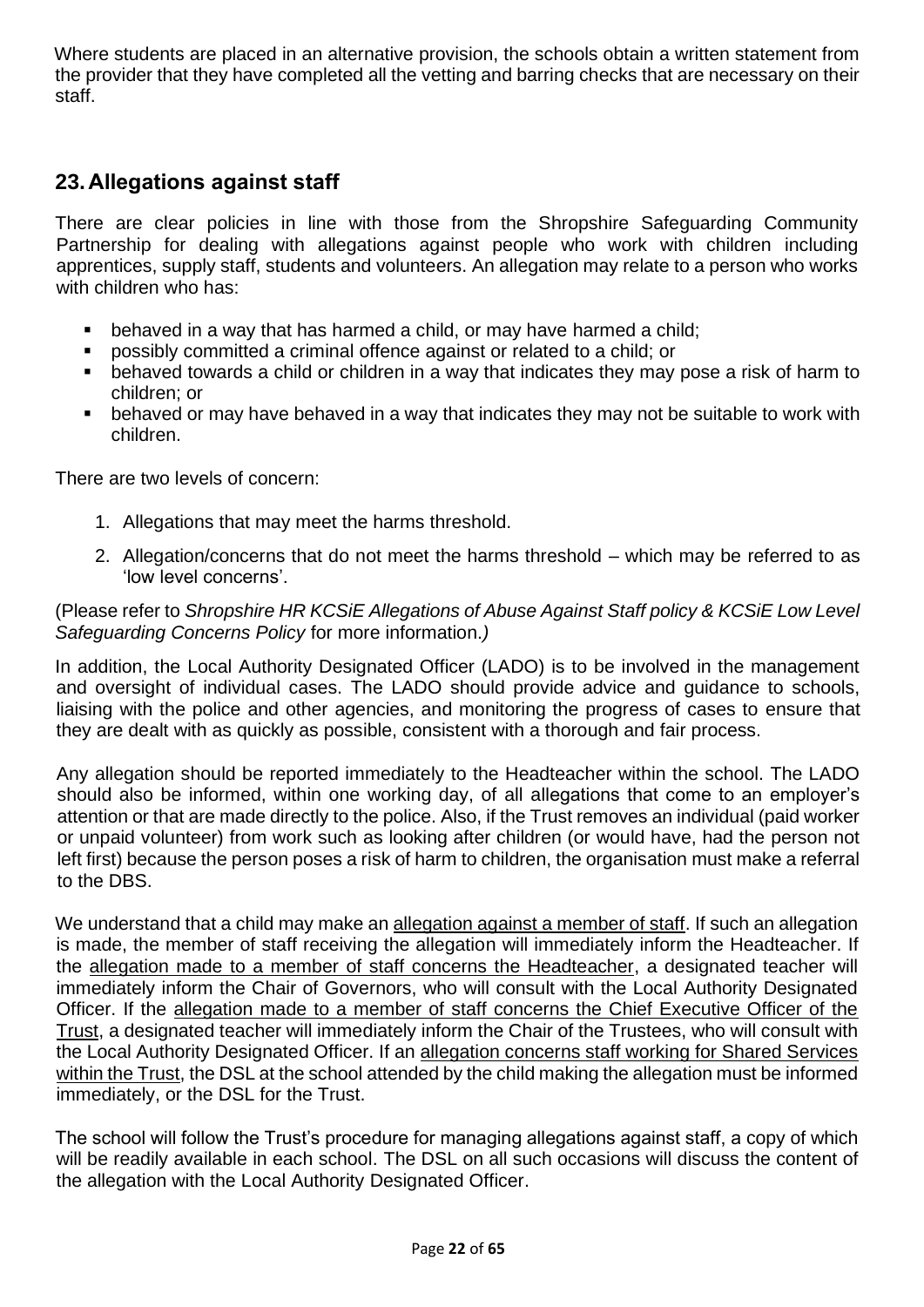Where a member of staff or volunteer is involved in an incident outside of school/college which did not involve children but could have an impact on their suitability to work with children, for example, a member of staff is involved in domestic violence at home but no children were involved, the relevant setting(s) need to consider what triggered these actions and could a child in the school trigger the same reaction, therefore being put at risk. Any concerns of this nature will be managed by the Headteacher alongside Trust Executive Lead Group.

Where the school or college identify a child has been harmed, that there may be an immediate risk of harm to a child or if the situation is an emergency, they should contact children's social care and as appropriate the police immediately. There are two aspects to consider when an allegation is made:

- Looking after the welfare of the child the DSL is responsible for ensuring that the child is not at risk and referring cases of suspected abuse to the Local Authority children's social care.
- **EXTERN Investigating and supporting the person subject to the allegation the case manager should** discuss with the LADO, the nature, content and context of the allegation, and agree a course of action.

The LADO may ask for additional information, such as previous history, whether the child or their family have made similar allegations previously and the individual's current contact with children. There may be situations when the LADO will want to involve the police immediately, for example, if the person is deemed to be an immediate risk to children or there is evidence of a possible criminal offence.

The initial sharing of information and evaluation may lead to a decision that no further action is to be taken regarding the individual facing the allegation or concern, in which case, this decision and a justification for it will be recorded by both the Registered Person/Headteacher and the LADO, and agreement reached on what information should be put in writing to the individuals concerned and by whom. The Headteacher will then consider with the LADO what action should follow both in respect of the individual and those who made the initial allegation.

If further action is required, the Trust will follow the advice of the LADO and co-operate with any investigations. All setting(s) will follow instructions about what can be disclosed to the accused and whether they should be suspended whilst further investigations take place. This is not an indication of admission that the alleged incident has taken place but is to protect the staff as well as children and families throughout the process. Clear advice will be given to workers on the process of investigation by other agencies. The Trust will follow advice about how to inform families about the allegation.

In all cases, The Trust will notify Ofsted within 14 days of the allegations first being made and inform them about what actions are being taken by completing the on-line form at: [https://ofstedonline.ofsted.gov.uk/ofsted/Ofsted\\_Early\\_Years\\_Notification.ofml](https://ofstedonline.ofsted.gov.uk/ofsted/Ofsted_Early_Years_Notification.ofml)

If the member of staff/volunteer is found to be a risk to children and vulnerable adults, the Disclosure & Barring Service will be notified. If The Trust are aware of the details of a child who has or may have been harmed by a member of staff or volunteer, the respective setting will contact Compass to make a referral to seek support for the child.

**There is a legal requirement for employers to make a referral to the DBS where they think that an individual has engaged in conduct that harmed (or is likely to harm) a child; or if a person otherwise poses a risk of harm to a child** (see [Safeguarding Vulnerable Groups Act](http://www.legislation.gov.uk/ukpga/2006/47/pdfs/ukpga_20060047_en.pdf) [2006\)](http://www.legislation.gov.uk/ukpga/2006/47/pdfs/ukpga_20060047_en.pdf).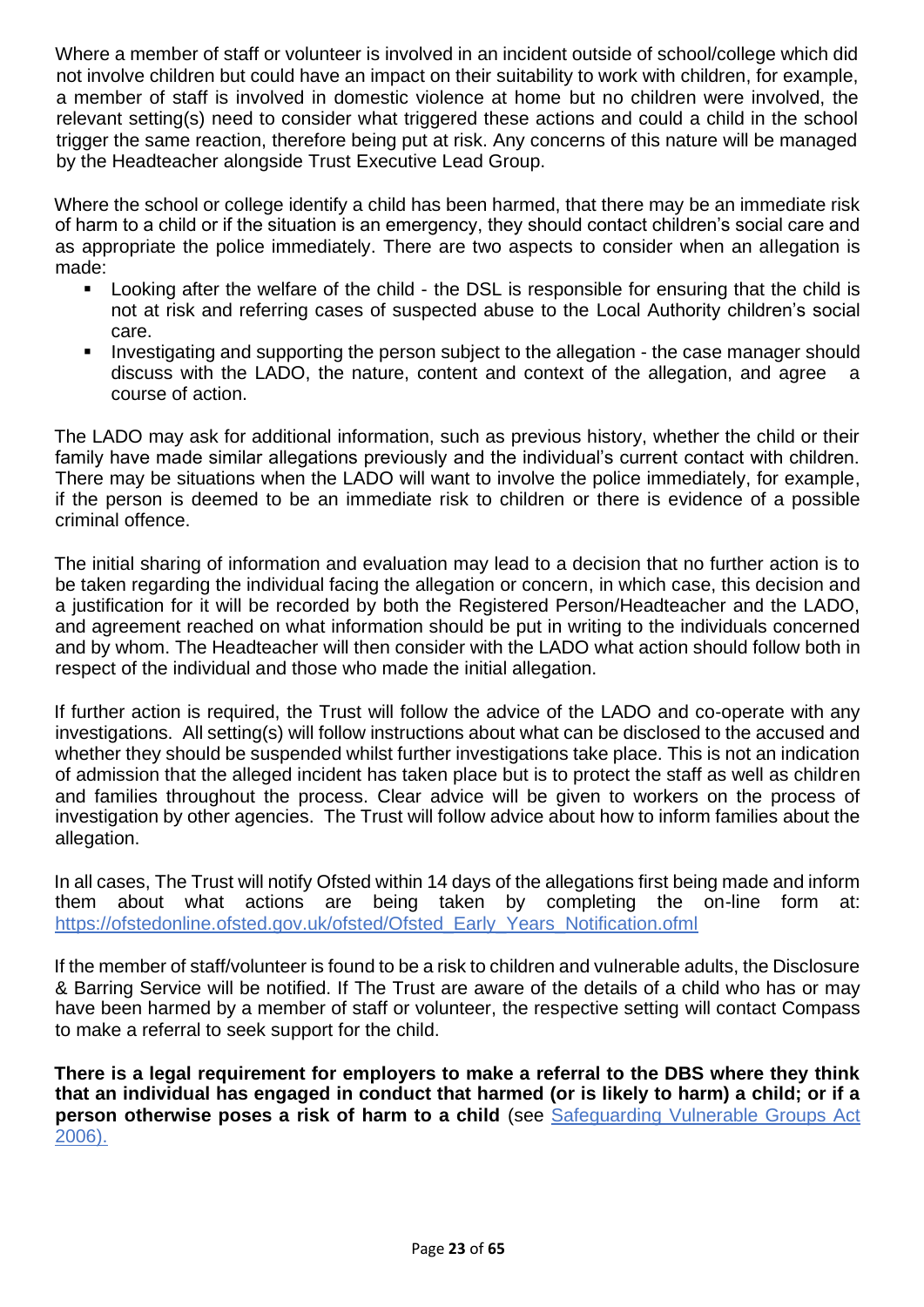## **Supply staff**

In some circumstances schools will have to consider an allegation against an individual not directly employed by them, where its disciplinary procedures do not fully apply, for example, supply teachers provided by an employment agency or business. Whilst schools and colleges are not the employer of supply teachers, they should ensure allegations are dealt with properly.

In no circumstances will any of the Trust schools decide to cease to use a supply teacher due to safeguarding concerns, without finding out the facts and liaising with the LADO to determine a suitable outcome.

Local Governing Bodies or Headteachers/Heads of Schools of the relevant schools should discuss with the agency whether it is appropriate to suspend the supply teacher, or redeploy them to another part of the school, whilst they carry out their investigation.

Agencies should be fully involved and cooperate in any enquiries from the LADO, police and/or children's services. The school will usually take the lead because agencies do not have direct access to children or other school staff, so they will not be able to collect the facts when an allegation is made, nor do they have all the relevant information required by the LADO as part of the referral process.

Supply teachers, whilst not employed by the school or college, are under the supervision, direction and control of the Local Governing Body when working in the school or college. They should be advised to contact their trade union representative if they have one, or a colleague for support.

The allegations management meeting which is often arranged by the LADO should address issues such as information sharing, to ensure that any previous concerns or allegations known to the agency are considered by the school during the investigation.

When using an agency, schools within Trust will, where relevant, inform the agency of its process for managing allegations.

# <span id="page-23-0"></span>**24.Prevention**

We recognise that our schools play a significant part in the prevention of harm to our children by providing them with good lines of communication with trusted adults, supportive friends and an ethos of protection.

The school will therefore:

- establish and maintain an environment where children feel secure, are encouraged to talk, and are always listened to;
- ensure children know that there are adults in each school whom they can approach if they are worried or in difficulty, such as the form tutor, child support teams within the Key Stage areas, buddying and mentoring systems;
- include in the curriculum, opportunities that equip children with the skills they need to recognise and stay safe from harm and/or from abuse.

We also recognise the importance of developing pupils' awareness of behaviour that is unacceptable towards them and others, and how they can help keep themselves and others safe. As outlined in the Relationships, Sex and Health Education (RSHE) Policy, students in each key stage are provided with personal development opportunities to learn about keeping safe and who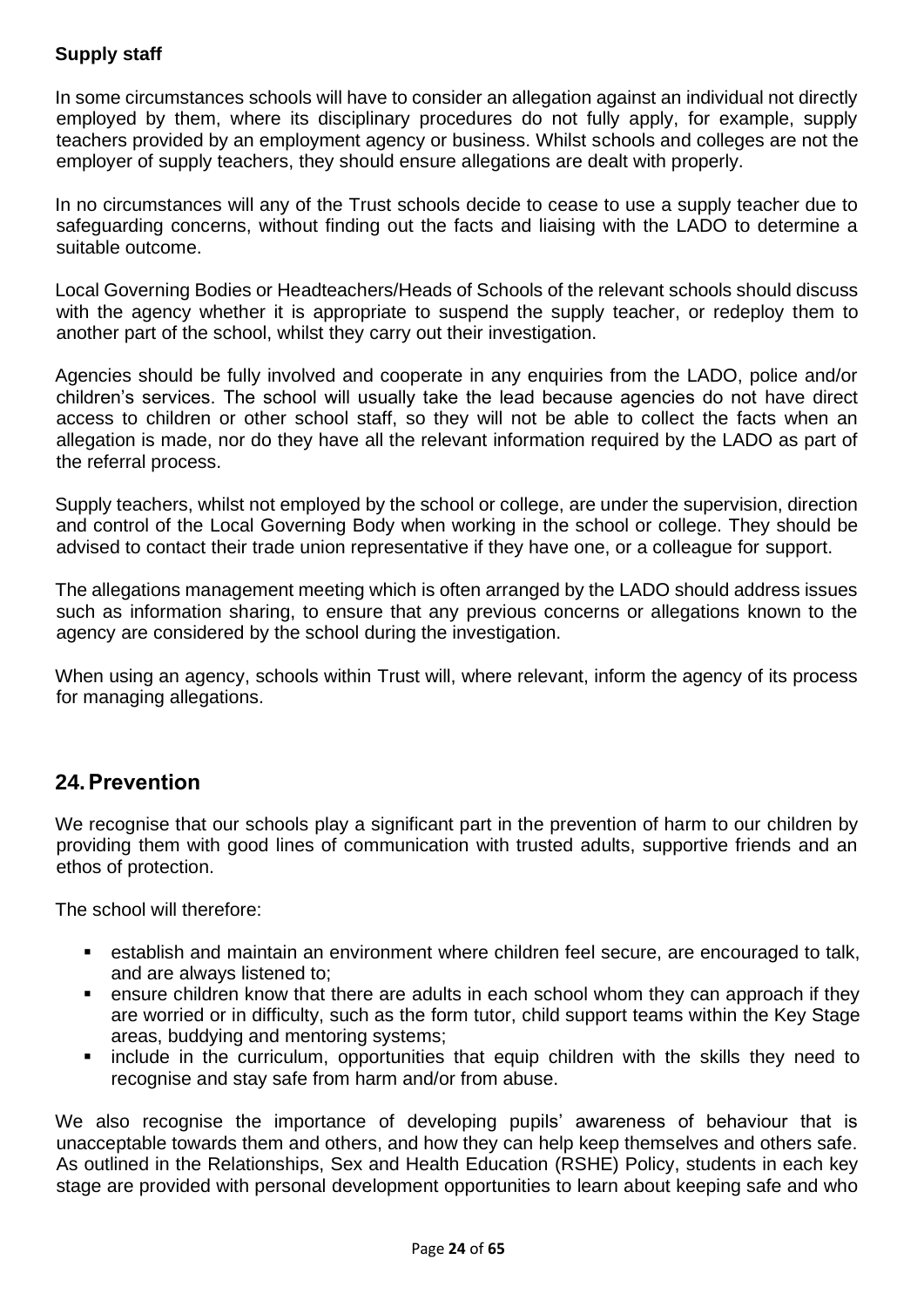to ask for help if their safety is threatened. As part of developing a healthy, safer lifestyle, pupils are taught to:

- Safely explore their own and others' attitudes.
- Recognise and manage risks in different situations and how to behave responsibly.
- Judge what kind of physical contact is acceptable and unacceptable.
- Recognise when pressure from others (including people they know) threatens their personal safety and well-being and develop effective ways of resisting pressure; including knowing when and where to get help.
- Use assertiveness techniques to resist unhelpful pressure.
- The importance of Internet safety.

## <span id="page-24-0"></span>**25.Abuse of Trust**

We recognise that as adults working in the schools, we are in a relationship of trust with the children in our care and acknowledge that it is a criminal offence to abuse that trust.

We acknowledge that the principle of equality embedded in the legislation of the Sexual Offenders Act 2003 applies, irrespective of sexual orientation: neither homosexual nor heterosexual relationships are acceptable within a position of trust.

We recognise that the legislation is intended to protect young people in education who are under 18 years of age.

## <span id="page-24-1"></span>**26.Equality**

Our Equality Policy ensures the equality of education and opportunity for all children, irrespective of race, gender, disability, faith or religion or socio-economic background, or other protected characteristic. Repeated racist incidents or a single serious incident may lead to consideration under safeguarding children procedures. A separate log of these incidents will be kept and shared on a regular basis with Governors and Local Authority.

Special Educational Needs and Disabilities: staff will be aware that children with disabilities will be vulnerable to forms of abuse including online abuse. Staff will respond appropriately to any concerns and alert the DSL.

## <span id="page-24-2"></span>**27.Online safety including ICT and mobile phone use**

The use of mobile phones and other electronic devices, such as computers, tablets, and game devices is commonplace. However, as a society, we are beginning to recognise that although these devices have brought great benefit, we also need to ensure that we help children to understand there are dangers, and how to keep themselves safe. This includes:

- keeping personal details secure;
- understanding that not all content is appropriate, truthful or legal;
- what to do if they do accidently access inappropriate or illegal content;
- what to do if they are upset by something they receive;
- what to do if they are going to physically meet someone they have met online.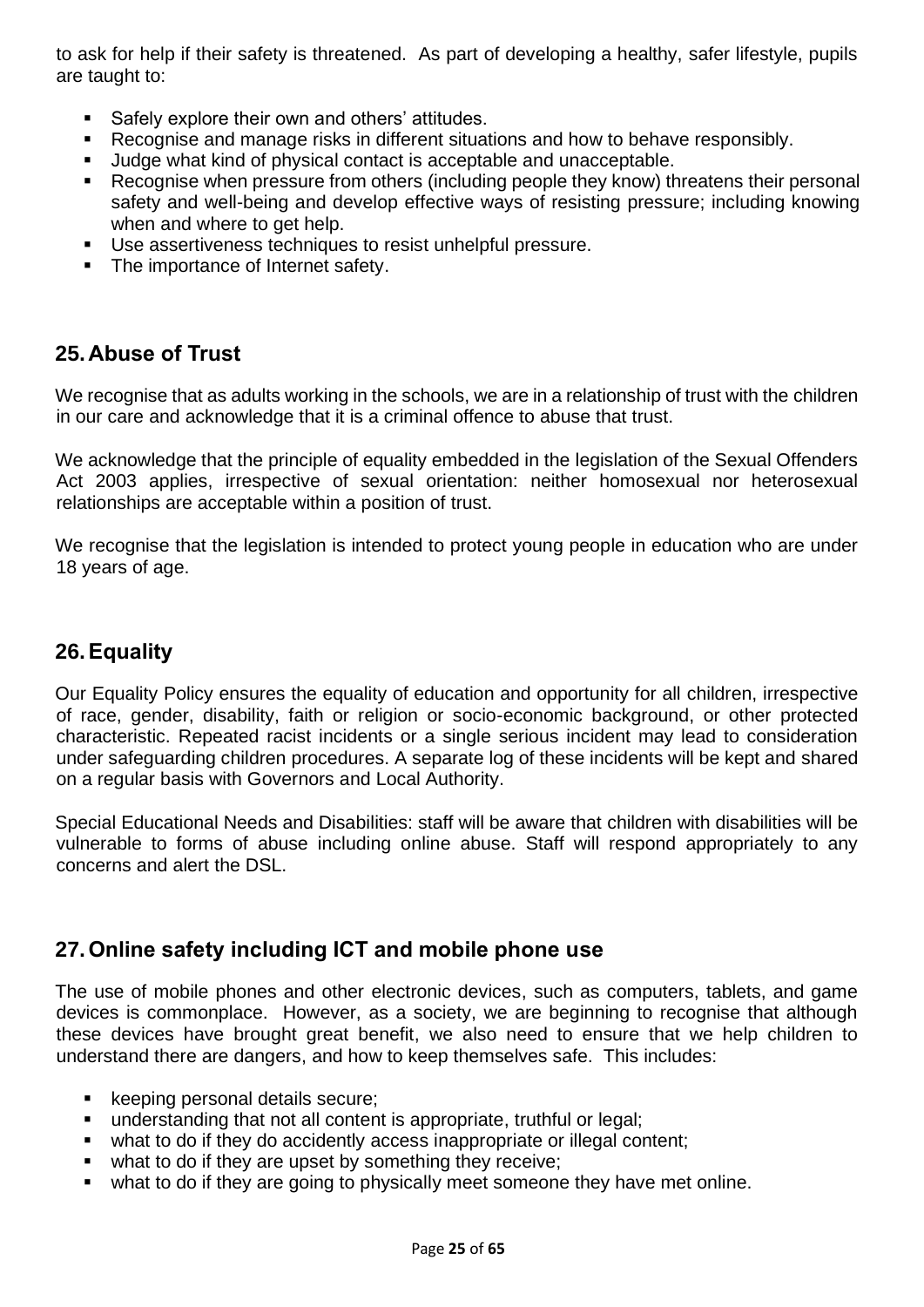Children's mobile phones will be expected to be turned off and placed into the bottom of their bag. If seen or used, the phone will be confiscated, and the Behaviour for Learning Policy will be applied.

Our ICT policy recognises that internet safety is a whole school responsibility (staff, children, and parents).

*Children and young people may expose themselves to danger, whether knowingly or unknowingly, when using the internet and other technologies. Additionally, some young people may find themselves involved in activities which are inappropriate or possibly illegal.* 

We therefore recognise our responsibility to educate our children, teaching them the appropriate behaviours and critical thinking skills, to enable them to remain both safe and legal when using the internet and related technologies. These issues are addressed within the curriculum, in the tutor programme and in assemblies.

Children will access specific training through the curriculum alongside external visits and assemblies related to online safety.

- Peer on Peer Abuse: staff will recognise the signs of peer-on-peer abuse and will report any concerns using the school's Behaviour for Learning Policy.
- Sexting: staff will recognise that sexting is a form of peer-on-peer abuse, which needs reporting to the DSL immediately.

The Trust network filters for key words related to safeguarding concerns, including Prevent and extremist material. These are monitored monthly and amended where needed.

All children will be supported and taught about relevant issues through the curriculum and RSE, this will be compulsory from Summer 2021. The statutory guidance can be found here: [Statutory](https://assets.publishing.service.gov.uk/government/uploads/system/uploads/attachment_data/file/908013/Relationships_Education__Relationships_and_Sex_Education__RSE__and_Health_Education.pdf)  [guidance: relationships education relationships and sex education \(RSE\) and health education.](https://assets.publishing.service.gov.uk/government/uploads/system/uploads/attachment_data/file/908013/Relationships_Education__Relationships_and_Sex_Education__RSE__and_Health_Education.pdf)

The breadth of issues classified within online safety is considerable, but can be categorised into four areas of risk:

- **content:** being exposed to illegal, inappropriate or harmful content, for example: pornography, fake news, racism, misogyny, self-harm, suicide, anti-Semitism, radicalisation and extremism.
- **contact:** being subjected to harmful online interaction with other users; for example: peer to peer pressure, commercial advertising and adults posing as children or young adults with the intention to groom or exploit them for sexual, criminal, financial or other purposes.
- **conduct:** personal online behaviour that increases the likelihood of, or causes, harm; for example, making, sending and receiving explicit images (e.g. consensual and nonconsensual sharing of nudes and semi-nudes and/or pornography), sharing other explicit images and online bullying; and
- **commerce**  risks such as online gambling, inappropriate advertising, phishing and or financial scams. If you feel students or staff are at risk, please report it to the Anti-Phishing Working Group (https://apwg.org/).

The Local Governing Bodies and proprietors should ensure that, as part of the requirement for staff to undergo regular updated safeguarding training, including online safety and the requirement to ensure children are taught about safeguarding, including online safety, that safeguarding training for staff, including online safety training, is integrated, aligned and considered as part of the whole school safeguarding approach and wider staff training and curriculum planning.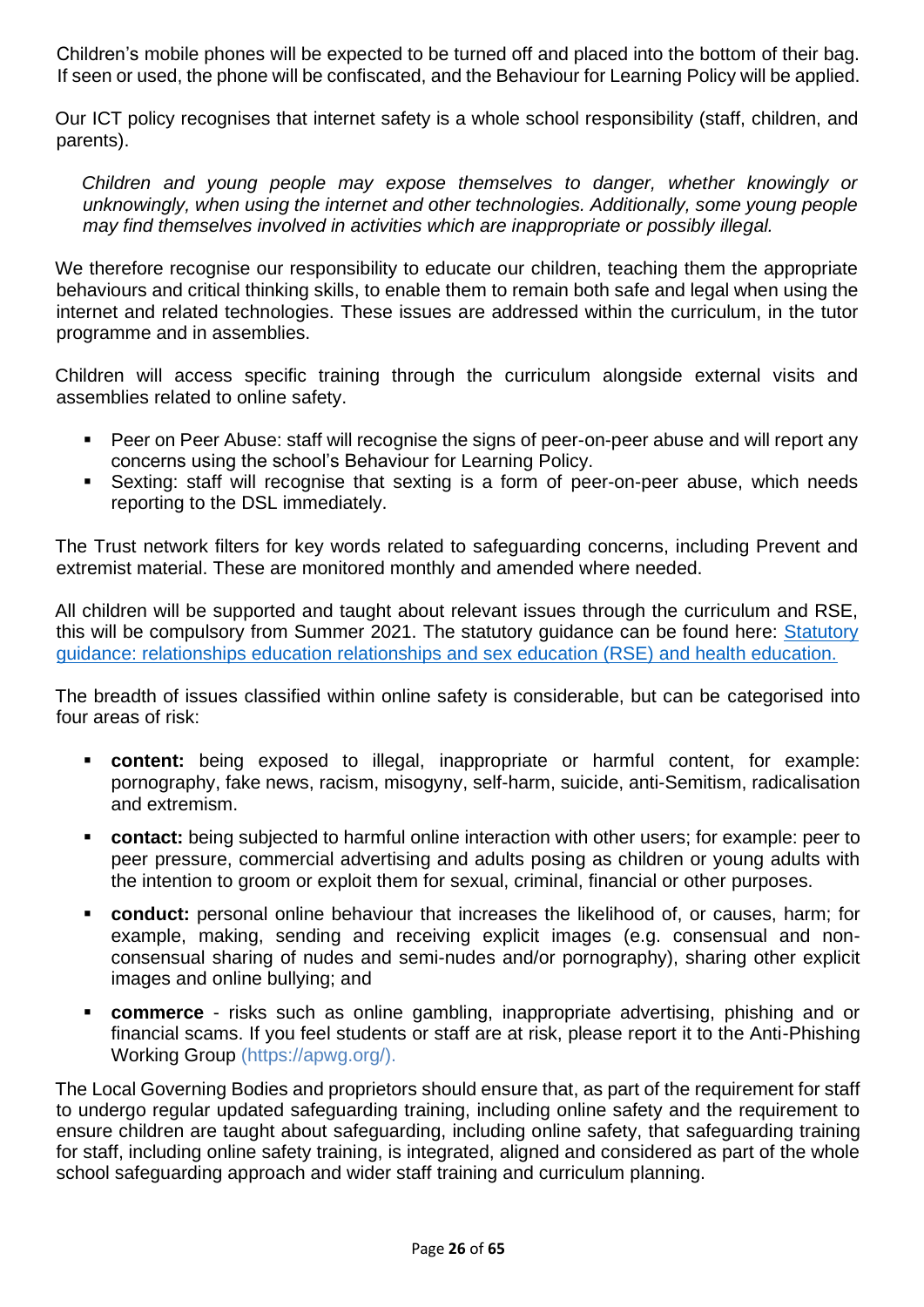Where children are being asked to learn online at home the school will follow advice from the Department of Education; [safeguarding and remote education.](https://www.gov.uk/guidance/safeguarding-and-remote-education-during-coronavirus-covid-19)

Staff can use their personal mobile phones during their break times in designated areas or in their classrooms where students are not present. During working hours, they must be kept out of the reach of children and parents in a secure area accessible only to staff. All staff are made aware of their duty to follow this procedure, and to challenge anyone not adhering to it. Visitors to the setting (including parents) must follow the MAT ICT Policy.

We believe that photographs validate children's experiences and achievements and are a valuable way of recording milestones in a child's life. Parental permission for the different ways in which we use photographs is gained as part of the initial registration at all Trust schools. We take a mixture of photos that reflect the preschool environment, sometimes this will be when children are engrossed in an activity either on their own or with their peers. To safeguard children and adults and to maintain privacy, cameras are not to be used during intimate care situations by adults or children.

Through induction, staff and volunteers are made aware of our 'acceptable use of technology' policy both at home and in the workplace. If any staff or volunteers breach this policy, then we will take disciplinary action which may result in a referral to the Disclosure and Barring Service.

## <span id="page-26-0"></span>**28.Health and safety**

Our Health and Safety Policy reflects the consideration we give to the safeguarding of our children both within the school environment and when away from the schools when undertaking school trips and visits.

## <span id="page-26-1"></span>**29.Specific legal duties to report**

Legislation has recognised and criminalised the following types of abuse and placed duties on education settings to report offences to the authorities:

#### **a. Radicalisation and the Prevent Duty**

The government set out its definition of British values in the 2015 Prevent Strategy; this promotes the values of: democracy, the rule of law, individual liberty, mutual respect, tolerance of those of different faiths and beliefs. All our settings promote these values to ensure that children build resilience (for EYFS phase, see **Appendix E**).

Extremism is the vocal or active opposition to British Values, including democracy, the rule of law, individual liberty and mutual respect and tolerance to different faiths and beliefs.

Radicalisation refers to the process by which a person is encouraged to support terrorism and extremist ideologies linked to terrorist groups.

If a member of staff has a concern about a child, they will follow the safeguarding procedures and ensure that an immediate discussion is carried out with the DSL. The DSL should contact:

West Mercia Prevent Team:

- Sgt Calum Forsyth 07970 047227
- $\cdot$  DC Holly Aungiers 01386 591815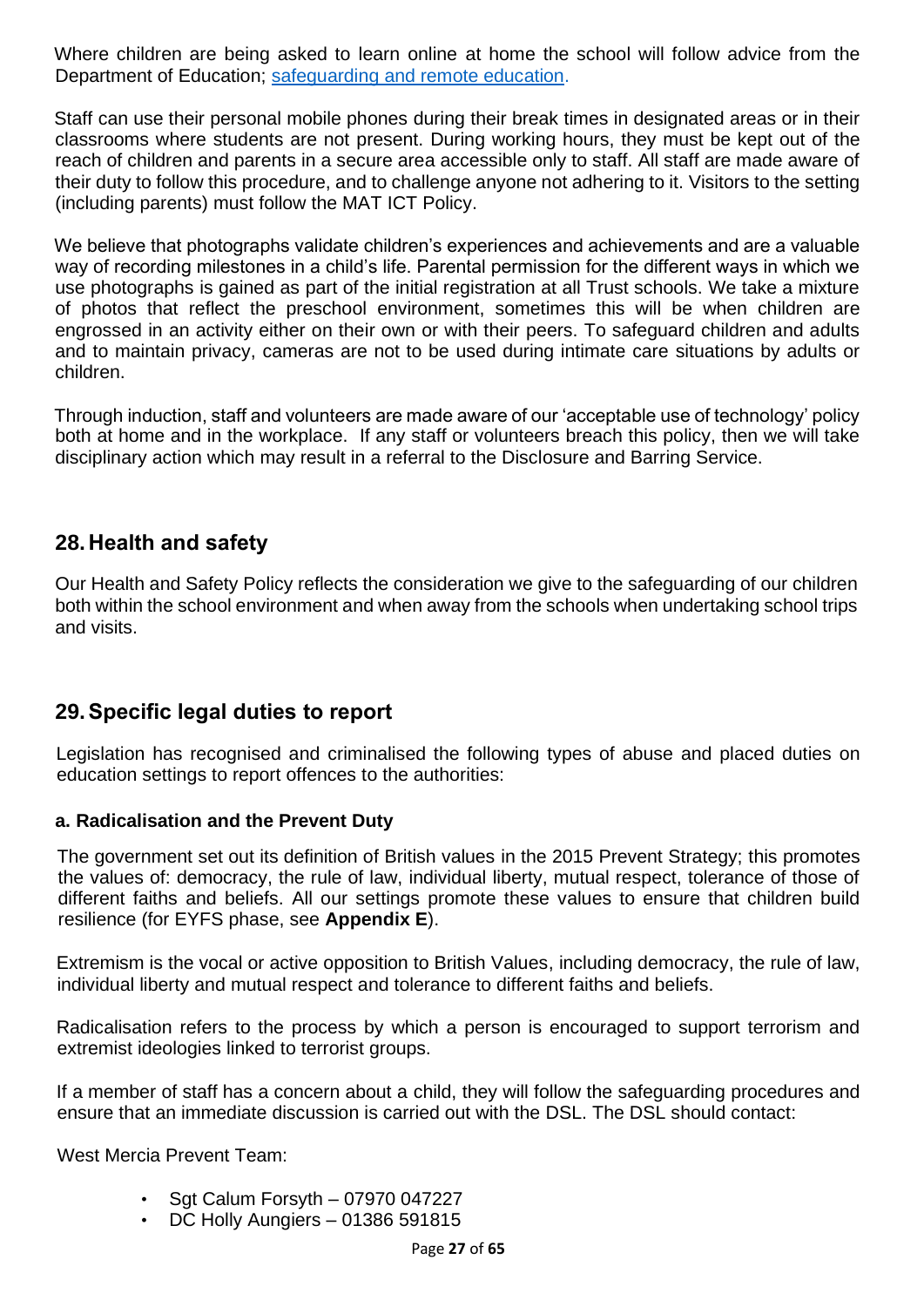• Prevent@westmercia.pnn.police.uk

## **Prevention in the Curriculum**

The Trust recognises the importance of developing children's awareness of behaviour that is unacceptable towards them and others, and how they can help keep themselves and others safe.

The RSHE programme in each key stage provides personal development opportunities for children to learn about keeping safe and who to ask for help if their safety is threatened. As part of developing a healthy, safer lifestyle, children are taught to, for example:

- Safely explore their own and others' attitudes.
- Recognise and manage risks in different situations, and how to behave responsibly.
- Judge what kind of physical contact is acceptable and unacceptable.
- Recognise when pressure from others (including people they know) threatens their personal safety and well-being, and develop effective ways of resisting pressure.

The Trust promotes tolerance and harmony between different cultural traditions; we teach a broad and balanced curriculum which promotes the spiritual, moral and cultural development of children, and prepares them for the opportunities, responsibilities and experiences of life. The Trust promotes community cohesion and safeguards against biased, or unbalanced teaching and the promotion of partisan political views and ensures that when political or controversial issues are brought to children's attention, they are offered a balanced presentation of opposing views.

The DSL in each school will take on the lead role for Child Sexual Exploitation, and prevention of radicalisation. Staff are encouraged to inform the appropriate DSL if any issues arise related to the above areas.

## **b. Honour-based violence and domestic abuse**

Honour-based' violence includes Female Genital Mutilation (FGM) and Forced Marriage.

*"Abuse committed in the context of preserving 'honour' often involves a wider network of family or community pressure and can include multiple perpetrators. It is important to be aware of this dynamic and additional risk factors when deciding what form of safeguarding action to take." (DfE, 2019)*

Children living in households where there is domestic abuse such as coercion or violence, including honour-based violence, could be at significant risk of harm. Schools will seek support for victims and their children through Compass.

Depending on the level of risk, schools may or may not consult parents before contacting Compass.

## **c. Female Genital Mutilation (FGM)**

If staff have any concerns with regards to people carrying out female genital mutilation, this must be reported following the same procedures as with any other Child Protection issue, with the amended action of the teacher having a legal responsibility for reporting this to the Police. Staff will be aware of procedures and know how to report a concern related to FGM.

Reporting of female genital mutilation is mandatory and a legal duty. Reporting should be to the police if:

■ Informed by a girl under 18 that an act of FGM has been carried out on her, or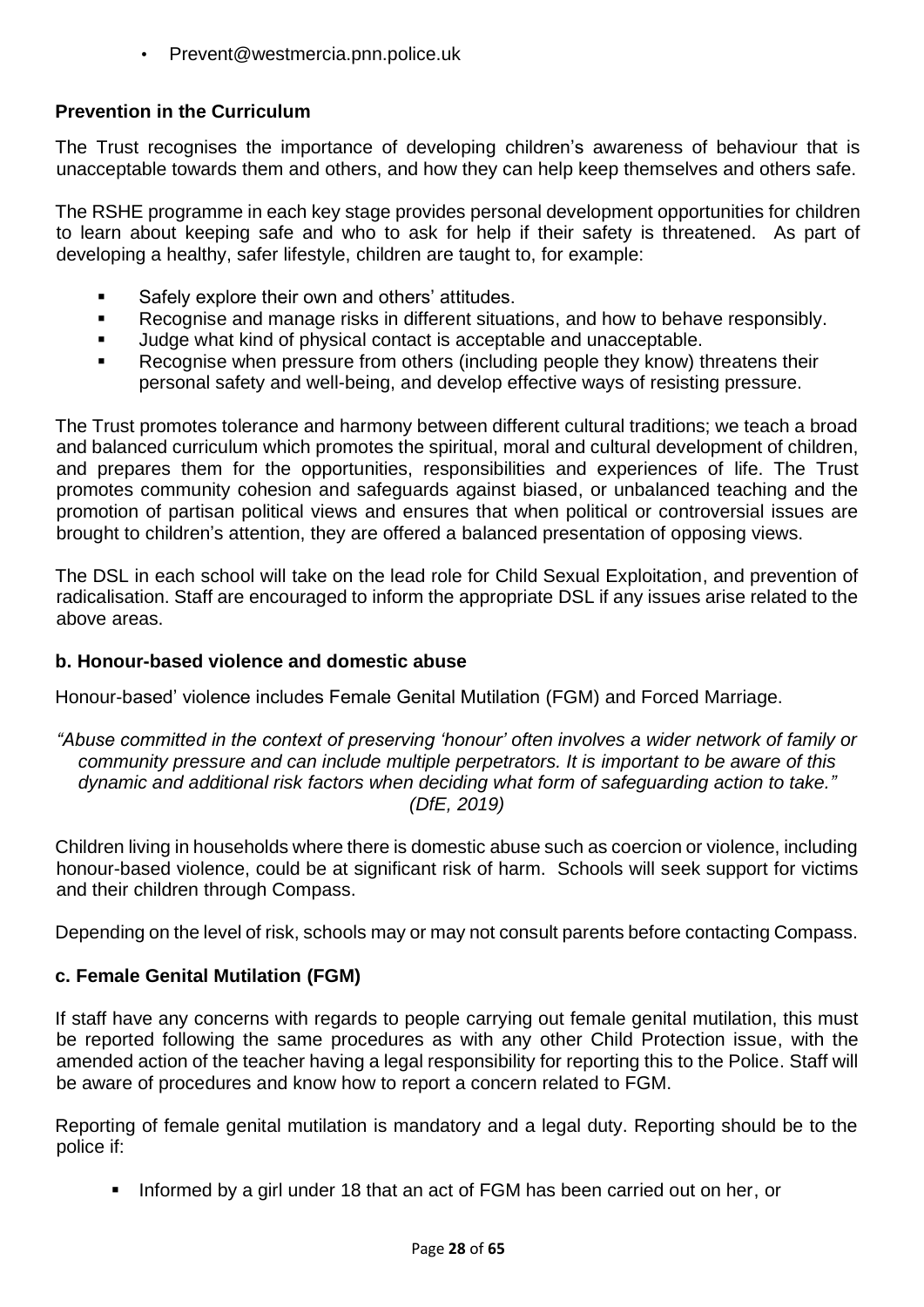■ Staff have observed physical signs which appear to show FGM has been carried out on a girl under 18.

Complying with the duty does not breach any confidentiality requirement or other restriction on disclosure which might otherwise apply. The duty is a personal duty, which requires the individual professional who becomes aware of the case to make a report; the responsibility cannot be transferred. The only exception to this is if the member of staff knows that another individual from the Trust has already made a report - there is no requirement to make a second. We may not seek parental consent, if this may put the girl at increased risk of significant harm.

For further information, please refer to: [https://www.gov.uk/government/publications/female](https://www.gov.uk/government/publications/female-genital-mutilation-leaflet)[genital-mutilation-leaflet](https://www.gov.uk/government/publications/female-genital-mutilation-leaflet)

## **d. Forced marriage**

Forced marriage is the act of forcing a person into marriage. A forced marriage is one entered into without full consent from one or even both parties. There may be violence, threats or coercion involved. These threats can have a long-term impact on the emotional wellbeing of the person(s). This is a crime in England and Wales.

Children living in households where there is honour-based violence, including forced marriage, could be at significant risk of harm. Trust staff will seek support for victims and their children through the referral processes using Compass as the initial contact.

Depending on the level of risk, DSL staff may/may not consult parents/carers before contacting Compass.

Further details can be accessed by calling the Forced Marriage Unit on 0207 008 0151.

## <span id="page-28-0"></span>**30.Specific safeguarding issues**

To ensure that our children and young people are protected from harm, we need to understand what types of behaviour constitute abuse and neglect. Staff are made aware of specific safeguarding issues (listed below) through child protection training, reading up to date guidance such as Keeping Children Safe in Education 2021, Statutory Framework for the Early Years Foundation Stage stated in Section 3 – The Safeguarding and Welfare Requirements and accessing SSCP procedures at<http://www.safeguardingshropshireschildren.org.uk/>

All staff are made aware that mental health problems can, in some cases, be an indicator of abuse. The DSL will liaise with the school mental health lead to ensure information is being shared.

If staff have a mental health concern about a child that is also a safeguarding concern, immediate action should be taken, following the child protection policy, and speaking to the DSL or a deputy. [The Mental Health and Behaviour in Schools](https://assets.publishing.service.gov.uk/government/uploads/system/uploads/attachment_data/file/755135/Mental_health_and_behaviour_in_schools__.pdf) guidance sets out how schools and colleges can help prevent mental health problems by promoting resilience as part of an integrated, whole school/college approach to social and emotional wellbeing, which is tailored to the needs of their pupils.

Children may need a social worker due to safeguarding or welfare needs. Local Authorities will share this information with the school, and the DSL will hold and use this information so that decisions can be made in the best interests of the child's safety, welfare and educational outcomes.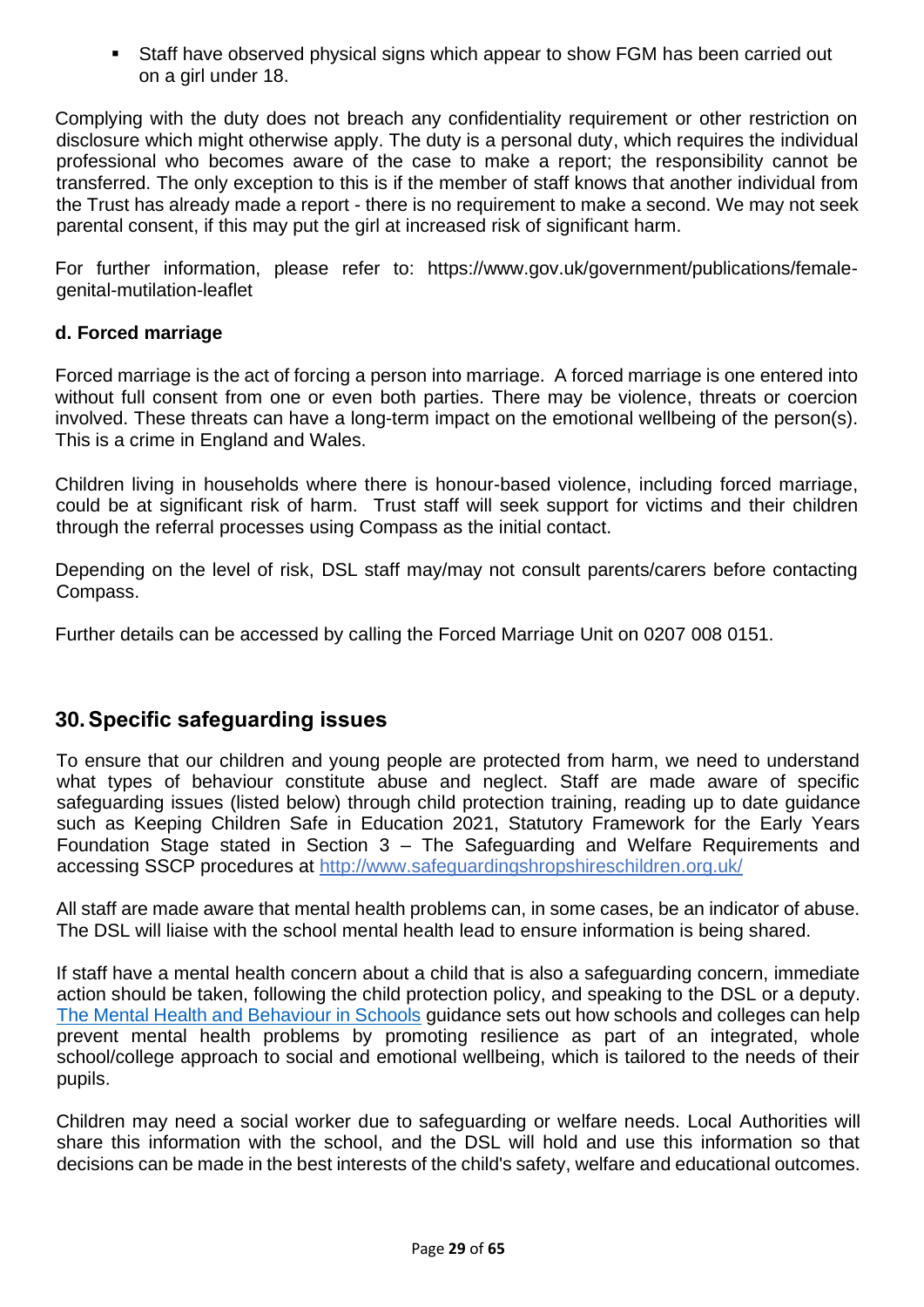All Trust schools ensure that the DSL is continually updated in all areas below. They are familiar with the referral pathways and specific toolkits and quidance available on the [SSCP website.](http://www.safeguardingshropshireschildren.org.uk/)

All staff have an awareness of safeguarding issues that can put children at risk of harm. Behaviours linked to issues such as drug taking and or alcohol misuse, deliberately missing education and consensual and non-consensual sharing of nudes and semi-nudes images and/or videos [\(UCKIS\)](https://www.gov.uk/government/publications/sharing-nudes-and-semi-nudes-advice-for-education-settings-working-with-children-and-young-people) can be signs that children are at risk.

Expert and professional organisations are best placed to provide up-to-date guidance and practical support on specific safeguarding issues. For example, information for schools, colleges and early years settings can be found on the TES, MindEd and the NSPCC websites. Staff can access government guidance as required on the issues listed below via [Annex B in Keeping Children Safe](https://assets.publishing.service.gov.uk/government/uploads/system/uploads/attachment_data/file/999348/Keeping_children_safe_in_education_2021.pdf)  [in Education](https://assets.publishing.service.gov.uk/government/uploads/system/uploads/attachment_data/file/999348/Keeping_children_safe_in_education_2021.pdf) and other government websites.

- Bullying including cyberbullying (cybercrime)
- Child abduction and community safety incidents
- Children and the court system
- Child Criminal Exploitation: County Lines (CCE)
- Child missing from education, home, or care
- Child sexual exploitation (CSE)
- **Children with family members in prison**
- Domestic violence
- Drugs
- Health and Wellbeing e.g., fabricated, or induced illness, medical conditions, mental health, and behaviour
- Faith-based abuse
- So-called honour-based abuse (including Female Genital Mutilation and Forced Marriage
- Gangs and youth violence
- Gender-based violence/violence against women and girls (VAWG) Homelessness
- Homelessness
- Hate [\(Hate related Incident Reporting Form\)](https://www.shropshirelg.net/services/safeguarding/schools-and-early-years/early-years-schools-safeguarding-policies-guidance/)
- Missing children and adults' strategy
- Modern Slavery and the National Referral Mechanism
- Online safety
- **•** Private fostering
- **•** Preventing radicalisation
- Relationship abuse
- Peer on Peer / Child on Child Abuse e.g., Sexting (youth produced sexual imagery), Sexual Violence & Sexual Harassment
- Trafficking
- Upskirting

All staff should be aware that safeguarding incidents and/or behaviours can be associated with factors outside the school or setting and/or can occur between children outside of these environments. All staff, but especially the DSL and deputy DSLs, should consider whether children are at risk of abuse and exploitation in situations outside their families. Extra-familial harms take a variety of different forms and children can be vulnerable to multiple harms (but not limited to) sexual exploitation, criminal exploitation, and serious youth violence. Please see link [Contextual](https://contextualsafeguarding.org.uk/)  [Safeguarding.](https://contextualsafeguarding.org.uk/)

Both Child sexual exploitation (CSE) and Child criminal exploitation (CCE) are forms of abuse that occur where an individual or group takes advantage of an imbalance in power to coerce, manipulate or deceive a child into taking part in sexual or criminal activity, in exchange for something the victim needs or wants, and/or for the financial advantage or increased status of the perpetrator or facilitator and/or through violence or the threat of violence. CSE and CCE can affect children, both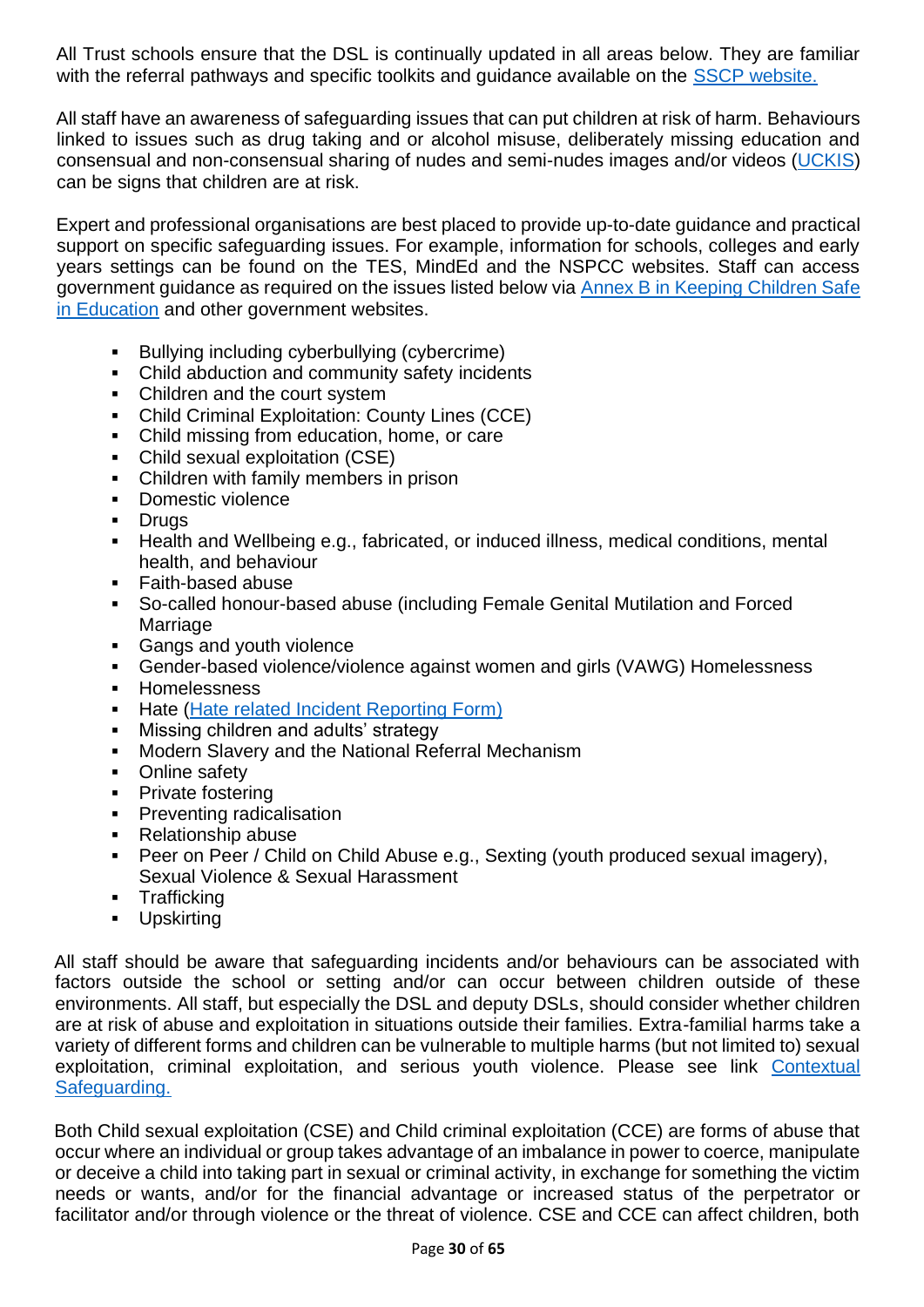male and female and can include children who have been moved (commonly referred to as trafficking) for the purpose of exploitation. The DSL can obtain local information regarding Exploitation from SSCP and by attending local briefings.

## <span id="page-30-0"></span>**31.Peer-on-peer abuse**

Staff will be aware that children are capable of abusing their peers. Abuse is abuse, and should never be tolerated or passed off as 'banter' or 'part of growing up'. Victims of peer abuse will be supported as they would be if they were the victim of any other form of abuse, in accordance with this Policy. Peer-on-Peer abuse can be carried out regardless of gender, however there is a greater risk that females will be victims and males will be perpetrators.

All staff will act immediately to alert relevant staff if they are aware of any risk of peer-on-peer abuse. All incidents will be recorded, statements taken, and evidence provided where possible. Bullying, including cyberbullying, is categorised under this category and is taken seriously by all schools across the Trust. Actions will then be carried out by staff to support the victim. This may include counselling, mentoring, or participation in the Empower Course. There may be, in specific cases, risk assessments completed to ensure the safety of other children.

A zero-tolerance approach will be adopted by all staff within the Trust. Peer on peer abuse occurs when a young person is exploited, bullied and/or harmed by their peers who are the same age or similar age.

Staff are aware that safeguarding issues can manifest themselves via peer-on-peer abuse. This is most likely to include, but may not be limited to:

- bullying (including cyberbullying)
- abuse in personal intimate relationships between peers
- physical abuse such as hitting, kicking, shaking, biting, hair pulling, or otherwise causing physical harm
- sexual violence such as rape, assault by penetration and sexual assault (intentional sexual touching)
- sexual harassment such as sexual comments, remarks, jokes or online
- causing someone to engage in sexual activity without consent
- sexual or sexist name calling
- inappropriate or unwanted sexualised touching
- consensual and non-consensual sharing of nudes and semi nudes images and or videos (also known as sexting or youth produced sexual imagery); upskirting typically involves taking a picture under a person's clothing without them knowing, with the intention of viewing their genitals or buttocks to obtain sexual gratification, or cause the victim humiliation, distress or alarm
- sexting (also known as youth produced sexual imagery)
- revenge porn
- initiation/hazing type violence and rituals.

Children can experience peer-on-peer sexual abuse in a wide range of settings, including:

- at school
- at home or in someone else's home
- in public spaces
- online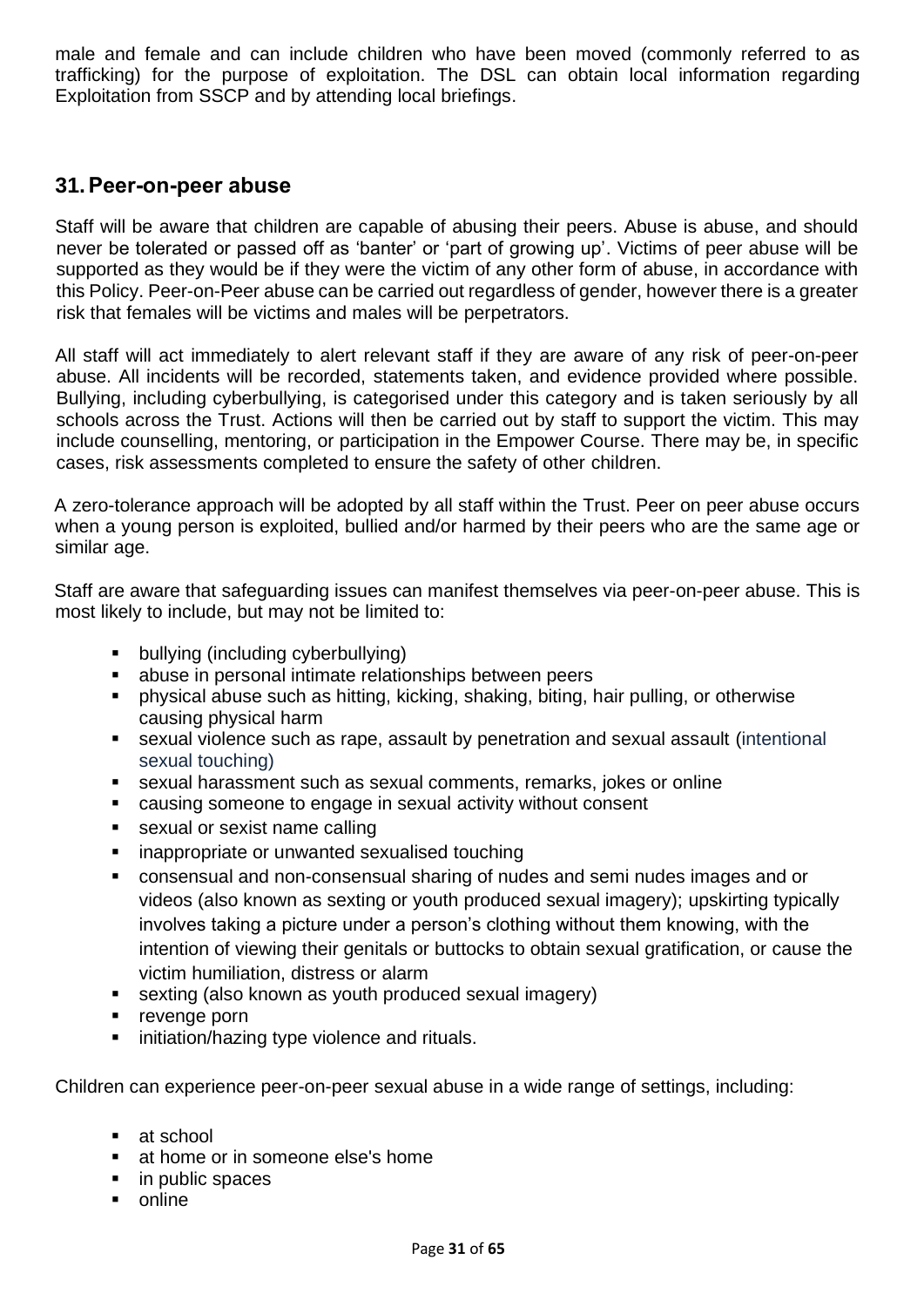It can take place in spaces which are supervised or unsupervised. Within a school context, for example, peer-on-peer sexual abuse might take place in spaces such as toilets, the playground, corridors and when children are walking home. All staff should understand, that even if there are no reports in their school it does not mean it is not happening, it may be the case that it is just not being reported.

All staff should be aware of indicators, which may signal those children are at risk from, or are involved with, serious violent crime. These may include increased absence from school, a change in friendships or relationships with older individuals or groups, a significant decline in performance, signs of self-harm or a significant change in wellbeing, or signs of assault or unexplained injuries. Unexplained gifts or new possessions could also indicate that children have been approached by, or are involved with, individuals associated with criminal networks or gangs.

All staff should be aware of the associated risks and understand the measures in place to manage these. Advice for schools and colleges is provided in the Home Office's ['Preventing youth violence](https://assets.publishing.service.gov.uk/government/uploads/system/uploads/attachment_data/file/418131/Preventing_youth_violence_and_gang_involvement_v3_March2015.pdf)  [and gang involvement'](https://assets.publishing.service.gov.uk/government/uploads/system/uploads/attachment_data/file/418131/Preventing_youth_violence_and_gang_involvement_v3_March2015.pdf) and its ['Criminal exploitation of children and vulnerable adults: county lines'](https://assets.publishing.service.gov.uk/government/uploads/system/uploads/attachment_data/file/863323/HOCountyLinesGuidance_-_Sept2018.pdf) guidance.

Compliance with the Public-Sector Equality Duty (PSED) is a legal requirement for schools and colleges that are public bodies.

Under the PSED, schools and colleges that are public bodies have a general duty to have regard to the need to eliminate unlawful discrimination, harassment and victimisation, to advance equality of opportunity between different groups and to foster good relations between different groups. The duty applies to all protected characteristics and means that whenever significant decisions are being made or policies developed, thought must be given to the equality implications such as, for example, the elimination of sexual violence and sexual harassment.

All Trust schools will ensure that the following areas are covered within the curriculum to try and minimise the risk of peer-on-peer abuse:

- healthy and respectful relationships;
- what respectful behaviour looks like;
- consent:
- **·** gender roles, stereotyping, equality;
- body confidence and self-esteem;
- **•** prejudiced behaviour;
- that sexual violence and sexual harassment is always wrong; and
- addressing cultures of sexual harassment.

Schools often deliver this currently, through planned, high-quality, Relationship, Sex and Healthy Relationships Education (RSHE) and Personal, Social, Health and Economic (PSHE). Please refer to the RSHE policy for more information.

If staff have any concerns regarding peer-on-peer abuse, they should speak to their DSL (or Deputy). The school would respond to an incident of Peer on Peer abuse by recording the incident on CPOMS and by following guidance as set out in Sexual violence and sexual harassment [between children in schools and colleges](https://assets.publishing.service.gov.uk/government/uploads/system/uploads/attachment_data/file/719902/Sexual_violence_and_sexual_harassment_between_children_in_schools_and_colleges.pdf) published by Department for Education and Part 5 of [Keeping Children Safe in Education 2021.](https://assets.publishing.service.gov.uk/government/uploads/system/uploads/attachment_data/file/999348/Keeping_children_safe_in_education_2021.pdf)

In summary the process and procedures for managing a sexual violence or sexual harassment incident is included as **Appendix I (and J where necessary)**.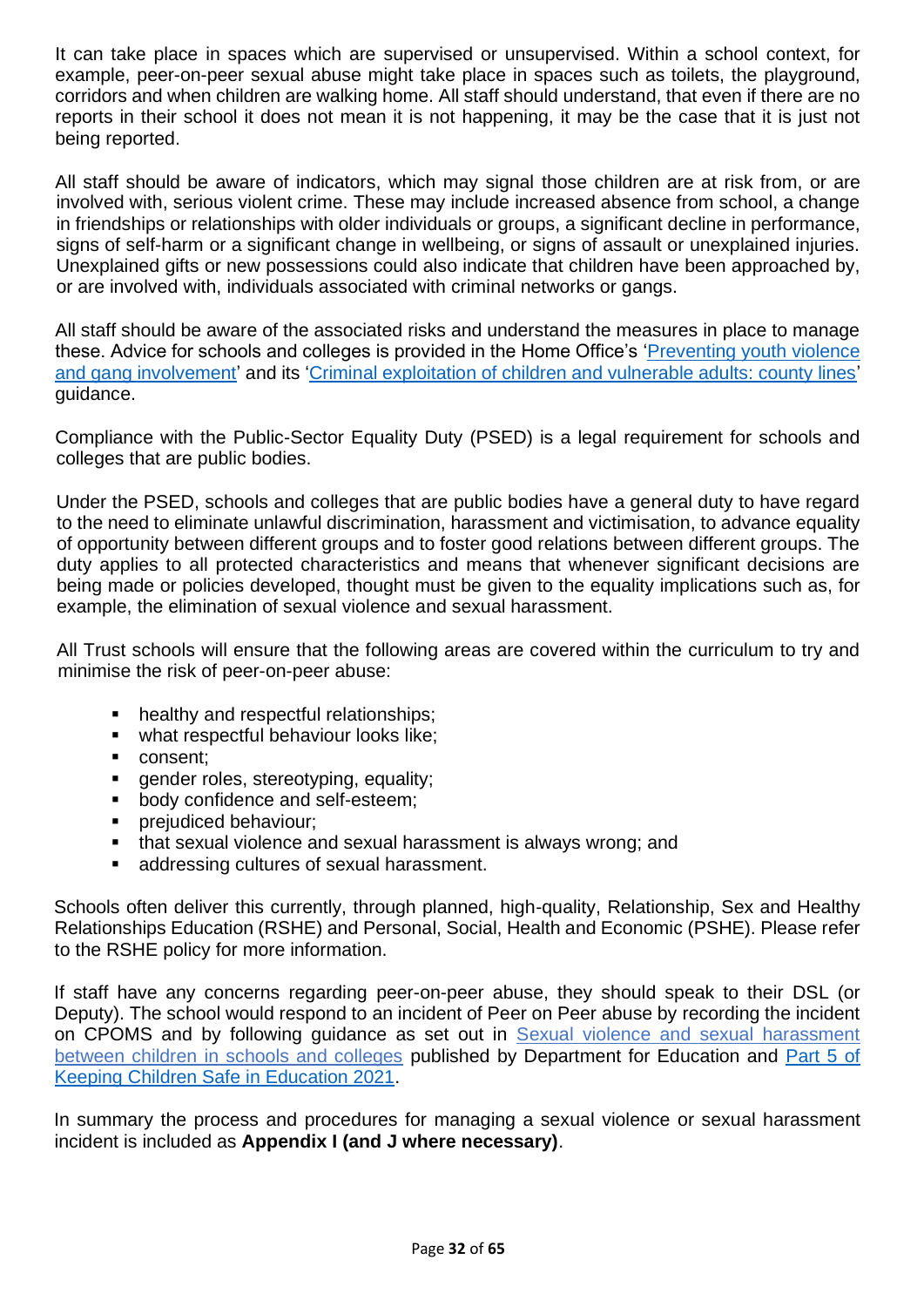The following measures have been actioned in all Trust settings throughout Autumn 2021:

## **Whole school approach:**

- Pre-planned risk assessment proforma in place (**Appendix K**)
- **Training for staff on how to report incidents**
- Training on how to manage reports
- Peer on peer workflow process in place (**Appendix I and J)**

#### **Responding to a report:**

- Victims are reassured, supported and kept safe
- Record the concern on CPOMS
- Inform the DSL if not involved in the initial report (as per Appendix I and J)

#### **Risk Assessment:**

- Risk assessment for victim
- Risk assessment for alleged perpetrator
- Risk assessment for all other children involved
- **EXEDENT Initial consideration of children sharing a classroom and/or having direct contact in school**
- Initial consideration of contact between children travelling to and from school

#### **Support**

■ Support for victim and alleged perpetrator

#### **Managing the report**

- Consider the options to manage the report, including manage internally, early help, referral to children's social care and report to police
- Consider bail conditions
- Manage delays in the criminal process

The school monitors whether there are any patterns of peer-on-peer abuse by recording on CPOMS and will determine necessary support and intervention.

It is vital that staff at all Trust schools understand that the child who is perpetrating the abuse may also be risk of harm. Staff should make every effort to ensure that the perpetrator is also treated as a victim and undertake assessments to conclude this. Sensitive work must be undertaken with the child who is perpetrating, by helping them to understand the nature of their behaviour and the effect it has on others may prevent abuse.

Staff must be able to use their professional judgement in identifying when what may be perceived as "normal developmental childhood behaviour" becomes abusive, dangerous, and harmful to others. Designated leads may need to consult with the SSCP Threshold document to help with their decision making.

The (Deputy) DSL(s) has attended Brook Traffic Light Training which will support in identifying developmentally typical behaviours or those that may be referred to as problematic or harmful.

Children do not always feel able to speak out about their experiences of peer-on-peer sexual abuse. They may be afraid of:

- being considered a 'snitch'
- getting in trouble themselves
- how they will be perceived by others
- teachers or other adults not being discrete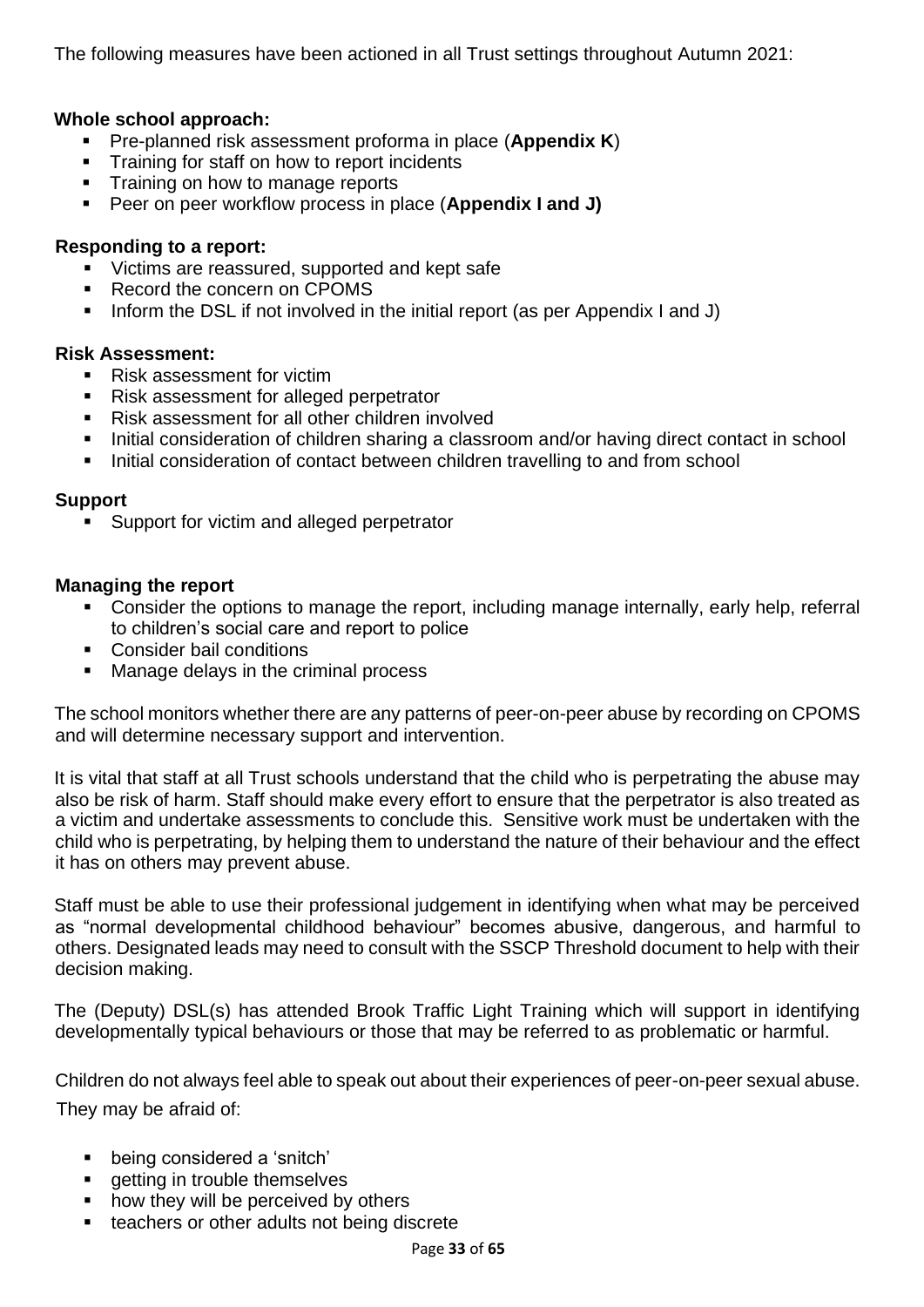■ their parents being informed

A helpline was launched by the NSPCC on 1st April 2021 to support potential victims of sexual harassment and abuse. Run by the NSPCC it aims to provide advice and support to both children and adults who are victims of abuse in school. It will also include how to contact the police to report crimes. The advice line is also available to support professionals and parents. **NSPCC helpline number is 0800 136 663**.

This dedicated helpline will offer support to:

- all children and young people making current and non-recent disclosures of abuse;
- any children or young people who want to talk about being involved or witnessing any incidents;
- any adults who have experienced non-recent abuse;
- parents and carers who have any concerns about their own or other children; and
- professionals who work in schools and need support in this or related issues.

This school promotes the use of this helpline by;

- hanging posters around the school;
- **•** promoting this in school assemblies & staff meetings;
- **.** including in newsletters to parents; and
- on the school website.

Further relevant definitions and descriptions of peer-on-peer abuse are outlined here:

## <span id="page-33-0"></span>**a. Sexting: youth produced sexual imagery**

Sexting is when someone sends, or receives, sexually explicit texts, images or videos. This includes sending 'nude pics', 'rude pics' or 'nude selfies'. Pressuring someone into sending a nude picture can happen in any relationship, and to any child, regardless of age, gender or sexuality.

However, once the image is taken and sent, the sender has lost control of the image and these images could end up anywhere. By having in their possession, or distributing to someone else, indecent images of a person under 18, including themselves, young people are not even aware that they could be breaking the law, as these are offences under the Sexual Offences Act 2003. All school staff are aware of procedures and will act upon any reports as a priority. DSL staff will follow appropriate procedures to ensure the child is safeguarded. This may include contacting parents/carers, contacting Police, referring to Compass, ICT, etc.

#### <span id="page-33-1"></span>**b. Initiation/hazing**

Hazing is a form of initiation ceremony which is used to induct newcomers into an organisation, such as a school, sports team etc. There are a number of different forms, from relatively mild rituals to severe and sometimes violent ceremonies.

The idea behind this practice is that it welcomes newcomers by subjecting them to a series of trials, which promote a bond between them. After the hazing is over, the newcomers also have something in common with older members of the organisation, because they all experienced it as part of a rite of passage. Many rituals involve humiliation, embarrassment, abuse, and harassment. School staff will inform DSL staff, if they are aware of any such ceremonies involving children.

#### <span id="page-33-2"></span>**c. Prejudiced behaviour**

The term prejudice related bullying refers to a range of hurtful behaviour, physical or emotional or both, which causes someone to feel powerless, worthless, excluded or marginalised, and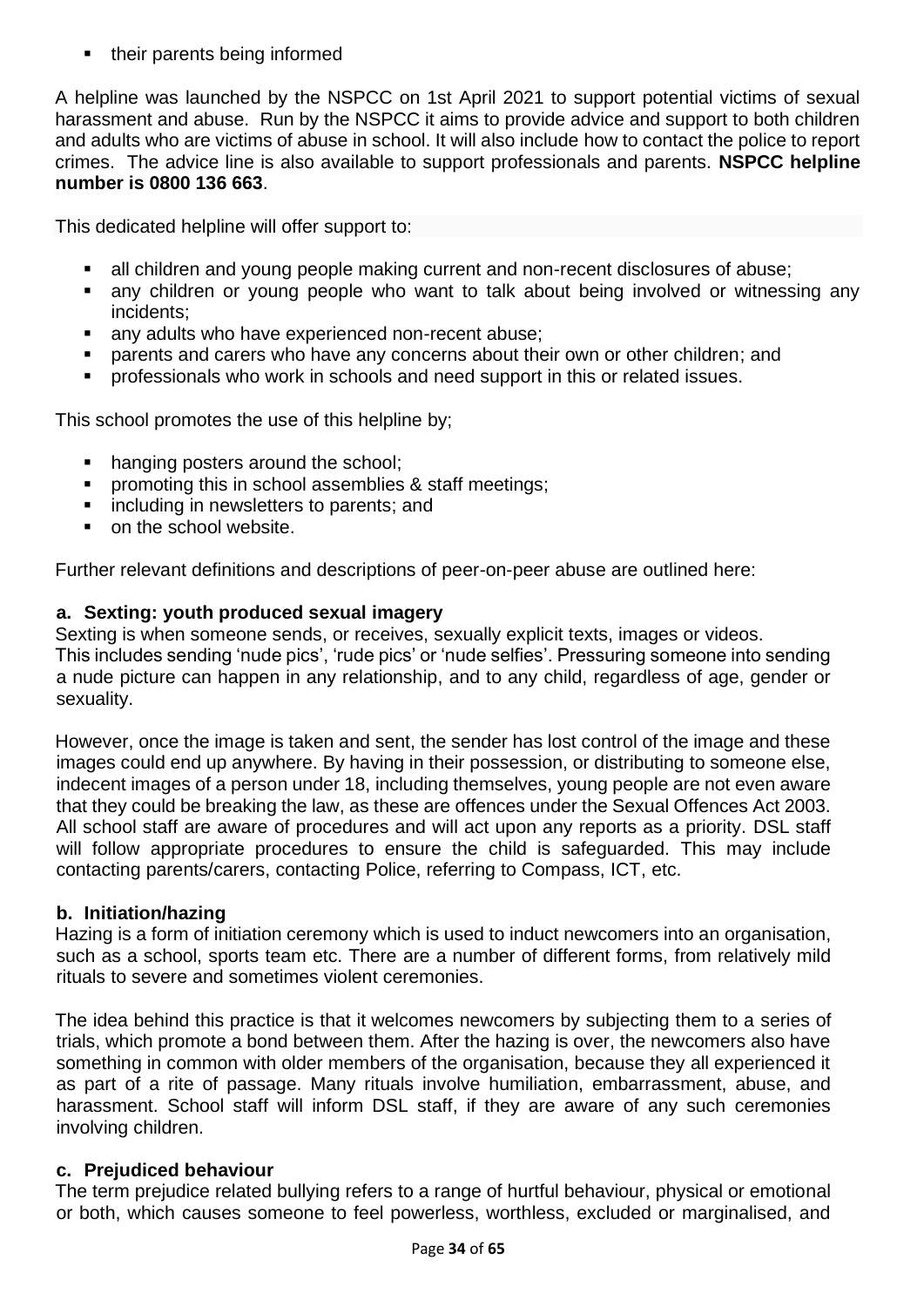which is connected with prejudices around belonging, identity and equality in wider society; in particular, prejudices to do with disabilities and special educational needs, ethnic, cultural and religious backgrounds, gender, home life (for example, in relation to issues of care, parental occupation, poverty and social class) and sexual identity (homosexual, bisexual, transsexual). Any concerns will be reported to DSL staff, and appropriate action taken.

## <span id="page-34-0"></span>**d. Teenage relationship abuse**

Teenage relationship abuse is defined as a pattern of actual or threatened acts of physical, sexual, and/or emotional abuse, perpetrated by an adolescent (between the ages of 13 and 18) against a current or former partner. Abuse may include insults, coercion, social sabotage, sexual harassment, threats and/or acts of physical or sexual abuse. The abusive teen uses this pattern of violent and coercive behaviour, in a heterosexual or same gender relationship, in order to gain power and maintain control over the partner. Any disclosures or concerns will be referred to DSL staff and appropriate action taken.

Staff across the Trust understand that any child who is perpetrating the abuse may themselves also be at risk of harm. Staff make every effort to ensure that the alleged perpetrator is also treated as a victim and undertake relevant assessments. Sensitive work must be undertaken with the child who is perpetrating; helping them to understand the nature of their behaviour, and the effect it has on others, may prevent abuse as a whole.

Staff are encouraged to use their professional judgement in identifying when what may be perceived as 'normal developmental childhood behaviour' becomes abusive, dangerous, and harmful to others. DSLs will consult the Shropshire Safeguarding Partnership Threshold document to help with their decision making, where necessary.

## **e. Physical abuse**

Physical abuse includes any of the following: hitting, shaking, kicking, biting, hair pulling or any other action, which leads to physical harm.

## **f. Sexual violence and sexual harassment**

All schools across the Trust will respond appropriately to all incidents of sexual violence and sexual harassment, which can occur between two children of any age and sex. This can also occur through a group of children sexually assaulting or sexually harassing a single child or group of children. All schools across the Trust will not tolerate such behaviours, or accept that it forms a part of growing up.

Sexual violence is the unwanted conduct of a sexual nature that can occur online or offline and includes actions such as rape, assault by penetration and sexual assault.

Sexual harassment is unwanted conduct of a sexual nature, which can be seen in the form of sexual comments, remarks and jokes, both off and online. This may be a stand-alone incident, or form part of a pattern of abuse. Sexual harassment is likely to violate a child's dignity, make them feel intimidated, degraded or humiliated. Sexual harassment may include physical behaviours that include touching a child's clothes or brushing past a child to intentionally touch them; this may also be seen as sexual violence.

Online sexual harassment may include: non-consensual sharing of images and videos, sexualised bullying, unwanted sexual messages and comments, and exploitation, coercion and threats.

## **g. Upskirting**

Upskirting involves taking a picture under a person's clothing, without their knowledge, to view their genitals or buttocks. This is a criminal offence and will be taken seriously by all school staff. Actions will be carried out to support victims and to sanction those guilty of upskirting.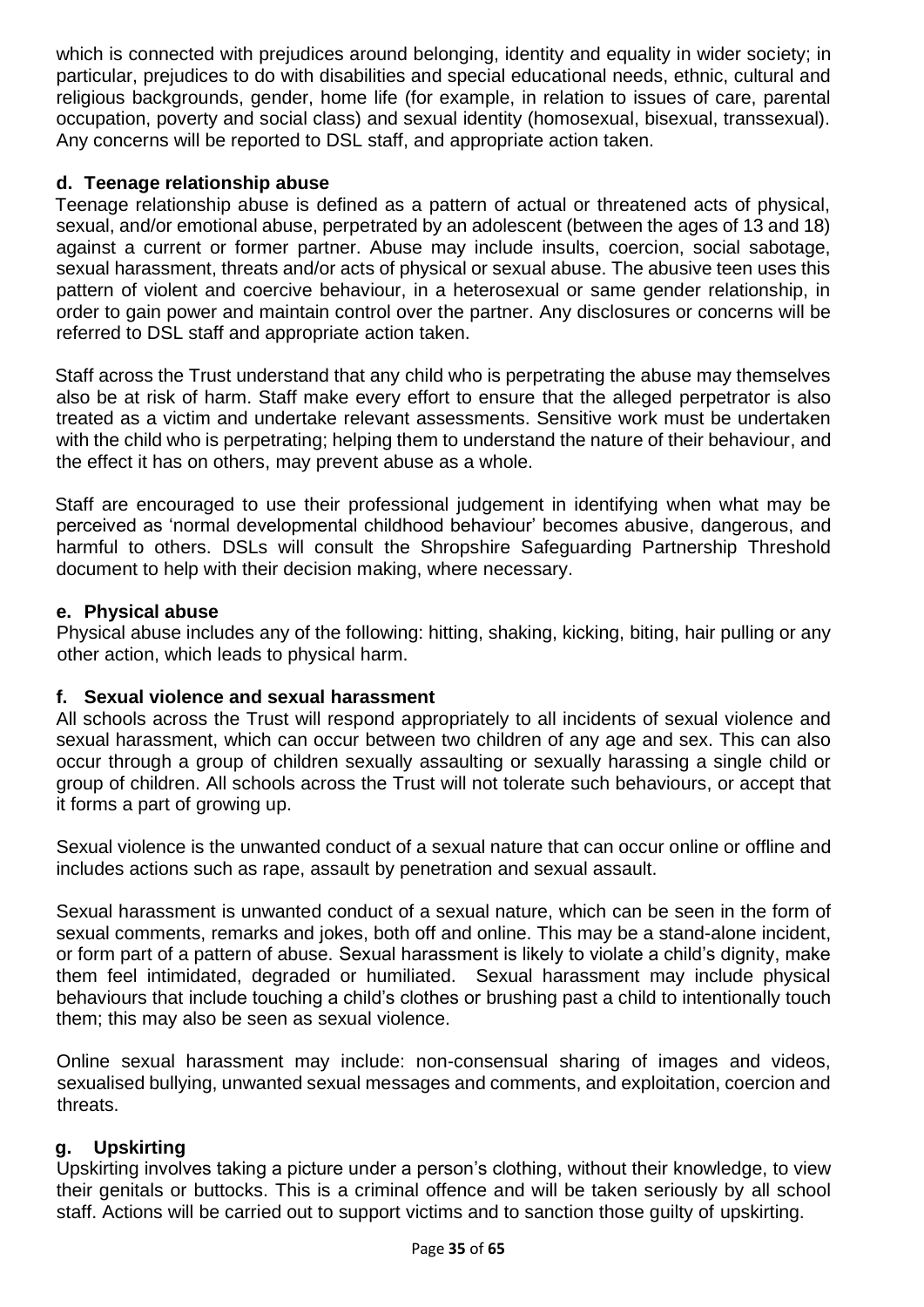All staff will access training as part of induction, update training and briefings. This will include sexual violence and sexual harassment awareness training. Staff are also made aware that there are particular cohorts of children who are potentially more at risk, including girls, children with SEND, and the LGBT community. All reports are taken seriously and will be reported to the DSL or Deputy, immediately, to safeguard the alleged victim and other children.

Staff will challenge behaviours that are potentially criminal in nature such as grabbing bottoms, breasts or genitals, or lifting skirts. Staff will act on such behaviours and put sanctions in place following reports of these behaviours.

Risk assessments in schools will be carried out on children, following reports of incidents of sexual violence or sexual harassment. This will involve the alleged perpetrator, parents/carers and safeguarding staff, unless this will place the student at risk of significant harm.

Action will be carried out to support victims and alleged perpetrators of sexual violence or harassment.

# <span id="page-35-0"></span>**32.Child sexual exploitation**

*'All staff will be aware that both CSE and CCE are forms of abuse and both occur where an individual or group takes advantage of an imbalance in power to coerce, manipulate or deceive a child into sexual or criminal activity. Whilst age may be the most obvious, this power imbalance can also be due to a range of other factors including gender, sexual identity, cognitive ability, physical strength, status, and access to economic or other resources. In some cases, the abuse will be in exchange for something the victim needs or wants and/or will be to the financial benefit or other advantage (such as increased status) of the perpetrator or facilitator. The abuse can be perpetrated by individuals or groups, males or females, and children or adults. The abuse can be a one-off occurrence or a series of incidents over time, and range from opportunistic to complex organised abuse. It can involve force and/or enticement-based methods of compliance and may, or may not, be accompanied by violence or threats of violence. Victims can be exploited even when activity appears consensual and it should be noted exploitation as well as being physical can be facilitated and/or take place online'.* KCSIE, 2021

"*Child sexual exploitation is a form of child sexual abuse. It occurs where an individual or group takes advantage of an imbalance of power to coerce, manipulate or deceive a child or young person under the age of 18 into sexual activity (a) in exchange for something the victim needs or wants, and/or (b) for the financial advantage or increased status of the alleged perpetrator or facilitator. The victim may have been sexually exploited even if the sexual activity appears consensual. Child sexual exploitation does not always involve physical contact; it can also occur through the use of technology*.

*Like all forms of child sexual abuse, child sexual exploitation:* 

- can affect any child or young person (male or female) under the age of 18 years, *including 16 and 17 year olds who can legally consent to have sex;*
- *can still be abuse even if the sexual activity appears consensual;*
- can include both contact (penetrative and non-penetrative acts) and non-contact *sexual activity;*
- *can take place in person or via technology, or a combination of both;*
- can involve force and/or enticement-based methods of compliance and may, or *may not, be accompanied by violence or threats of violence;*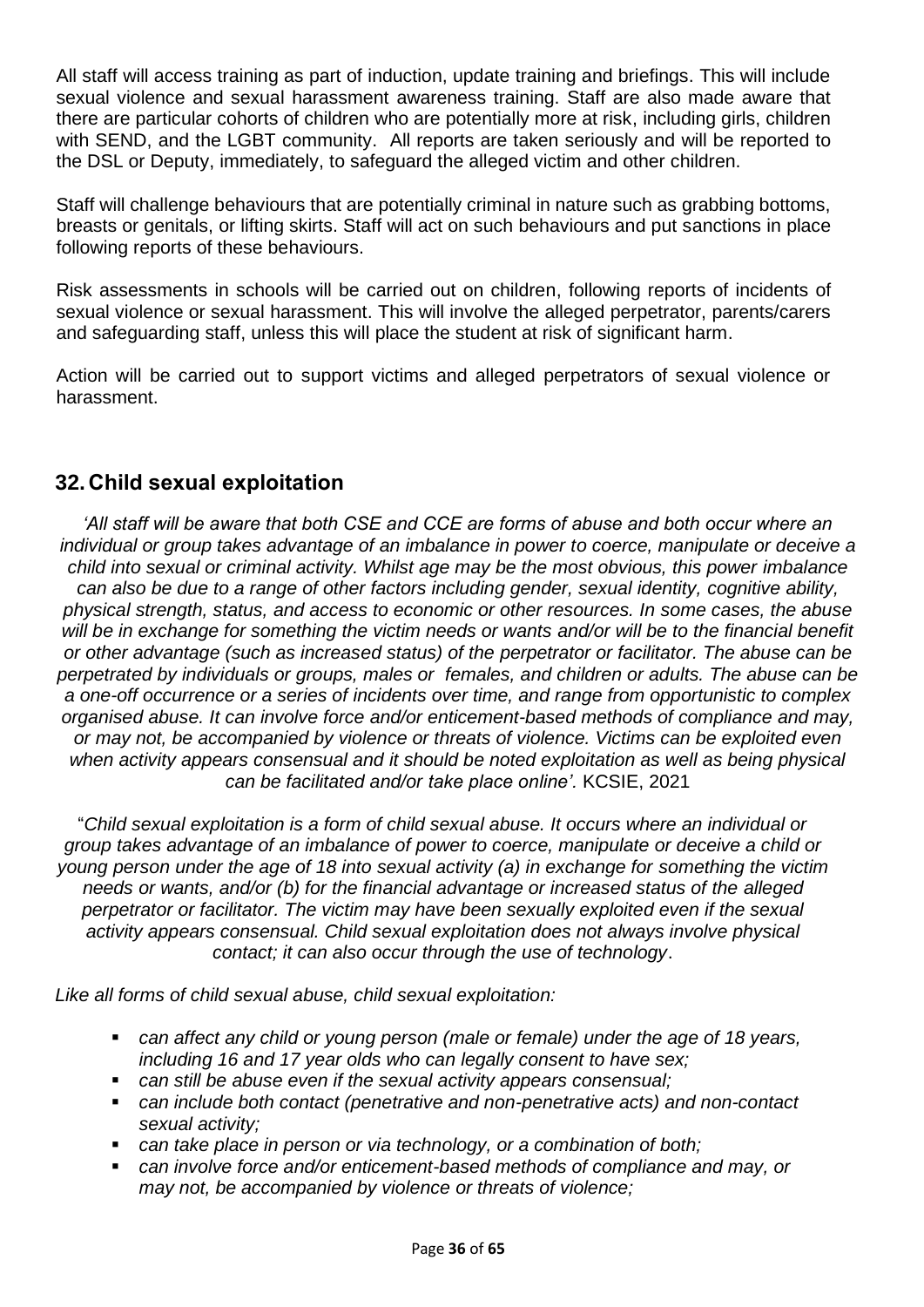- *may occur without the child or young person's immediate knowledge (through others copying videos or images they have created and posting on social media, for example);*
- can be perpetrated by individuals or groups, males or females, and children or *adults. The abuse can be a one-off occurrence or a series of incidents over time, and range from opportunistic to complex organised abuse; and*
- is typified by some form of power imbalance in favour of those perpetrating the *abuse. Whilst age may be the most obvious, this power imbalance can also be due to a range of other factors including gender, sexual identity, cognitive ability, physical strength, status, and access to economic or other resources."* **DfE Child Sexual Exploitation, February 2017**

Staff across the Trust will all be aware of Child Sexual Exploitation, through Raising Awareness Level 1 Child Protection training and as such will be aware of procedures for reporting concerns related to Child Sexual Exploitation.

DSL staff will have accessed SSCB training on Child Sexual Exploitation, or similar, and know how to refer. All referrals made will be with the consent of parents/carers where possible, through SSCB CSE referral systems, alongside any agencies involved where appropriate. DSL staff or a level 2 qualified Deputy will attend SSCB CSE panel meetings to discuss individual cases where appropriate.

# <span id="page-36-0"></span>**33.Contextual safeguarding**

*'All staff will be aware that safeguarding incidents and/or behaviours can be associated with factors outside the school or college and/or can occur between children outside of these environments. All staff, but especially the DSL/ Deputies will consider whether children are at risk of abuse or exploitation in situations outside their families. Extra-familial harms take a variety of different forms and children can be vulnerable to multiple harms including (but not limited to) sexual exploitation, criminal exploitation, and serious youth violence'.* KCSIE, 2021

All staff must consider the wider environmental factors in a child's life and the impact that these may have. All referrals made will include wider details related to the environmental factors of each child involved. Schools and educational settings need to consider the location and culture of their school or college and assess the risks that young people may be exposed to, both inside and outside, of the school community.

The contextual safeguarding approach that all settings across the Trust take, would recognise that children and young people's risk of experiencing significant harm in extra-familial contexts is increased at times. All settings seek to include these contexts within prevention, identification, assessment and intervention safeguarding activities for children.

The current risks across Shropshire are linked to County Lines and Criminal Exploitation, Organised Crime and Cuckooing.

## **a. Criminal exploitation**

Criminal Exploitation occurs where an individual or group attempts to coerce or control a young person and engage them with, or in, criminal activity. This is usually in exchange for something, or for financial advantage of the alleged perpetrator. This can at times involve physical violence and threats towards the victim.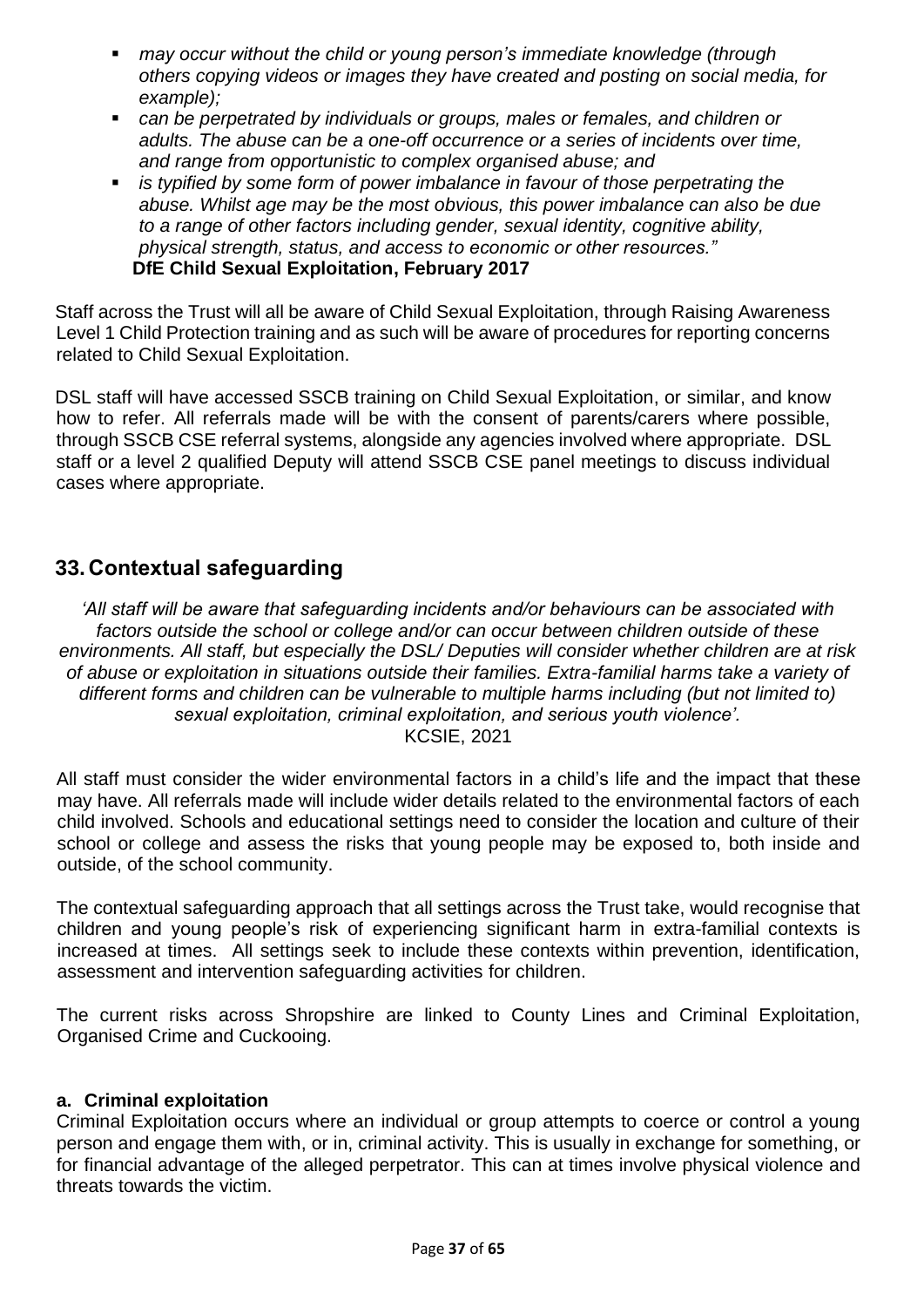The child may have been criminally exploited even if the activity appears consensual. Criminal Exploitation does not always involve physical contact; it can also occur through technology/social media.

## **b. Organised crime and County Lines**

Organised Crime is serious crime that is planned, coordinated and conducted by people working together.

County Lines is a term used to describe gangs and organised criminal networks involved in exporting illegal drugs into one or more areas within the UK, using dedicated mobile phone lines. Children are exploited into storing, carrying and dealing drugs across counties. Children may be coerced into this activity through threats of violence.

#### **c. Cuckooing**

This term describes the situation where a County Lines dealer takes over accommodation of a vulnerable person/family, to carry out criminal activities from the home as a base. This is carried out through abuse of power and control.

In many cases the family become socially isolated and risk eviction.

#### **d. Serious crime**

The Trust considers dealing with serious crime as a priority and acts to protect children and to prevent them being drawn into such crime. Staff are informed and updated on indicators which may show that children are at risk.

Indicators can include:

*"absence from school, a change in friendships or relationships with older individuals or groups, a significant decline in performance, signs of self-harm or a significant change in well-being, or signs of assault or unexplained injuries. Unexplained gifts or new possessions could also indicate that children have been approached by, or are involved with individuals associated with criminal networks or gangs" (DfE, 2019a)*

## <span id="page-37-0"></span>**34.Mental health**

All staff should also be aware that mental health problems can, in some cases, be an indicator that a child has suffered or is at risk of suffering abuse, neglect or exploitation. Only appropriately trained professionals should attempt to make a diagnosis of a mental health problem. Staff however, are well placed to observe children day-to-day and identify those whose behaviour suggests that they may be experiencing a mental health problem or be at risk of developing one.

Where children have suffered abuse and neglect, or other potentially traumatic adverse childhood experiences, this can have a lasting impact throughout childhood, adolescence and into adulthood. It is key that staff are aware of how these children's experiences, can impact on their mental health, behaviour and education.

If staff have a mental health concern about a child that is also a safeguarding concern, immediate action should be taken and contact made with DSL/ Deputy staff.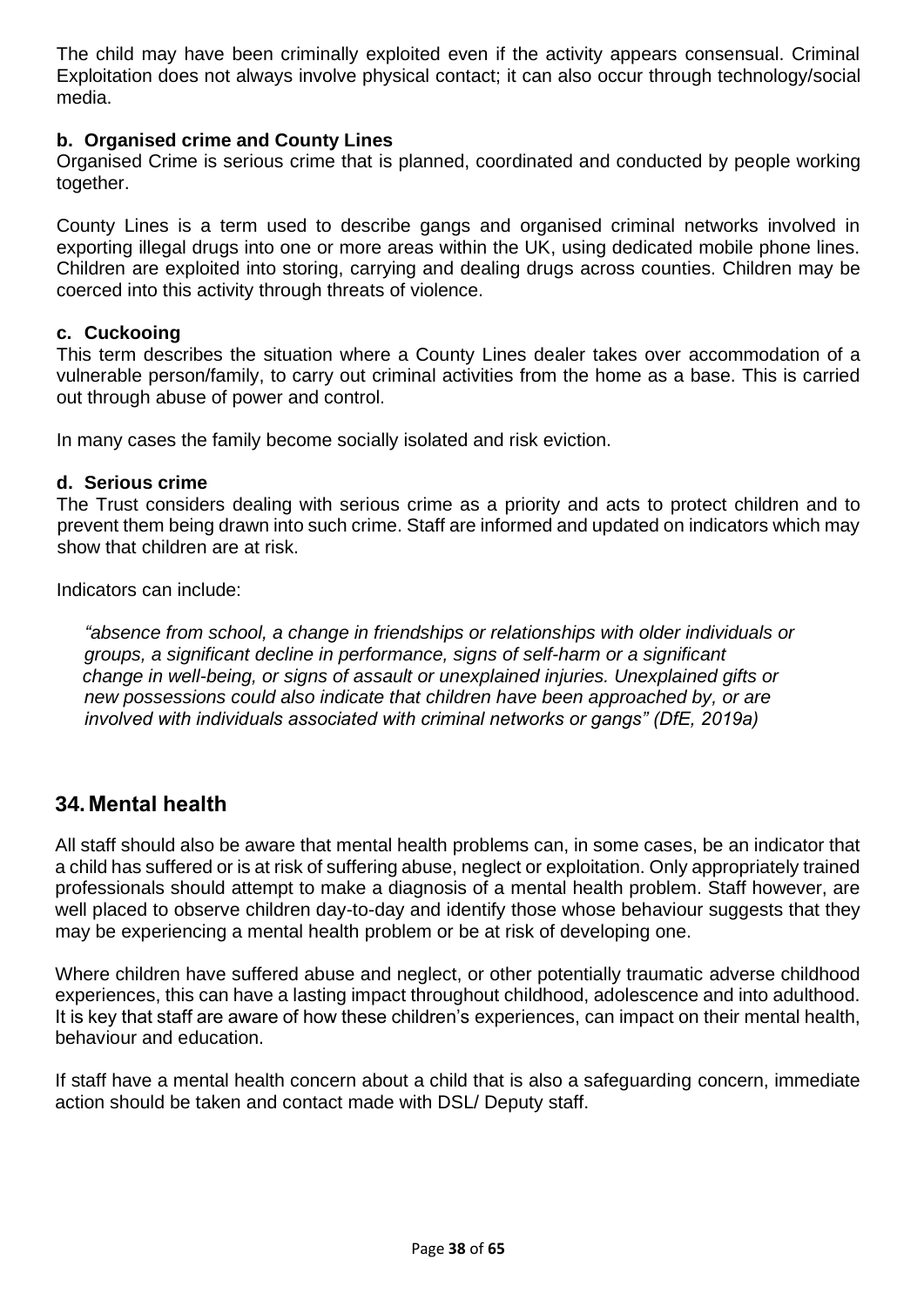# <span id="page-38-0"></span>**35.The impact of abuse and taking action**

The impact of child abuse should not be underestimated. Many children do recover well and go on to lead healthy, happy, and productive lives, although most adult survivors agree that the emotional scars remain, however well buried. For some children, full recovery is beyond their reach, and the rest of their childhood and their adulthood may be characterised by anxiety or depression, selfharm, eating disorders, alcohol and substance misuse, unequal and destructive relationships and long-term medical or psychiatric difficulties.

## **Taking action**

Key points to remember for taking action are:

- in an emergency take the action necessary to help the child, for example, call 999
- report your concern to the DSL immediately
- If the DSL is not able to be contacted ensure action is taken to report the concern to children's social care
- do not start your own investigation
- share information on a need-to-know basis only do not discuss the issue with colleagues, friends or family
- complete a record of concern (Appendix F)
- seek support for yourself if you are distressed.

## **If you suspect a child is at risk of harm**

There will be occasions when you suspect that a child may be at serious risk, but you have no 'real' evidence. The child's behaviour may have changed, or you may have noticed other physical but inconclusive signs. In these circumstances, you should try to give the child the opportunity to talk. The signs you have noticed may be due to a variety of factors and it is fine to ask the child if they are alright or if you can help in any way. All D/DSL(s) have been made aware of the Shropshire [Children Reporting Concern guidance.](http://www.shropshirelg.net/services/safeguarding/schools-and-early-years/early-years-schools-safeguarding-policies-guidance/)

Use CPOMS to record these early concerns. If the child does begin to reveal that they are being harmed, you should follow the advice in the section below 'If a child discloses information to you'. If, following your conversation, you remain concerned, you should discuss your concerns with the designated person.

If staff have a mental health concern about a child that is also a safeguarding concern, immediate action should be taken, following the procedures set out in this policy and by speaking with the DSL.

#### **If a child tells you that they've been abused**

It takes a lot of courage for a child to tell someone that they are being neglected and or abused. They may feel ashamed, particularly if the abuse is sexual, their abuser may have threatened what will happen if they tell, they may have lost all trust in adults, or they may believe, or have been told, that the abuse is their own fault.

If a child talks to you about any risks to their safety or wellbeing you will need to let them know that you must pass the information on – you are not allowed to keep secrets. The point at which you do this is a matter for professional judgement. If interject immediately, the child may think that you do not want to listen, if you leave it till the very end of the conversation, the child may feel that you have misled them into revealing more than they would have otherwise.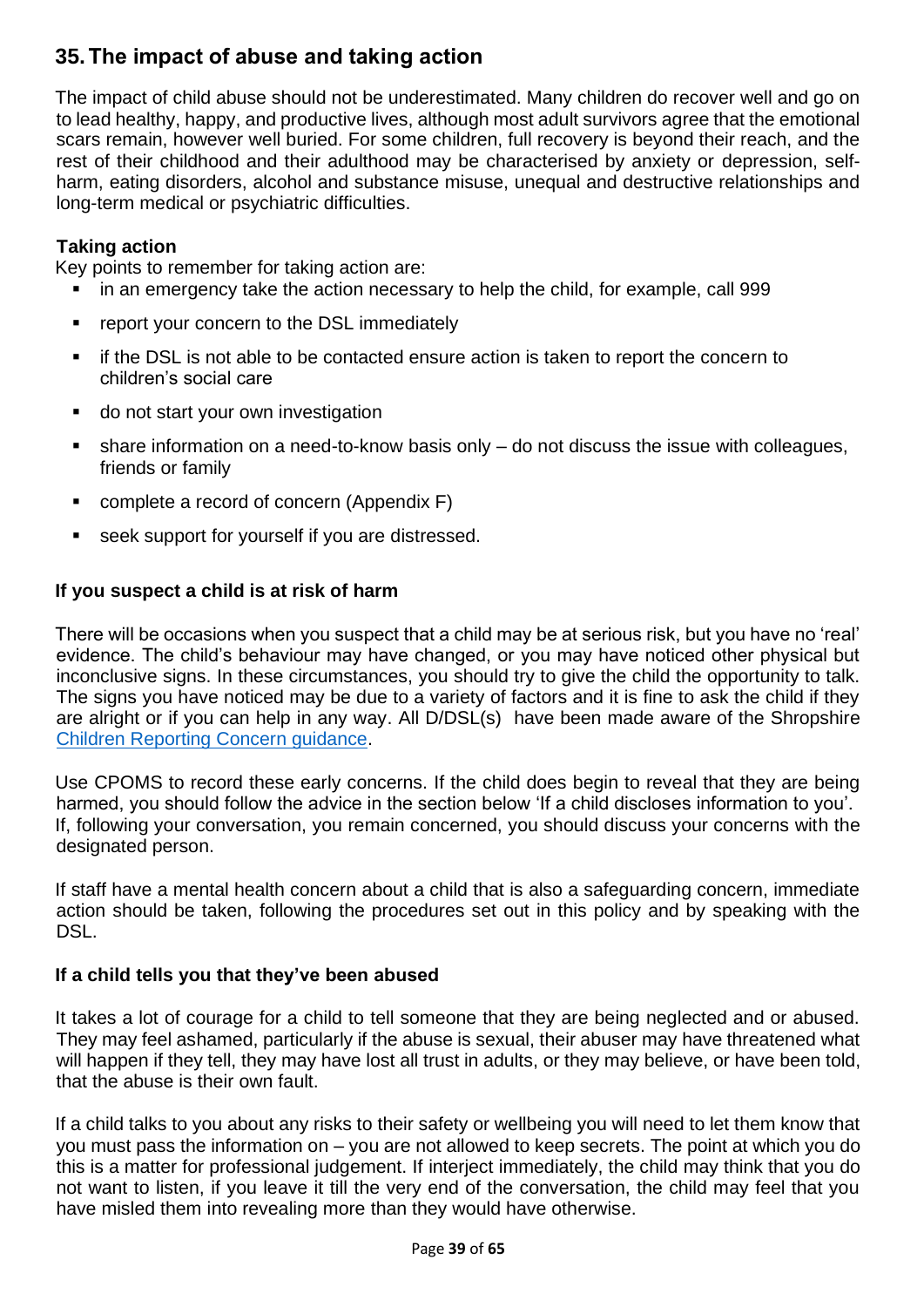All staff should be able to reassure victims that they are being taken seriously and that they will be supported and kept safe. A victim should never be given the impression that they are creating a problem by reporting abuse, sexual violence or sexual harassment. Nor should a victim ever be made to feel ashamed for making a report.

## **During your conversation with the child**

- Allow them to speak freely.
- Remain calm and do not overreact the child may stop talking if they feel they are upsetting you.
- Give reassuring nods or words of comfort  $-$  'I'm so sorry this has happened', 'I want to help', 'This isn't your fault', 'You are doing the right thing in talking to me'.
- Do not be afraid of silences remember how hard this must be for the child.
- Under no circumstances ask investigative questions  $-$  such as how many times this has happened, whether it happens to siblings too, or what does the child's mother thinks about all this.
- At an appropriate time tell the child that to help them you must pass the information on.
- Do not automatically offer any physical touch as comfort. It may be anything but comforting to a child who has been abused.
- Avoid admonishing the child for not disclosing earlier. Saying 'I do wish you had told me about this when it started' or 'I can't believe what I'm hearing' may be your way of being supportive but the child may interpret it that they have done something wrong.
- Tell the child what will happen next. The child may agree to go with you to see the designated person. Otherwise let them know that someone will come to see them before the end of the day.
- Report verbally to the designated person.
- Write up your conversation as soon as possible on CPOMS and alert the designated person.
- Seek support if you feel distressed.

# <span id="page-39-0"></span>**36.Whistleblowing**

Whistleblowing is when someone raises a concern about a dangerous or illegal activity, or any wrongdoing within their organisation. This is a vital process for identifying risks to people's safety, this also includes supply staff and volunteers. The Trust has a separate Whistleblowing Policy which you should refer to.

If staff have any concerns about a child within the Trust this should be raised with the DSL, in the first instance.

Staff should call the Whistleblowing Advice Line if:

- The Trust does not have clear safeguarding procedures to follow.
- Staff feel that any concern will not be dealt with properly or may be covered-up.
- A concern has been raised but no actions taken.

Contact the Whistleblowing Advice Line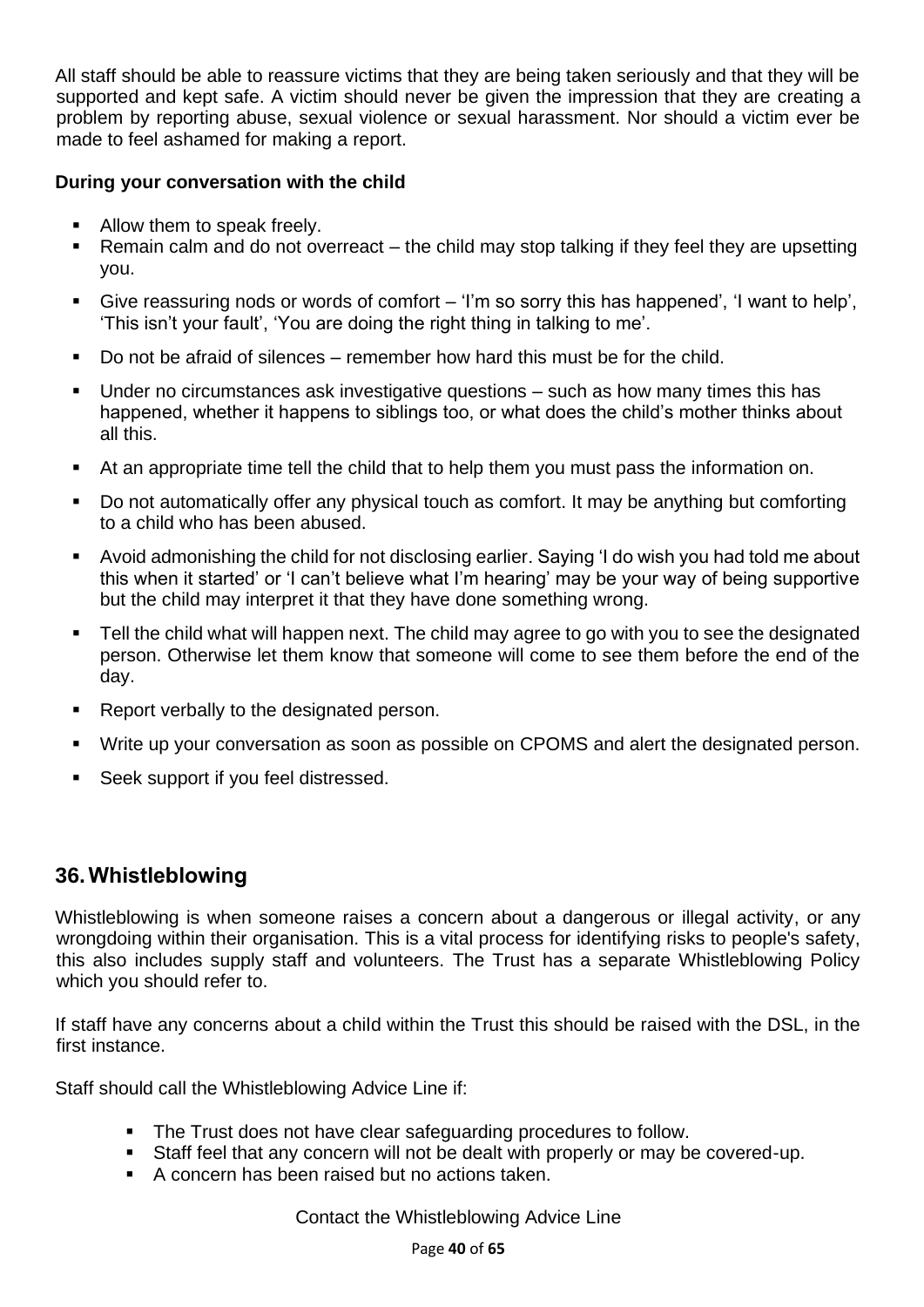## Call 0800 028 0285 Email help@nspcc.org.uk

## <span id="page-40-0"></span>**37.Conclusion**

The legal responsibility of the Trustees and the Local Governing Body of each school for safeguarding the welfare of children goes beyond basic child protection procedures.

The duty is to ensure that safeguarding permeates all activity and functions, surrounding and supporting their education and general welfare.

# <span id="page-40-1"></span>**38.Monitoring, Evaluation and Development**

It is the responsibility of all Marches Academy Trust staff to read and implement this policy. This policy will be reviewed annually by the Trust Quality Assurance Director for SEND, P/LAC and Safeguarding and all Headteachers/Heads of Schools.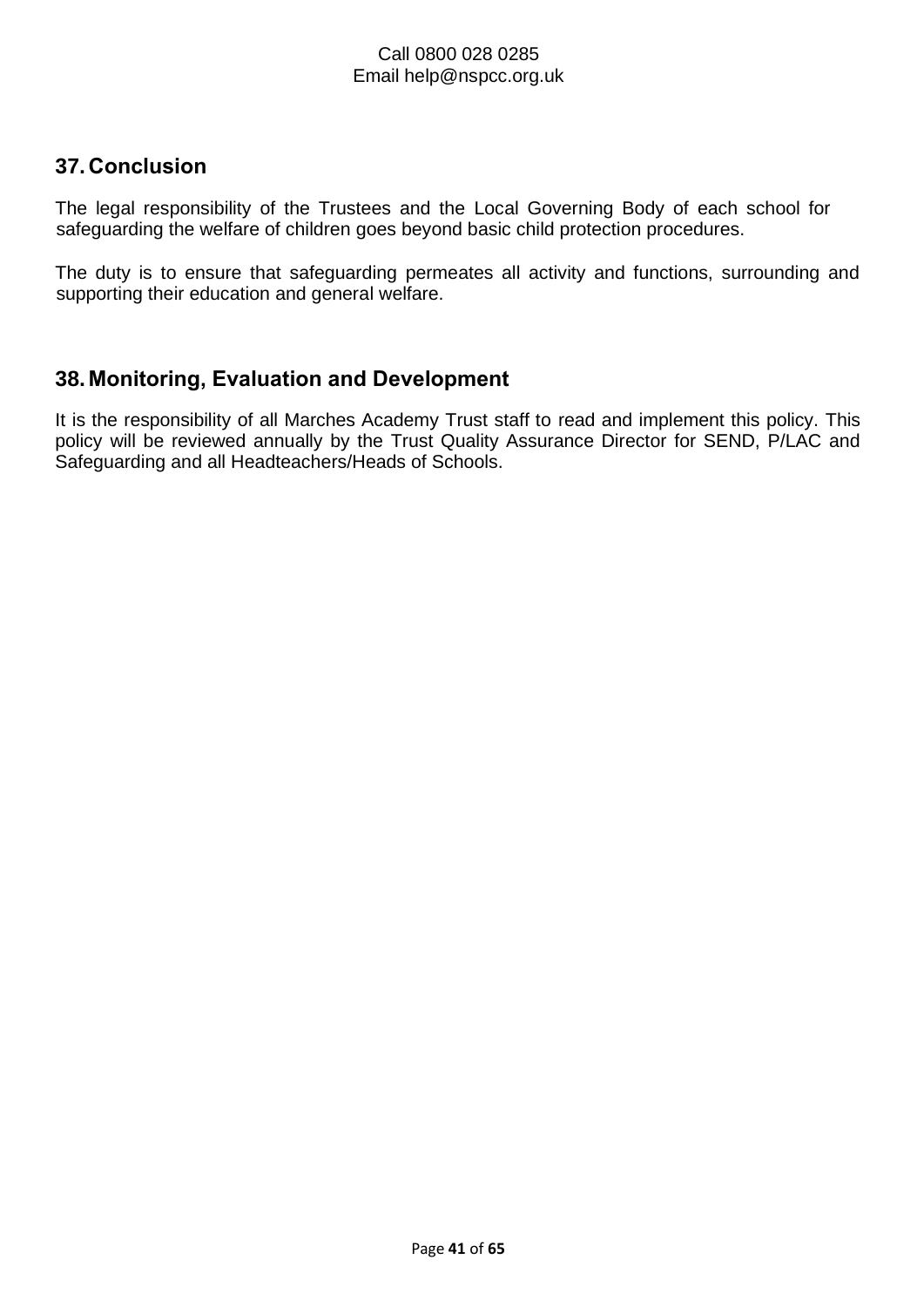# <span id="page-41-0"></span>**39.Appendix A - Designated Leads for each school within the Marches Academy Trust and Link Governors for Safeguarding**

|                                         | <b>Designated</b><br><b>Safeguarding Lead</b> | <b>Deputy Designated</b><br><b>Safeguarding Leads</b>                                                                          | <b>Link Governor with</b><br><b>Responsibility for</b><br><b>Safeguarding</b> |
|-----------------------------------------|-----------------------------------------------|--------------------------------------------------------------------------------------------------------------------------------|-------------------------------------------------------------------------------|
| <b>Marches Academy</b><br><b>Trust</b>  | Amy Chevin-Dooley                             |                                                                                                                                | Mark Liquorish                                                                |
| <b>Grange Primary</b><br>School         | <b>Charlie Summers</b><br>(Headteacher)       | <b>Bev Williams</b><br><b>Sarah Perrins</b><br><b>Steph Davies</b>                                                             | <b>Claire Bilgic</b>                                                          |
| Grove School                            | Amy Roberts                                   | Katie Arbon<br>Rachel Lee<br>Sonia Taylor<br>(Headteacher)                                                                     | <b>Ash Silverstone</b>                                                        |
| <b>Longlands Primary</b><br>School      | <b>Zillah Cope</b><br>(Headteacher)           | <b>Sarah Morris</b><br><b>Sue Winfield</b><br><b>Jessica Mitchell</b>                                                          | <b>Linda Scott</b>                                                            |
| Lower Heath CE<br><b>Primary School</b> | Deb Sadler<br>(Headteacher)                   | <b>Charlotte Williams</b><br><b>Jonathan Holt-Williams</b><br>Leah Vigon                                                       | <b>Barbara Bate</b>                                                           |
| <b>Marches School</b>                   | Jo Phillips                                   | Sali James<br><b>Alison Pearson</b><br>(Headteacher)                                                                           | <b>Vince Hunt</b>                                                             |
| Oakmeadow CE<br><b>Primary School</b>   | Samantha Hill<br>(Headteacher)                | May Severn<br><b>Helen Morris</b><br>Jasmin Taylor<br><b>Lisa Oliver</b><br><b>Elaine Fletcher</b><br>Samantha Frost           | <b>Gary Felton</b>                                                            |
| <b>Shrewsbury Academy</b>               | Julie Johnson<br>(Head of School)             | <b>Rachel Powell</b><br><b>Lucy Howells</b>                                                                                    | Ryan Jervis                                                                   |
| Sir John Talbot's<br>School             | Laura Richmond                                | <b>Sue Pearce</b><br>Susanne King<br>Michelle Welch<br><b>Sarah Newey</b>                                                      | Dawn Lewis                                                                    |
| <b>Tilstock CE Primary</b><br>School    | Rowena Kaminski<br>(Head of School)           | Deb Sadler (Executive<br>Headteacher)<br>Karen Blakemore<br>Leah Vigon                                                         | Peggy Mullock                                                                 |
| <b>Woodlands School</b>                 | Niki McGarvey                                 | <b>Rachel Butterfield</b><br>Victoria Hitchin<br><b>Gareth Lewis</b><br>Julia Taylor<br><b>Glyn Thomas</b><br>Holly Wainwright | <b>Ash Silverstone</b>                                                        |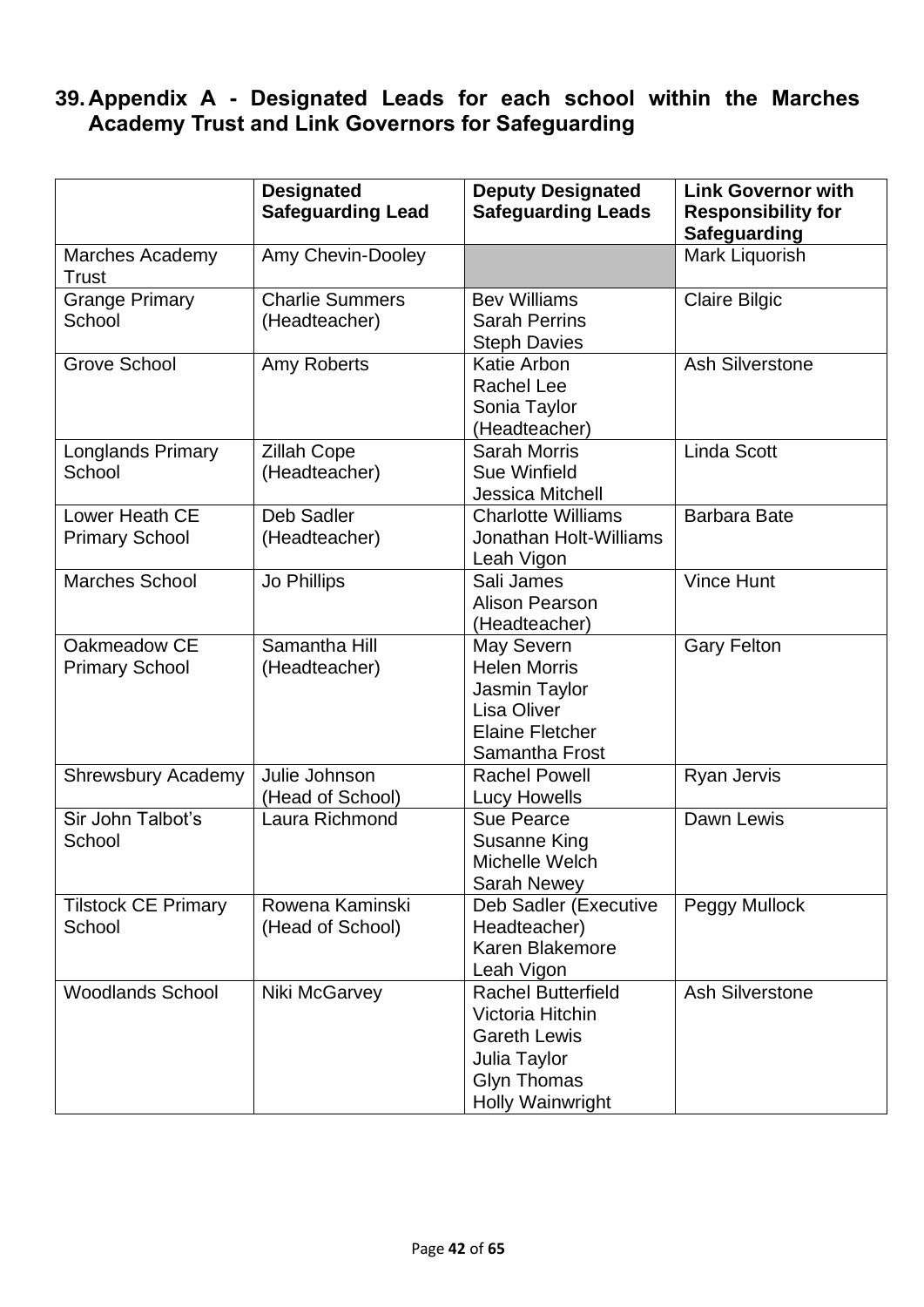# <span id="page-42-0"></span>**40.Appendix B - Early Years - The role of the Designated Safeguarding Lead**

The Registered Person/Body should ensure an appropriate practitioner must be designated to take lead responsibility for safeguarding children as the Designated Safeguarding Lead (DSL).

The DSL should take lead responsibility for safeguarding and child protection (including online safety). This should be explicit in the role holder's job description.

This person should have the appropriate status and authority within the setting to carry out the duties of the post. The role of the DSL carries a significant level of responsibility, and they should be given the additional time, funding, training, resources and support they need to carry out the role effectively.

Their additional responsibilities include providing advice and support to other staff on child welfare, safeguarding and child protection matters, taking part in strategy discussions and interagency meetings, and/or supporting other staff to do so, and to contributing to the assessment of children.

## **Deputy Designated Safeguarding Leads**

It is a matter for individual settings as to whether they choose to have one or more DSLs. Any deputies should be trained to the same standard as the DSL and the role should be explicit in their job description.

Whilst the activities of the DSL can be delegated to appropriately trained deputies, the ultimate lead responsibility for child protection, as set out above, remains with the DSL, this lead responsibility should not be delegated.

## **Availability**

There must be a DSL (or a Deputy) always be available for staff in the setting to discuss any safeguarding concerns.

Whilst generally speaking the DSL (or Deputy) would be expected to be available in person, it is a matter for individual setting, working with the DSL, to define what "available" means and whether in exceptional circumstances availability via phone and or Skype or other such media is acceptable. It is a matter for the setting and the DSL to arrange adequate and appropriate cover arrangements for any out of hours/out of term activities.

## **Manage referrals**

The DSL is expected to refer cases:

- of suspected abuse and neglect to the local authority children's social care as required and support staff who make referrals to local authority children's social care;
- to the Channel programme where there is a radicalisation concern as required and support staff who make referrals to the Channel programme;
- where a person is dismissed or left due to risk/harm to a child to the Disclosure and Barring Service as required; and
- where a crime may have been committed to the Police as required. NPCC When to call the police should help understand when to consider calling the police and what to expect when working with the police.

#### **Working with others**

The DSL is expected to:

- act as a source of support, advice and expertise for all staff;
- act as a point of contact with the safeguarding partners;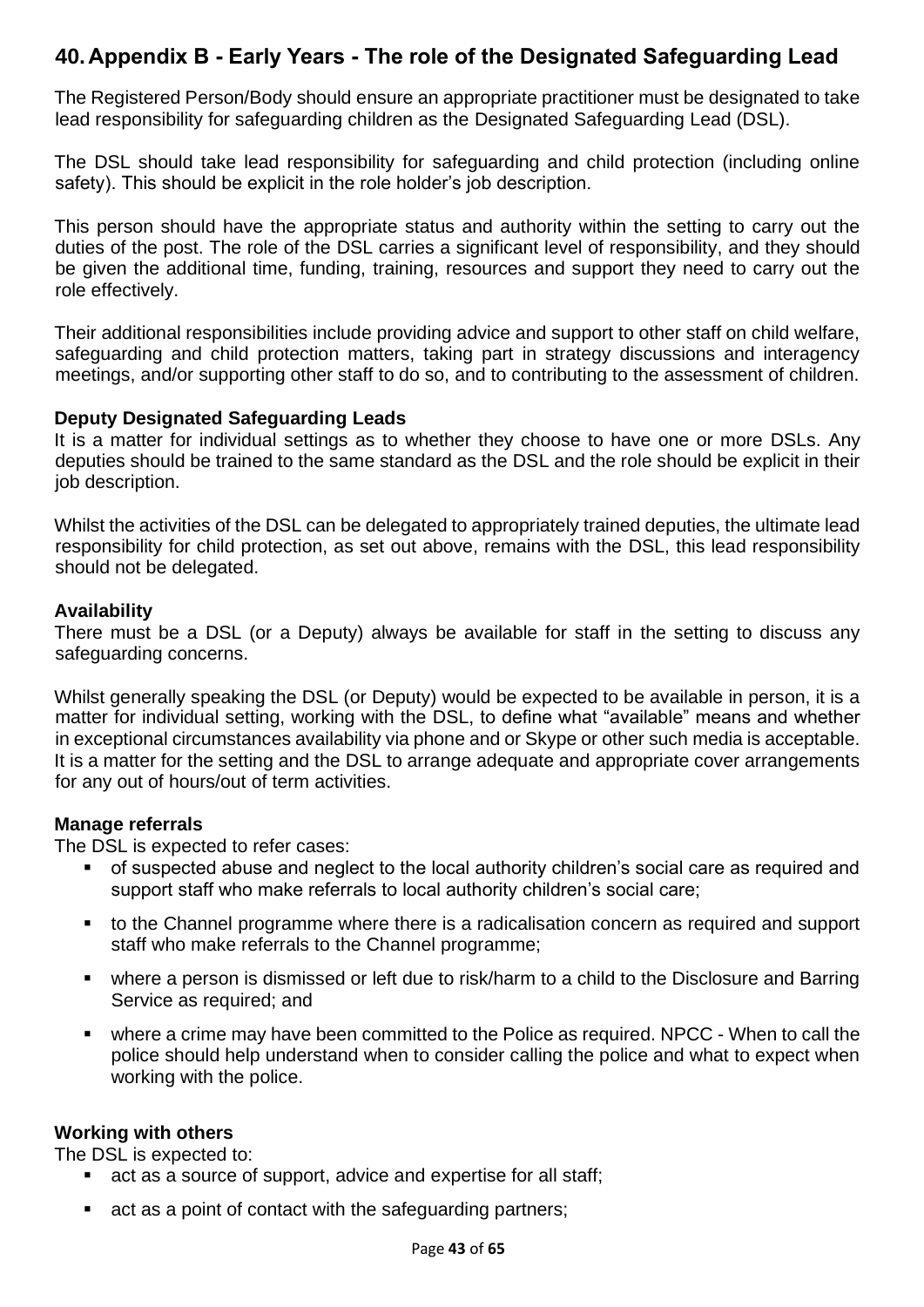- liaise with the headteacher or principal to inform him or her of issues- especially ongoing enquiries under section 47 of the Children Act 1989 and police investigations;
- as required, liaise with the "case manager" (as per Part four) and the local authority designated officer(s) (LADO) for child protection concerns in cases which concern a staff member;
- liaise with staff (especially special educational needs coordinators (SENCOs), or the named person with oversight for SEN in a setting) on matters of safety and safeguarding and welfare (including online and digital safety) and when deciding whether to make a referral by liaising with relevant agencies so that children's needs are considered holistically;
- promote supportive engagement with parents and/or carers in safeguarding and promoting the welfare of children, including where families may be facing challenging circumstances;
- work with the Registered Person/Body and relevant senior staff, taking lead responsibility for promoting educational outcomes by knowing the welfare, safeguarding and child protection issues that children in need are experiencing, or have experienced, and identifying the impact that these issues might be having on children's attendance, engagement and achievement at the setting. This includes:
- ensure that the setting knows who its cohort of children who have or have had a social worker are, understanding their academic progress and attainment, and maintaining a culture of high aspirations for this cohort; and,
- support staff to provide additional academic support or reasonable adjustments to help children who have or have had a social worker reach their potential, recognising that even when statutory social care intervention has ended, there is still a lasting impact on children's educational outcomes.

#### **Information sharing and managing the child protection file**

The DSL is responsible for ensuring that child protection files are kept up to date. Information should be kept confidential and stored securely. It is good practice to keep concerns and referrals in a separate child protection file for each child.

Records should include:

- a clear and comprehensive summary of the concern;
- details of how the concern was followed up and resolved;
- a note of any action taken, decisions reached and the outcome.

They should ensure the file is only accessed by those who need to see it and where the file or content within it is shared, this happens in line with information sharing guidance.

Where children leave the setting the DSL should ensure their child protection file is transferred to the new setting/school as soon as possible. This should be transferred separately from any other files on the child being shared, ensuring secure transit, and confirmation of receipt should be obtained.

Receiving settings/schools should ensure key staff such as DSLs and SENCOs, are aware as required. Lack of information about their circumstances can impact on the child's safety, welfare and educational outcomes. In addition to the child protection file, the DSL should also consider if it would be appropriate to share any additional information with the new setting/school in advance of a child leaving to help them put in place the right support to safeguard this child and to help the child thrive in the next setting/school. For example, information that would allow the new setting/school to continue supporting children who have had a social worker and been victims of abuse and have that support in place for when the child arrives.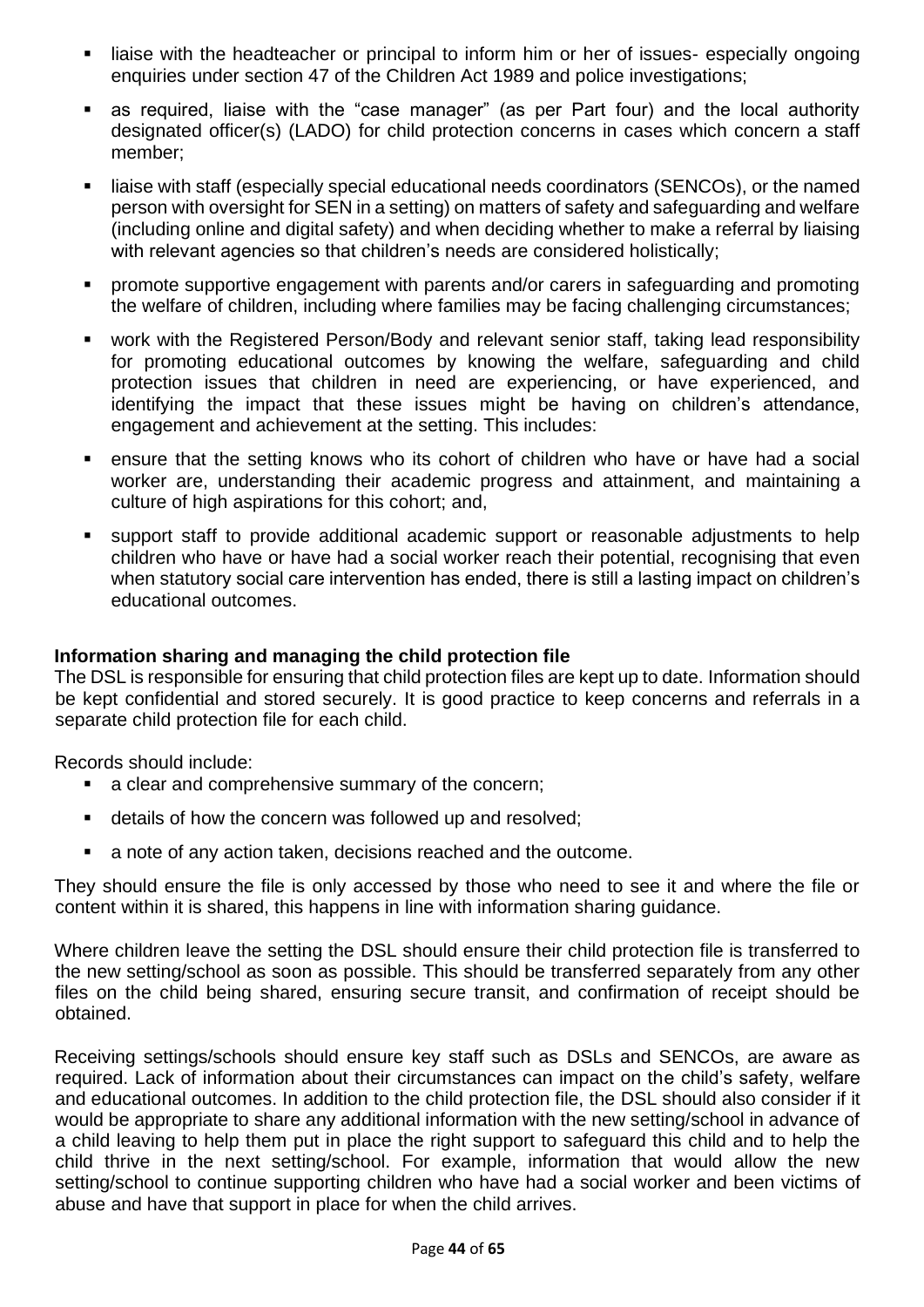#### **Raising Awareness**

The DSL should:

- ensure each member of staff has access to, and understands, the setting's child protection policy and procedures, especially new and part-time staff;
- ensure the setting's child protection policy is reviewed annually (as a minimum) and the procedures and implementation are updated and reviewed regularly, and work with the Registered Person/Body regarding this;
- ensure the child protection policy is available publicly and parents know referrals about suspected abuse or neglect may be made and the role of the setting in this:
- link with the safeguarding partner arrangements to make sure staff are aware of any training opportunities and the latest local policies, procedures and guidance and required audit processes from the Shropshire Safeguarding Community Partnership (SSCP).
- help promote educational outcomes by sharing the information about the welfare, safeguarding and child protection issues that children who have or have had a social worker are experiencing with appropriate staff.

## **Training, knowledge and skills**

The DSL (and any deputies) should undergo training to provide them with the knowledge and skills required to carry out the role.

The DSL should undertake Prevent awareness training. Training should provide DSLs with a good understanding of their own role, how to identify, understand and respond to specific needs that can increase the vulnerability of children, as well as specific harms that can put children at risk, and the processes, procedures and responsibilities of other agencies, particularly children's social care, so they:

- understand the assessment process for providing early help and statutory intervention, including local criteria for action and local authority children's social care referral arrangements;
- have a working knowledge of how local authorities conduct a child protection case conference and a child protection review conference and be able to attend and contribute to these effectively when required to do so;
- understand the importance of the role the DSL has in providing information and support to children social care in order to safeguard and promote the welfare of children;
- understand the lasting impact that adversity and trauma can have, including on children's behaviour, mental health and wellbeing, and what is needed in responding to this in promoting educational outcomes;
- are alert to the specific needs of children in need, those with special educational needs and disabilities (SEND), those with relevant health conditions and young carers;
- understand the importance of information sharing, both within the setting, and with the safeguarding partners, other agencies, organisations and practitioners;
- understand and support the setting with regards to the requirements of the Prevent duty and can provide advice and support to staff on protecting children from the risk of radicalisation;
- can understand the unique risks associated with online safety and be confident that they have the relevant knowledge and up to date capability required to keep children safe;
- can recognise the additional risks that children with special educational needs and disabilities (SEND) face online, for example, from online bullying, grooming and radicalisation and are confident they have the capability to support children with SEND to stay safe online;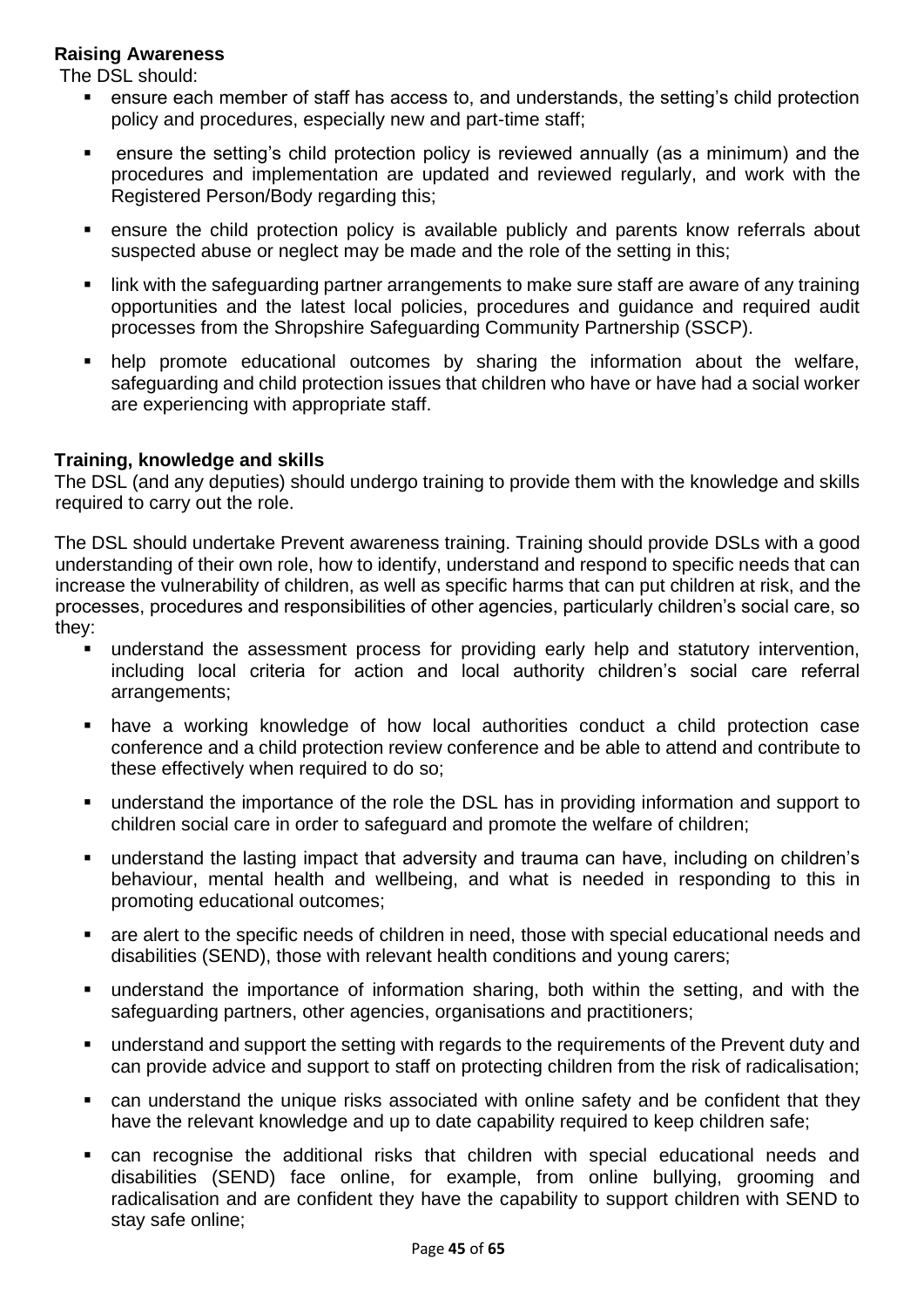- obtain access to resources and attend any relevant or refresher training courses; and,
- encourage a culture of listening to children and taking account of their wishes and feelings, among all staff, in any measures the setting may put in place to protect them.

In addition to the formal training set out above, their knowledge and skills should be refreshed (this might be via e-bulletins, meeting other DSLs, or simply taking time to read and digest safeguarding developments) at regular intervals, as required, and at least annually, to allow them to understand and keep up with any developments relevant to their role.

#### **Providing support to staff**

Training should support the DSL in developing expertise, so they can support and advise staff and help them feel confident on welfare, safeguarding and child protection matters. This includes specifically to:

- ensure that staff are supported during the referrals processes; and
- support staff to consider how safeguarding, welfare and educational outcomes are linked.

## **Listen to the voice of children and understand their views**

It is important that children feel heard and understood. Therefore, DSLs should be supported in developing knowledge and skills to:

- encourage a culture of listening to children and taking account of their wishes and feelings, among all staff, and in any measures the setting may put in place to protect them; and
- understand the difficulties that children may have in approaching staff about their circumstances and consider how to build trusted relationships which facilitate communication.

#### **Holding and sharing information**

The critical importance of recording, holding, using and sharing information effectively is set out in the Statutory Framework for the Early Years Foundation Stage (2021) Section 3 – The Safeguarding and Welfare Requirements 3.69 – 3.72 and the Information sharing: Advice for practitioners providing safeguarding services to children, young people, parents and carers 2018 and therefore the DSL should be equipped to:

- understand the importance of information sharing, both within the setting and with other setting's/school's on transfer, and with the safeguarding partners, other agencies, organisations and practitioners;
- understand relevant data protection legislation and regulations, especially the Data Protection Act 2018 and the UK General Data Protection Regulation (UK GDPR); and
- be able to keep detailed, accurate, secure written records of concerns and referrals and understand the purpose of this record-keeping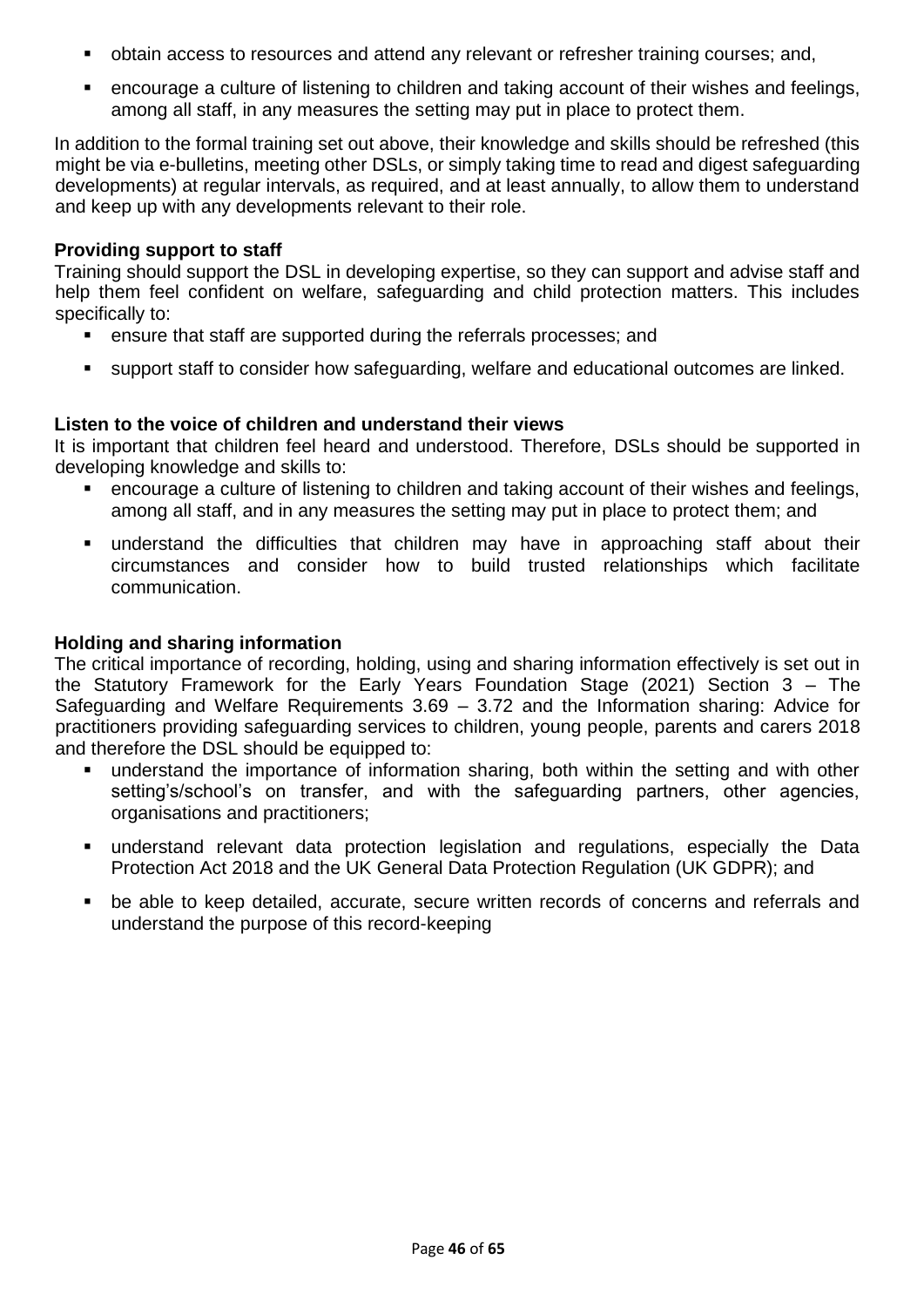# <span id="page-46-0"></span>**41.Appendix C - School/College The role of the Designated Safeguarding Lead**

Local Governing Bodies and proprietors should ensure an appropriate senior member of staff, from the school or college leadership team, is appointed to the role of DSL.

The DSL should take lead responsibility for safeguarding and child protection (including online safety). This should be explicit in the role holder's job description.

This person should have the appropriate status and authority within the school or college to carry out the duties of the post. The role of the DSL carries a significant level of responsibility, and they should be given the additional time, funding, training, resources and support they need to carry out the role effectively.

Their additional responsibilities include providing advice and support to other staff on child welfare, safeguarding and child protection matters, taking part in strategy discussions and interagency meetings, and/or supporting other staff to do so, and to contributing to the assessment of children.

## **Deputy designated safeguarding leads**

It is a matter for individual schools and colleges as to whether they choose to have one or more Deputy DSLs. Any deputies should be trained to the same standard as the DSL and the role should be explicit in their job description.

Whilst the activities of the DSL can be delegated to appropriately trained deputies, the ultimate lead responsibility for child protection, as set out above, remains with the DSL, this lead responsibility should not be delegated.

## **Availability**

During term time the DSL (or a Deputy) should always be available (during school or college hours) for staff in the school or college to discuss any safeguarding concerns.

Whilst generally speaking the DSL (or Deputy) would be expected to be available in person, it is a matter for individual schools and colleges, working with the DSL, to define what "available" means and whether in exceptional circumstances availability via phone, Microsoft Teams and or Skype or other such media is acceptable.

It is a matter for individual schools and colleges and the DSL to arrange adequate and appropriate cover arrangements for any out of hours/out of term activities.

#### **Manage referrals**

The DSL is expected to refer cases:

- of suspected abuse and neglect to the local authority children's social care as required and support staff who make referrals to local authority children's social care;
- to the Channel programme where there is a radicalisation concern as required and support staff who make referrals to the Channel programme;
- where a person is dismissed or left due to risk/harm to a child to the Disclosure and Barring Service as required; and
- where a crime may have been committed to the Police as required. NPCC When to call the police should help understand when to consider calling the police and what to expect when working with the police.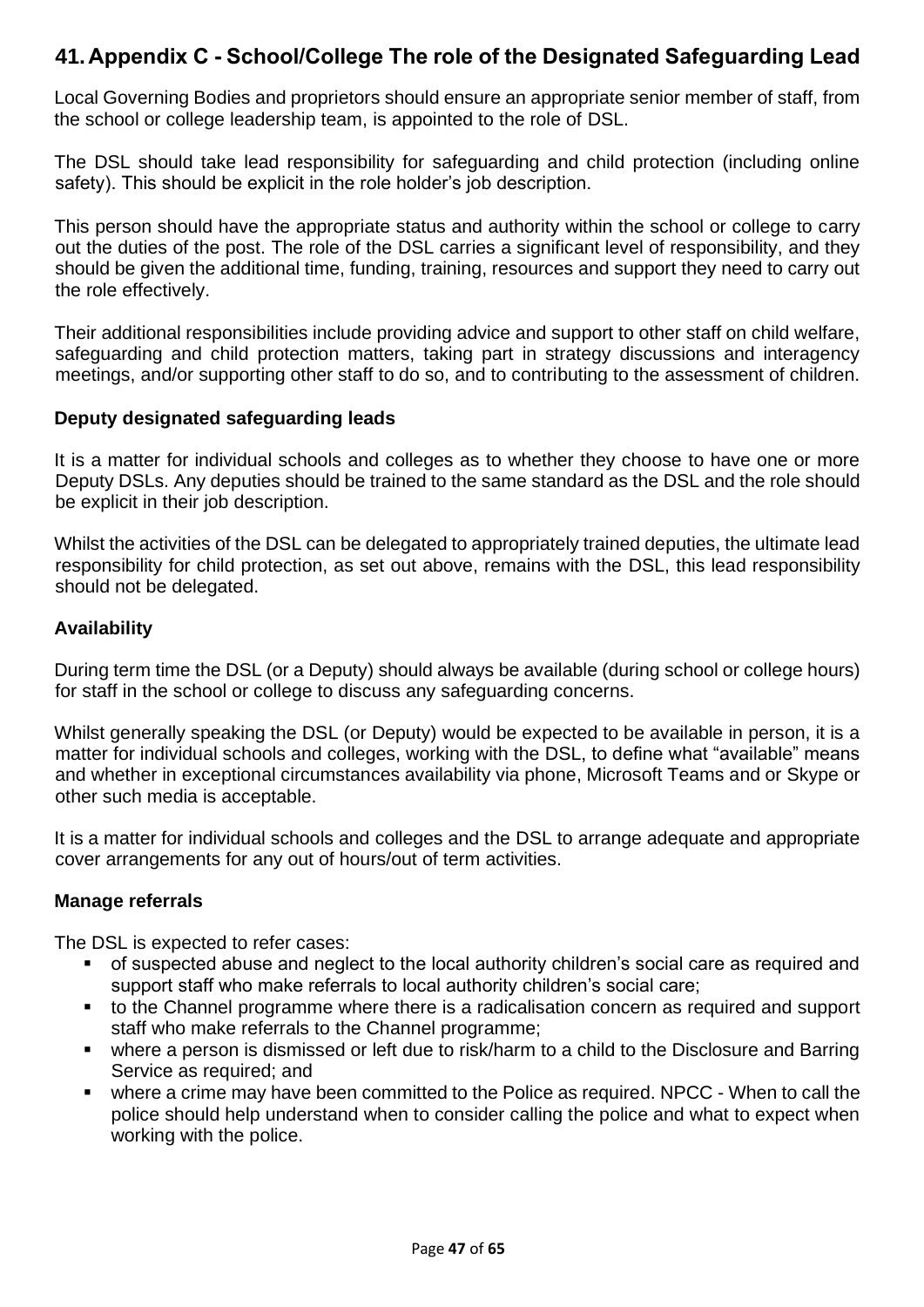## **Working with others**

The DSL is expected to:

- act as a source of support, advice and expertise for all staff:
- act as a point of contact with the safeguarding partners;
- **EXEDEE II** liaise with the headteacher or principal to inform him or her of issues- especially ongoing enquiries under section 47 of the Children Act 1989 and police investigations;
- **E** as required, liaise with the "case manager" (as per Part four) and the local authority designated officer(s) (LADO) for child protection concerns in cases which concern a staff member;
- liaise with staff (especially teachers, pastoral support staff, school nurses, IT Technicians, senior mental health leads and special educational needs coordinators (SENCOs), or the named person with oversight for SEN in a college and Senior Mental Health Leads) on matters of safety and safeguarding and welfare (including online and digital safety) and when deciding whether to make a referral by liaising with relevant agencies so that children's needs are considered holistically;
- liaise with the senior mental health lead and, where available, the Mental Health Support Team, where safeguarding concerns are linked to mental health;
- promote supportive engagement with parents and/or carers in safeguarding and promoting the welfare of children, including where families may be facing challenging circumstances;
- work with the headteacher and relevant strategic leads, taking lead responsibility for promoting educational outcomes by knowing the welfare, safeguarding and child protection issues that children in need are experiencing, or have experienced, and identifying the impact that these issues might be having on children's attendance, engagement and achievement at school or college. This includes:
	- ➢ ensure that the school or college knows who its cohort of children who have or have had a social worker are, understanding their academic progress and attainment, and maintaining a culture of high aspirations for this cohort; and,
	- ➢ support teaching staff to provide additional academic support or reasonable adjustments to help children who have or have had a social worker reach their potential, recognising that even when statutory social care intervention has ended, there is still a lasting impact on children's educational outcomes.

## **Information sharing and managing the child protection file**

The DSL is responsible for ensuring that child protection files are kept up to date. Information should be kept confidential and stored securely. It is good practice to keep concerns and referrals in a separate child protection file for each child.

Records should include:

- a clear and comprehensive summary of the concern;
- details of how the concern was followed up and resolved;
- a note of any action taken, decisions reached and the outcome.

They should ensure the file is only accessed by those who need to see it and where the file or content within it is shared, this happens in line with information sharing advice as set out in Keeping Children Safe in Education 2021 Part one and Part two of the guidance.

Where children leave the school or college (including in year transfers) the DSL should ensure their child protection file is transferred to the new school or college as soon as possible, and within 5 days for an in-year transfer or within the first 5 days of the start of a new term. This should be transferred separately from the main student file, ensuring secure transit, and confirmation of receipt should be obtained.

Receiving schools and colleges should ensure key staff such as DSLs and SENCOs or the named person with oversight for SEN in colleges, are aware as required. Lack of information about their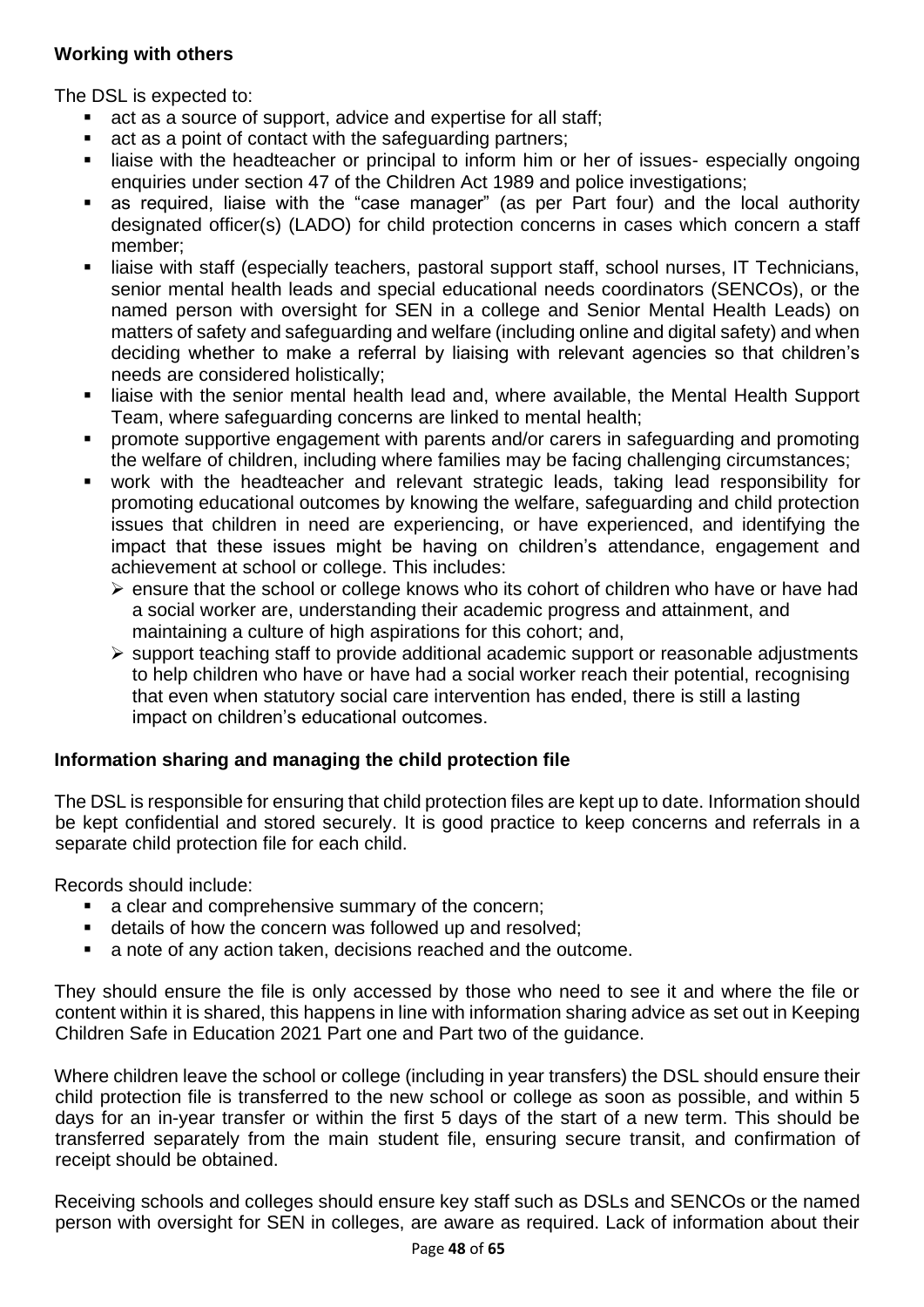circumstances can impact on the child's safety, welfare and educational outcomes. In addition to the child protection file, the DSL should also consider if it would be appropriate to share any additional information with the new school or college in advance of a child leaving to help them put in place the right support to safeguard this child and to help the child thrive in the school or college. For example, information that would allow the new school or college to continue supporting children who have had a social worker and been victims of abuse and have that support in place for when the child arrives.

## **Raising Awareness**

The DSL should:

- ensure each member of staff has access to, and understands, the school's or college's child protection policy and procedures, especially new and part-time staff;
- ensure the school's or college's child protection policy is reviewed annually (as a minimum) and the procedures and implementation are updated and reviewed regularly, and work with governing bodies or proprietors regarding this;
- ensure the child protection policy is available publicly and parents know referrals about suspected abuse or neglect may be made and the role of the school or college in this
- link with the safeguarding partner arrangements to make sure staff are aware of any training opportunities and the latest local policies, procedures and guidance and required audit processes from the Shropshire Safeguarding Community Partnership (SSCP)
- help promote educational outcomes by sharing the information about the welfare, safeguarding and child protection issues that children who have or have had a social worker are experiencing with teachers and school and college leadership staff.

## **Training, knowledge and skills**

The DSL (and any deputies) should undergo training to provide them with the knowledge and skills required to carry out the role. This training should be updated at least every two years.

The DSL should undertake Prevent awareness training. Training should provide DSLs with a good understanding of their own role, how to identify, understand and respond to specific needs that can increase the vulnerability of children, as well as specific harms that can put children at risk, and the processes, procedures and responsibilities of other agencies, particularly children's social care, so they:

- understand the assessment process for providing early help and statutory intervention, including local criteria for action and local authority children's social care referral arrangements;
- have a working knowledge of how local authorities conduct a child protection case conference and a child protection review conference and be able to attend and contribute to these effectively when required to do so;
- understand the importance of the role the DSL has in providing information and support to children social care in order to safeguard and promote the welfare of children;
- understand the lasting impact that adversity and trauma can have, including on children's behaviour, mental health and wellbeing, and what is needed in responding to this in promoting educational outcomes;
- are alert to the specific needs of children in need, those with special educational needs and disabilities (SEND), those with relevant health conditions and young carers;
- understand the importance of information sharing, both within the school and college, and with the safeguarding partners, other agencies, organisations and practitioners;
- understand and support the school or college with regards to the requirements of the Prevent duty and can provide advice and support to staff on protecting children from the risk of radicalisation;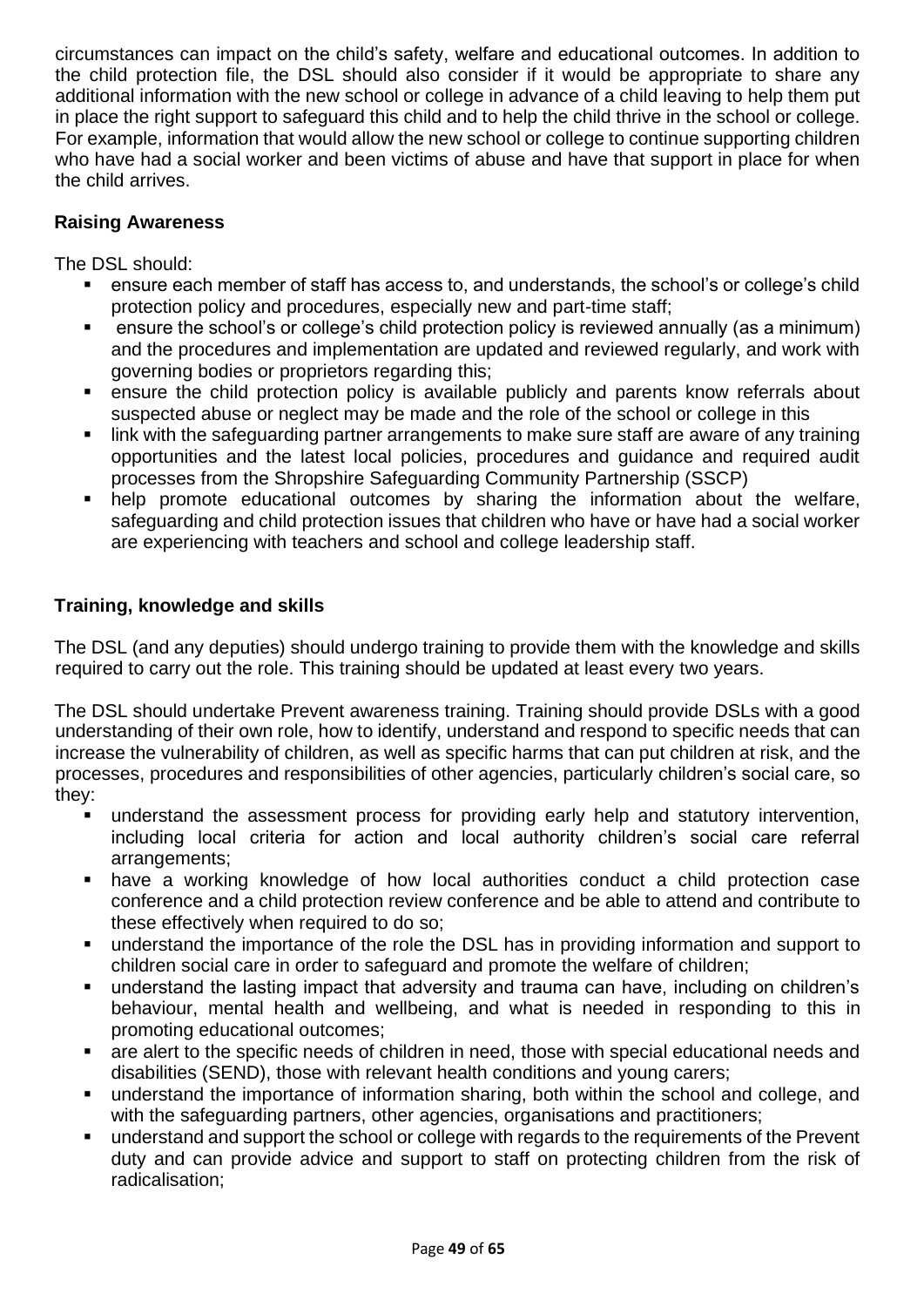- can understand the unique risks associated with online safety and be confident that they have the relevant knowledge and up to date capability required to keep children safe whilst they are online at school or college;
- can recognise the additional risks that children with special educational needs and disabilities (SEND) face online, for example, from online bullying, grooming and radicalisation and are confident they have the capability to support children with SEND to stay safe online;
- obtain access to resources and attend any relevant or refresher training courses; and,
- encourage a culture of listening to children and taking account of their wishes and feelings, among all staff, in any measures the school or college may put in place to protect them.

In addition to the formal training set out above, their knowledge and skills should be refreshed (this might be via e-bulletins, meeting other DSLs, or simply taking time to read and digest safeguarding developments) at regular intervals, as required, and at least annually, to allow them to understand and keep up with any developments relevant to their role.

## **Providing support to staff**

Training should support the DSL in developing expertise, so they can support and advise staff and help them feel confident on welfare, safeguarding and child protection matters. This includes specifically to:

- ensure that staff are supported during the referrals processes; and
- support staff to consider how safeguarding, welfare and educational outcomes are linked, including to inform the provision of academic and pastoral support.

#### **Understanding the views of children**

It is important that children feel heard and understood. Therefore, DSLs should be supported in developing knowledge and skills to:

- encourage a culture of listening to children and taking account of their wishes and feelings, among all staff, and in any measures the school or college may put in place to protect them; and
- **E** understand the difficulties that children may have in approaching staff about their circumstances and consider how to build trusted relationships which facilitate communication

#### **Holding and sharing information**

The critical importance of recording, holding, using and sharing information effectively is set out in Parts one, two and five of Keeping Children Safe in Education 2021 guidance, and therefore the DSL should be equipped to:

- understand the importance of information sharing, both within the school and college, and with other schools and colleges on transfer including in-year and between primary and secondary education, and with the safeguarding partners, other agencies, organisations and practitioners;
- understand relevant data protection legislation and regulations, especially the Data Protection Act 2018 and the UK General Data Protection Regulation (UK GDPR); and
- be able to keep detailed, accurate, secure written records of concerns and referrals and understand the purpose of this record-keeping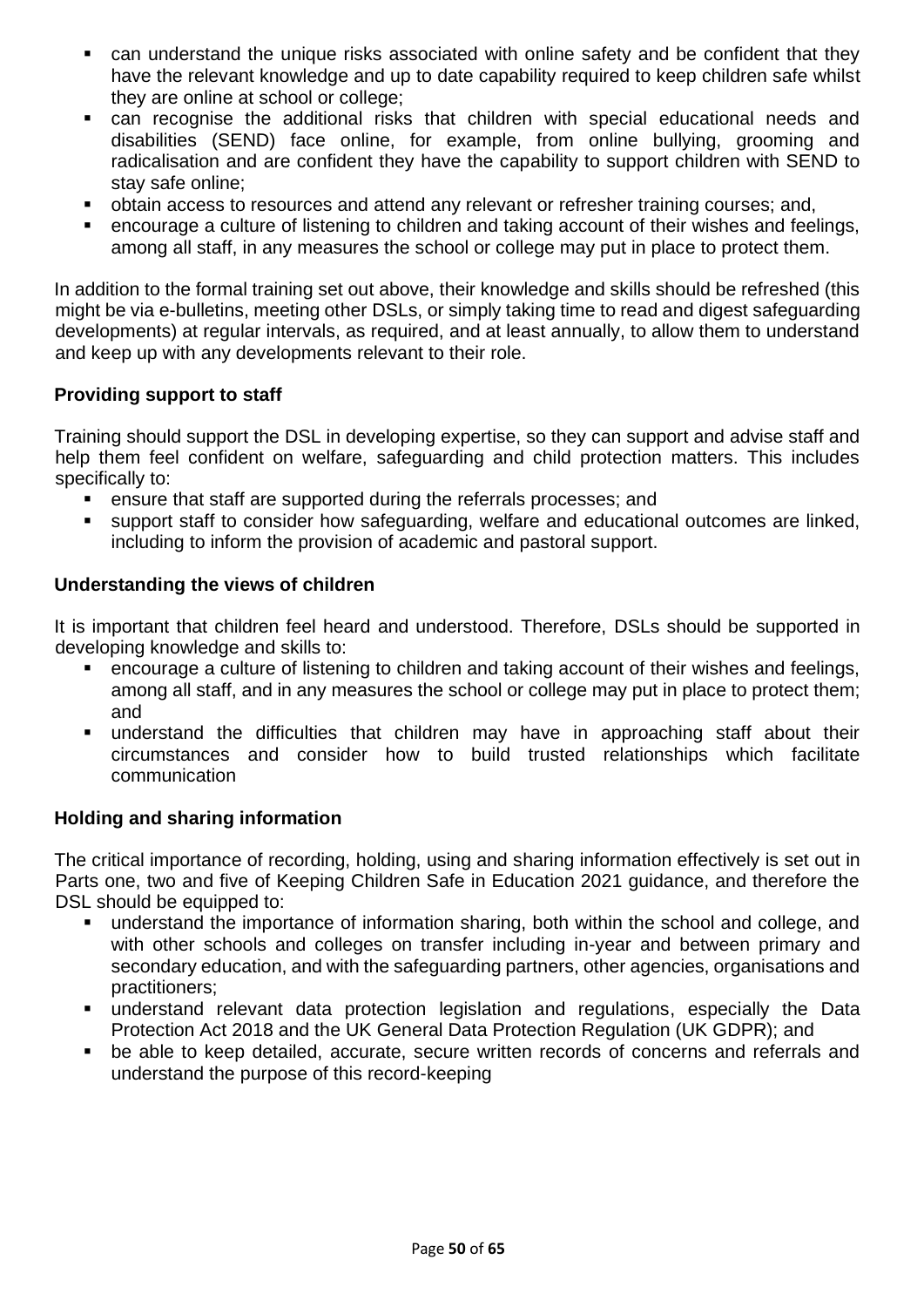# <span id="page-50-0"></span>**42.Appendix D – File Transfer Record & Receipt**



PART 1: To be completed by sending / transferring setting, school or college

| NAME OF CHILD:                                          |                                                                     |
|---------------------------------------------------------|---------------------------------------------------------------------|
| DOB:                                                    |                                                                     |
| NAME OF SCHOOL/SETTING<br><b>SENDING CP FILE:</b>       |                                                                     |
| <b>ADDRESS OF</b><br>SCHOOL/SETTING SENDING<br>CP FILE: |                                                                     |
| <b>METHOD OF DELIVERY:</b>                              | 1 <sub>1</sub><br>BY HAND<br>2. SECURE POST<br>3.<br>ELECTRONICALLY |
| DATE FILE SENT:                                         |                                                                     |
| NAME OF DSL TRANSFERRING<br>FILE:                       |                                                                     |
| NAME OF PERSON<br><b>TRANFERRING TO:</b>                |                                                                     |
| SIGNATURE:                                              |                                                                     |

#### PART 2: To be completed by receiving setting, school or college

| NAME OF SCHOOL/SETTING<br><b>RECEIVING FILE:</b>       |  |
|--------------------------------------------------------|--|
| ADDRESS OF SCHOOL/SETTING<br><b>RECEIVING FILE:</b>    |  |
| DATE RECEIVED:                                         |  |
| NAME OF PERSON RECEIVING<br>FILE:                      |  |
| <b>DATE</b><br><b>CONFIRMATION</b><br>OF RECEIPT SENT: |  |
| SIGNATURE:                                             |  |

R*eceiving School: Please complete Part 2 and return this form to the Designated Safeguarding Lead listed in Part 1 above. You are advised to keep a copy for your own reference.*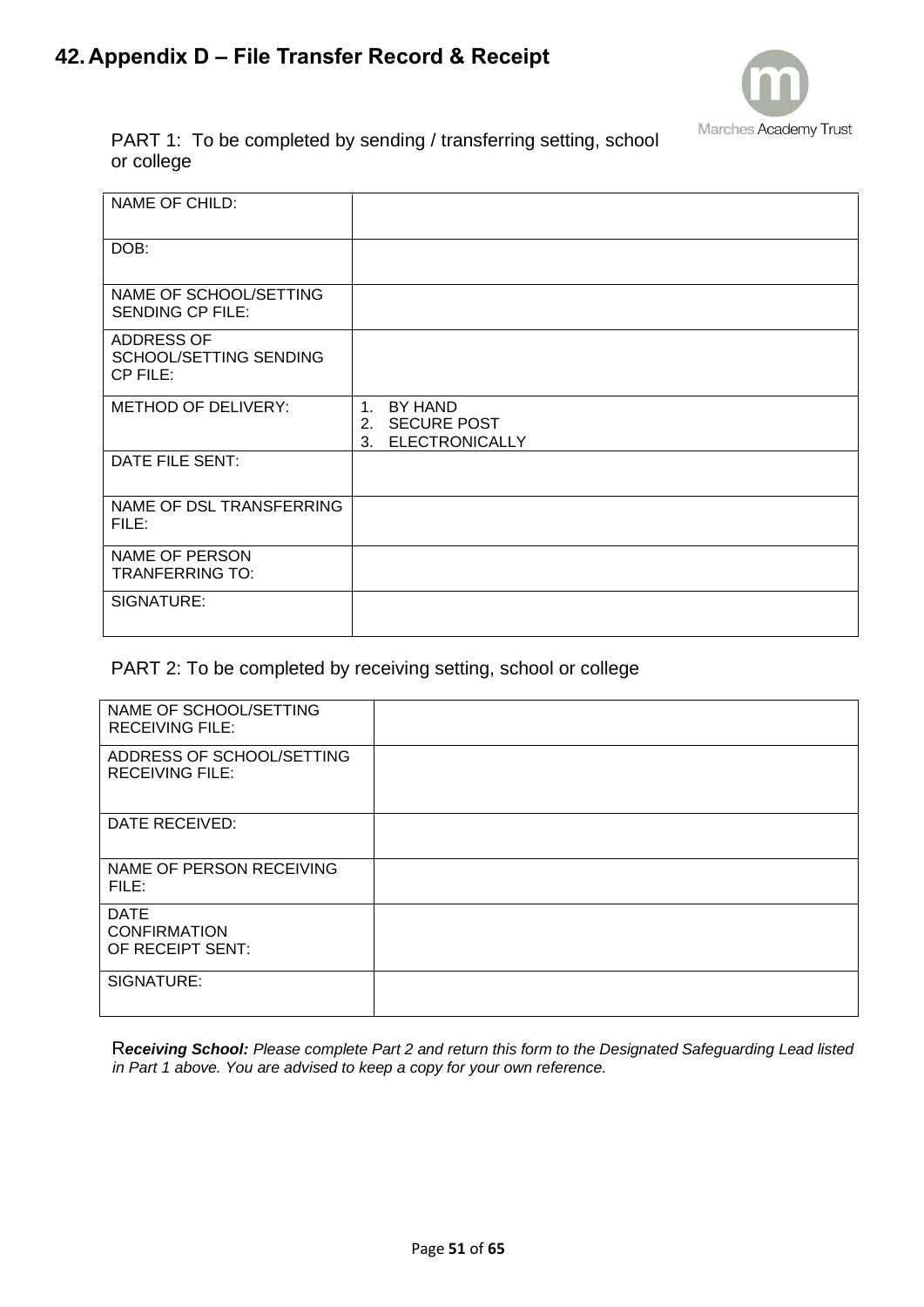# <span id="page-51-0"></span>**43.Appendix E - Fundamental British Values in the Early Years**

#### **Democracy: making decisions together**

As part of the focus on self-confidence and self-awareness as cited in Personal, Social and Emotional Development:

- Managers and staff can encourage children to see their role in the bigger picture, encouraging children to know their views count, value each other's views and values and talk about their feelings, for example when they do or do not need help. When appropriate demonstrate democracy in action, for example, children sharing views on what the theme of their role play area could be with a show of hands.
- Staff can support the decisions that children make and provide activities that involve turn taking, sharing and collaboration. Children should be given opportunities to develop enquiring minds in an atmosphere where questions are valued.

#### **Rule of law: understanding rules matter as cited in Personal Social and Emotional development**

As part of the focus on managing feelings and behaviour:

- **EXT** Staff can ensure that children understand their own and others' behaviour and its consequences and learn to distinguish right from wrong.
- **EXEL Staff can collaborate with children to create the rules and the codes of behaviour, for** example, to agree the rules about tidying up and ensure that all children understand rules apply to everyone.

#### **Individual liberty: freedom for all**

As part of the focus on self-confidence & self-awareness and people & communities as cited in Personal Social and Emotional development and Understanding the World:

- Children should develop a positive sense of themselves. Staff can provide opportunities for children to develop their self-knowledge, self-esteem and increase their confidence in their own abilities, for example through allowing children to take risks on an obstacle course, mixing colours, talking about their experiences and learning.
- Staff should encourage a range of experiences that allow children to explore the language of feelings and responsibility, reflect on their differences and understand we are free to have different opinions, for example in a small group discuss what they feel about transferring into Reception Class.

#### **Mutual respect and tolerance: treat others as you want to be treated**

As part of the focus on people & communities, managing feelings & behaviour and making relationships as cited in Personal Social and Emotional development and Understanding the World:

- Managers and leaders should create an ethos of inclusivity and tolerance where views, faiths, cultures and races are valued, and children are engaged with the wider community.
- Children should acquire a tolerance and appreciation of and respect for their own and other cultures; know about similarities and differences between themselves and others and among families, faiths, communities, cultures and traditions and share and discuss practices, celebrations and experiences.

Staff should encourage and explain the importance of tolerant behaviours such as sharing and respecting other's opinions.

Staff should promote diverse attitudes and challenge stereotypes, for example, sharing stories that reflect and value the diversity of children's experiences and providing resources and activities that challenge gender, cultural and racial stereotyping.

A minimum approach, for example having notices on the walls or multi-faith books on the shelves will fall short of 'actively promoting'.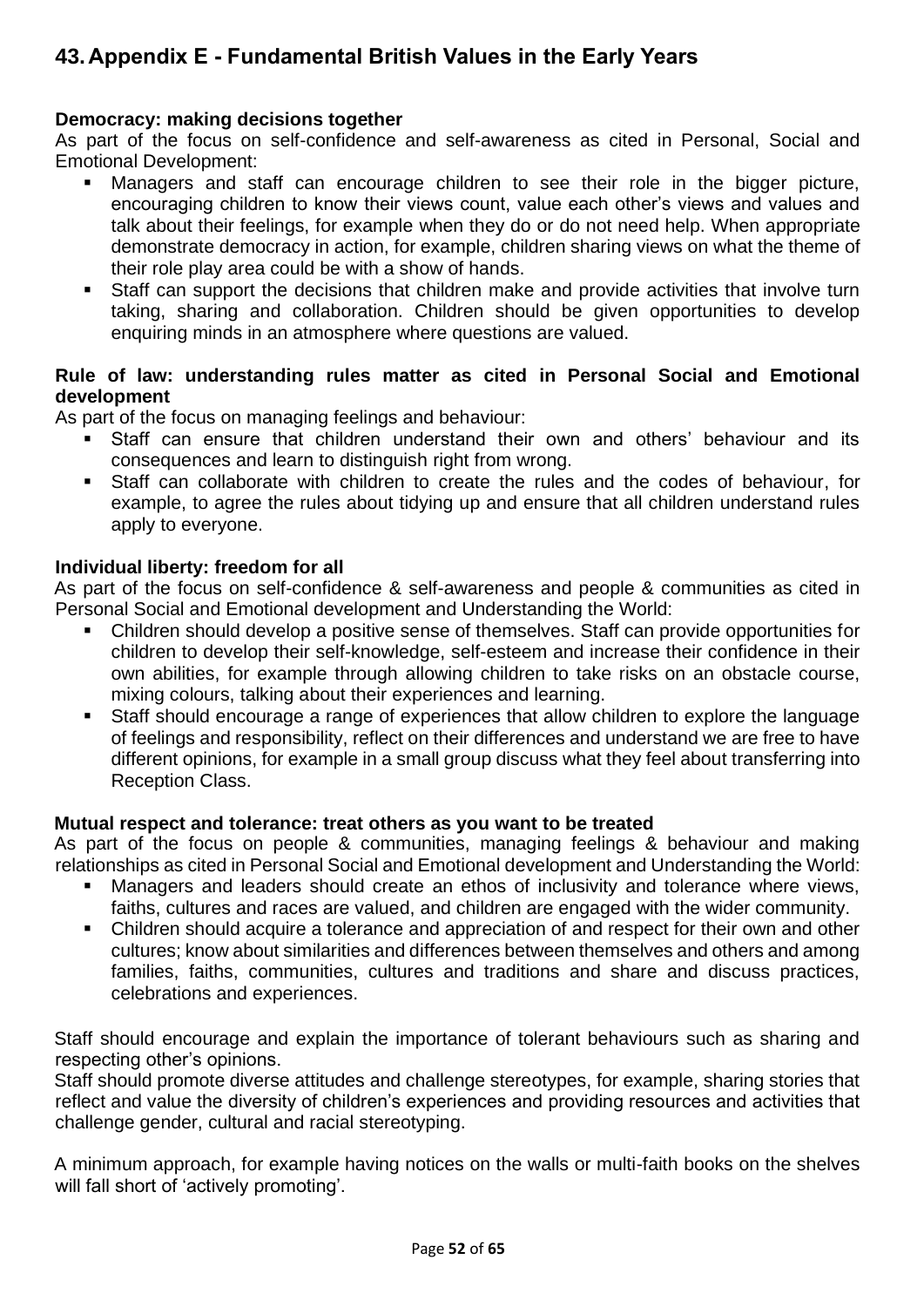It is NOT acceptable to:

- actively promote intolerance of other faiths, cultures and races
- fail to challenge gender stereotypes and routinely segregate girls and boys
- isolate children from their wider community
- fail to challenge behaviours (whether of staff, children or parents) that are not in line with the fundamental British values of democracy, rule of law, individual liberty, mutual respect and tolerance for those with different faiths and beliefs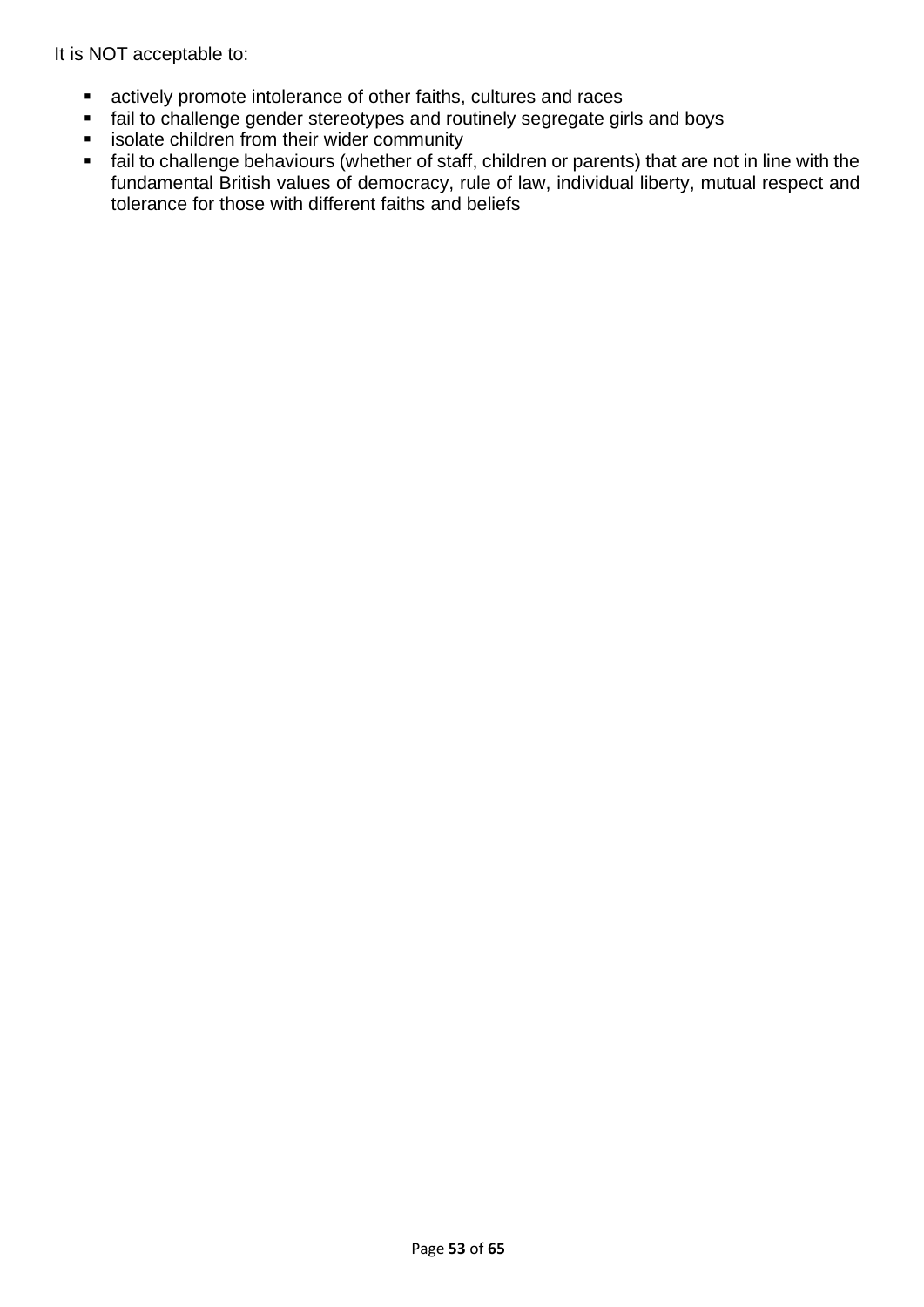# <span id="page-53-0"></span>**44.Appendix F - Serious injuries, accidents and illnesses**

*Applicable to early years settings only*

The setting must tell Ofsted about any of the following in relation to serious injuries, accidents and illnesses:

- the death of a child
- anything that requires resuscitation
- admittance to hospital for more than 24 hours
- a broken bone or fracture
- dislocation of any major joint, such as the shoulder, knee, hip or elbow
- any loss of consciousness
- severe breathing difficulties, including asphyxia
- anything leading to hypothermia or heat-induced illness
- any confirmed cases of coronavirus (COVID-19) in staff or children

#### **Minor injuries**

The setting does not need to tell Ofsted about minor injuries, even if treated at a hospital (for less than 24 hours). These include:

- animal and insect bites, such as a bee sting that doesn't cause an allergic reaction
- **EX sprains, strains and bruising, for example if a child sprains their wrist tripping over their** shoelaces
- cuts and grazes
- minor burns and scalds
- **EXE** dislocation of minor joints, such as a finger or toe
- wound infections

## **Eyes**

The setting must report to Ofsted if a child suffers any loss of sight, whether it is temporary or permanent. You must also tell us about any:

- penetrating injury to the child's eye
- chemical or hot metal burn to the child's eye

#### **Substances and electricity**

If a child in our care suffers any injury from, or requires medical treatment for, any of the following situations we must tell Ofsted:

- from absorption of any substance:
	- $\circ$  by inhalation
	- o by ingestion
	- o through the skin
- from an electric shock or electrical burn
- where there is reason to believe it resulted from exposure to:
	- o a harmful substance
	- o a biological agent
	- o a toxin
	- o an infected material

The setting must fulfil our legal requirements and submit the online report to Ofsted as soon as reasonably practicable, but no later than 14 days by completing the on-line reporting process at <https://www.gov.uk/guidance/report-a-serious-childcare-incident>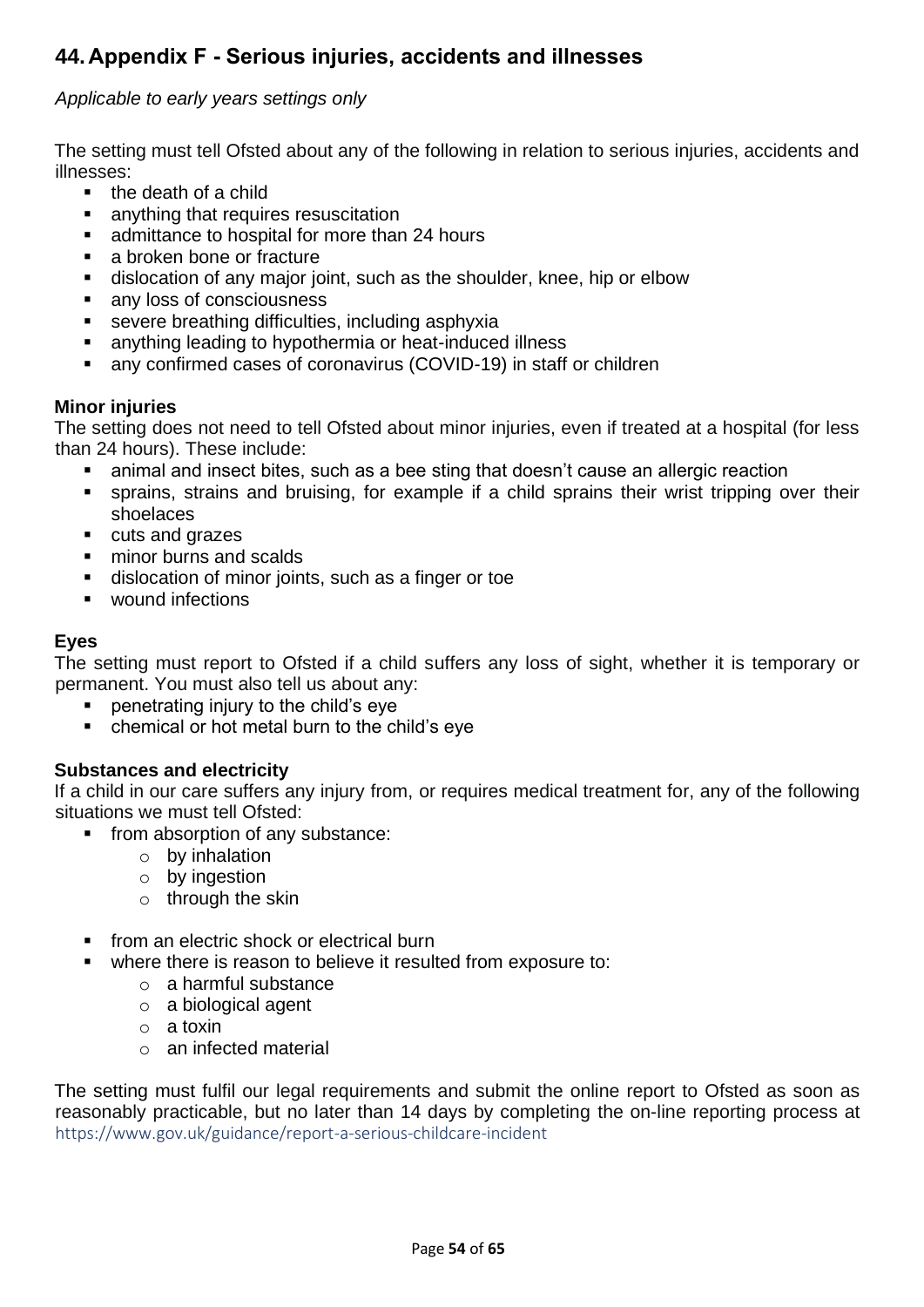# <span id="page-54-0"></span>**45.Appendix G - Alternative Provision Quality Assurance Checklist**



## **Name of alternative provision:**

# **Name of person completing checklist (from host school):**

If the alternative provision hasn't been quality assured by the Local Authority or another recognised provider, the host School must quality assure the placement. This quality assurance document must be completed prior to working with a new alternative provision and **annually** thereafter.

|                |                                                                                                                                                                                                                                                                       | On file/<br>evidence of<br>check | Date &<br><b>Initial</b> |
|----------------|-----------------------------------------------------------------------------------------------------------------------------------------------------------------------------------------------------------------------------------------------------------------------|----------------------------------|--------------------------|
| 1              | Has the provision been quality assured by the Local<br>Authority? Y/N<br>If so, written evidence must be obtained evidencing quality                                                                                                                                  |                                  |                          |
|                | assurance.                                                                                                                                                                                                                                                            |                                  |                          |
| 2              | Is the alternative provision registered as an independent<br>school with the DfE? Y/N                                                                                                                                                                                 |                                  |                          |
|                | The criteria to be registered as an independent school is that;<br>full-time <sup>1</sup> education is provided for five or more students of<br>compulsory school age, or;                                                                                            |                                  |                          |
|                | full-time education is provided for one or more students<br>$\overline{\phantom{a}}$<br>with an EHC plan or who is "looked after" by a local<br>authority                                                                                                             |                                  |                          |
|                | 1 - There is no legal definition of what constitutes 'full-time' education.<br>However, DfE would consider an institution to be providing full-time<br>education if it is intended to provide, or does provide, all, or substantially all,<br>of a child's education. |                                  |                          |
| 3              | What is the provider's DfE number? (If applicable)                                                                                                                                                                                                                    |                                  |                          |
| 4              | Copy of signed Service Level Agreement (SLA) /contract<br>(attached)                                                                                                                                                                                                  |                                  |                          |
| 5              | Is there a clear governance structure within the Alternative<br>provision? Y/N                                                                                                                                                                                        |                                  |                          |
| 6              | Does the referral process include the requirement for a<br>detailed student profile from the host school prior to<br>agreement of placement? Y/N                                                                                                                      |                                  |                          |
| $\overline{7}$ | Student's attendance should be monitored daily. Is this<br>included in the SLA? Y/N<br>Copy of providers Attendance policy attached.                                                                                                                                  |                                  |                          |
| 8              | Is there a procedure for when students fail to attend? Y/N                                                                                                                                                                                                            |                                  |                          |
| 9              | Is there adequate access to resources for all students who<br>access the provision? Y/N                                                                                                                                                                               |                                  |                          |
| 10             | Is there inclusive practice with regards to positive behaviour<br>management, attendance and punctuality? Y/N<br>Pro-actively promote and support the regular attendance of<br>students?<br>Effective reward/incentive strategies to promote participation?           |                                  |                          |
| 11             | Is there regular assessment and review of student progress?<br>Y/N                                                                                                                                                                                                    |                                  |                          |
|                | Provision agrees to share weekly progress reports                                                                                                                                                                                                                     |                                  |                          |
| 12             | Are risk assessments completed for activities that students<br>may undertake? Y/N (copy attached)                                                                                                                                                                     |                                  |                          |
| 13             | Is there a full and clear student induction procedure regarding<br>health and safety and fire evacuation? Y/N                                                                                                                                                         |                                  |                          |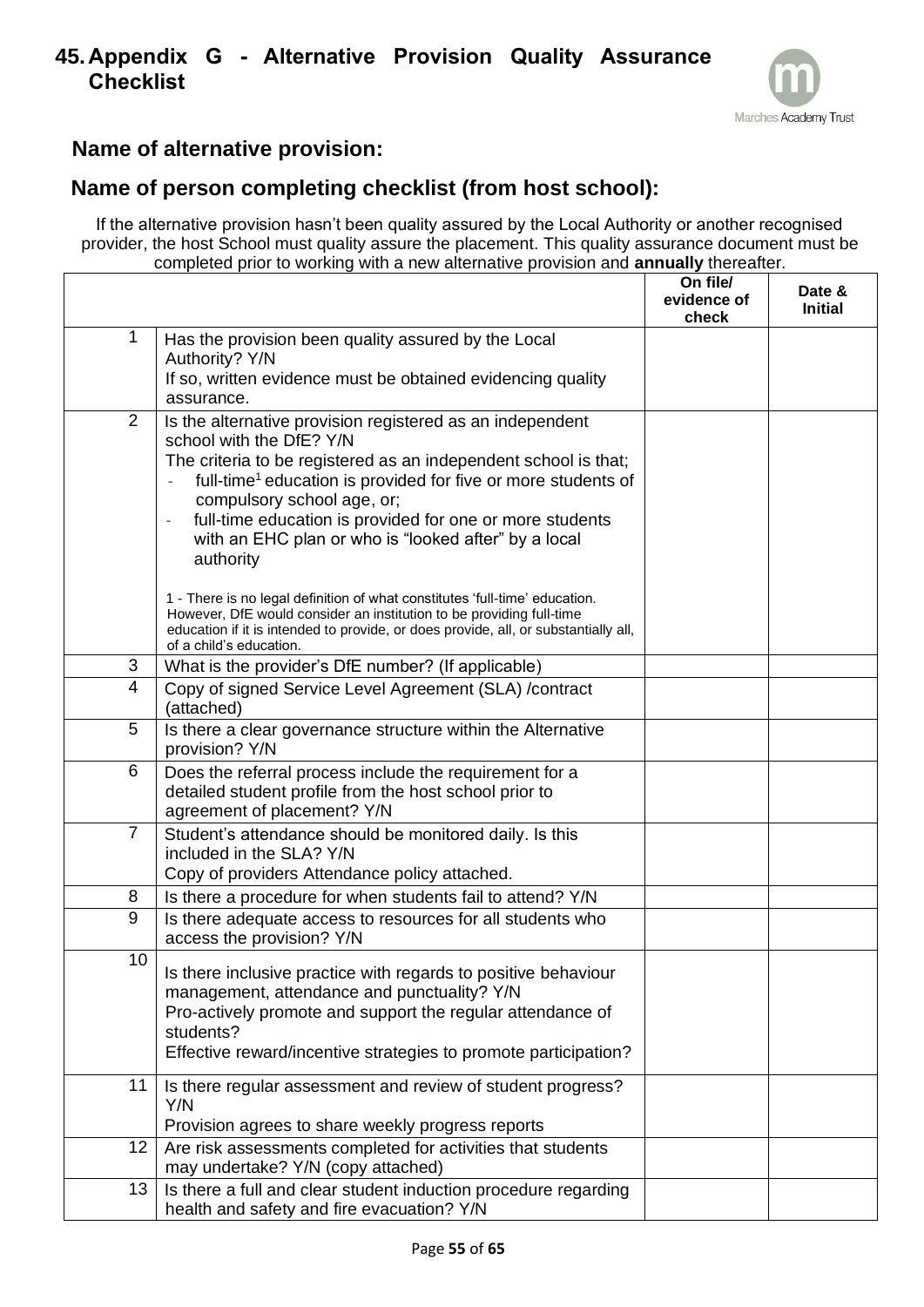| 14                 | Are there robust procedures in place to safeguard children in<br>line with KCSIE? Y/N<br>Copy of providers Safeguarding/Child protection policy<br>attached.                                                                                                                                                                                                                                                                                                                                                                                                                                                                                                                                                                              |  |
|--------------------|-------------------------------------------------------------------------------------------------------------------------------------------------------------------------------------------------------------------------------------------------------------------------------------------------------------------------------------------------------------------------------------------------------------------------------------------------------------------------------------------------------------------------------------------------------------------------------------------------------------------------------------------------------------------------------------------------------------------------------------------|--|
| 15                 | Has evidence of staff receiving accredited child protection<br>training been seen? Y/N<br>Has evidence of DSL receiving training for their role been<br>seen? Y/N<br>Have contact details for DSL been provided? Y/N (attached).                                                                                                                                                                                                                                                                                                                                                                                                                                                                                                          |  |
| 16                 | Copy of public liability insurance document attached.                                                                                                                                                                                                                                                                                                                                                                                                                                                                                                                                                                                                                                                                                     |  |
| 17                 | Is there a policy for when members of staff are working alone<br>with students? Y/N (copy attached)                                                                                                                                                                                                                                                                                                                                                                                                                                                                                                                                                                                                                                       |  |
| 18                 | Does the provider have an ICT policy that includes mobile<br>phones? Y/N (copy attached)                                                                                                                                                                                                                                                                                                                                                                                                                                                                                                                                                                                                                                                  |  |
| 19                 | Copy of health and safety policy attached.                                                                                                                                                                                                                                                                                                                                                                                                                                                                                                                                                                                                                                                                                                |  |
| 20                 | Has written confirmation from the provider that staff vetting<br>checks have been undertaken been received? Y/N<br>Checks include:<br>an identity check;<br>$\overline{\phantom{a}}$<br>a barred list check;<br>$\overline{\phantom{a}}$<br>an enhanced DBS check/certificate;<br>$\overline{\phantom{a}}$<br>a prohibition from teaching check;<br>$\overline{\phantom{a}}$<br>further checks on people who have lived or worked<br>$\overline{\phantom{a}}$<br>outside the UK<br>a check of professional qualifications, where required; and<br>a check to establish the person's right to work in the<br>United Kingdom.<br>Has confirmation of these checks been added to the host<br>school Single Central Record on the agency tab? |  |
| 21                 | Is there a Designated First Aid Officer and suitable equipment<br>available? Y/N<br><b>Qualified First Aiders identified</b><br>Recording system for accidents including informing host<br>school and home<br>Historical or current RIDDOR investigations<br>Evidence of full first aid kit                                                                                                                                                                                                                                                                                                                                                                                                                                               |  |
| 22                 | Has confirmation been received from the provider that a<br>representative will attend or contribute to multi-agency<br>meetings (e.g. Child protection conferences and core group)<br>when necessary? Y/N                                                                                                                                                                                                                                                                                                                                                                                                                                                                                                                                 |  |
| <b>Action Plan</b> |                                                                                                                                                                                                                                                                                                                                                                                                                                                                                                                                                                                                                                                                                                                                           |  |
| information        | If 'no' is answered to any of the questions in Part 2 an action plan must be formulated to obtain                                                                                                                                                                                                                                                                                                                                                                                                                                                                                                                                                                                                                                         |  |
|                    |                                                                                                                                                                                                                                                                                                                                                                                                                                                                                                                                                                                                                                                                                                                                           |  |

| <b>Action Reference Number</b> | Area of Improvement | Intended Action |
|--------------------------------|---------------------|-----------------|
|                                |                     |                 |

| Signed by host school           | Date |
|---------------------------------|------|
| Signed by Alternative Provision | Date |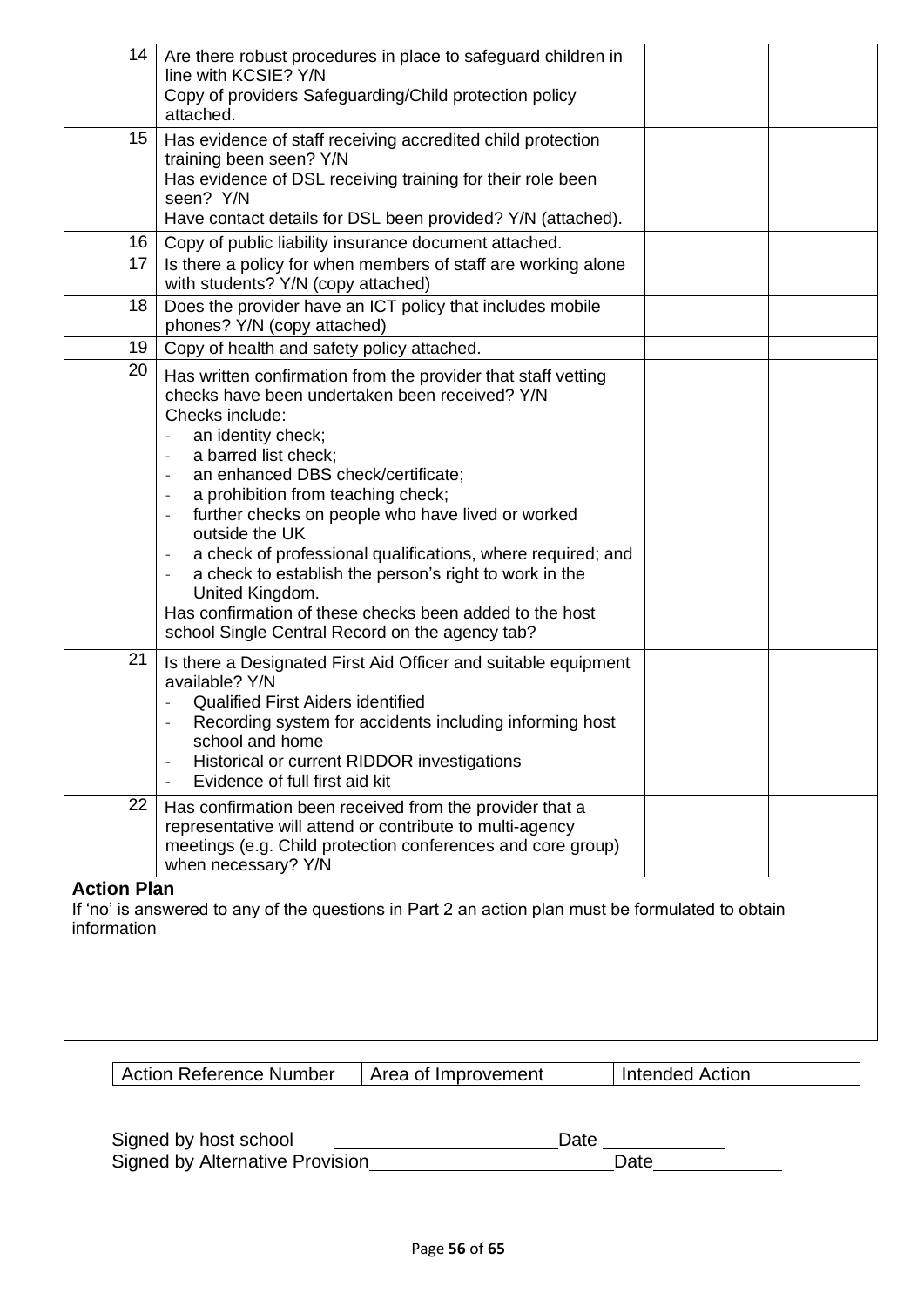# <span id="page-56-0"></span>**46.Appendix H - The Local Authority Designated Officer (LADO)**

#### **Duty to refer**

In addition to informing Ofsted, the Case Manager (e.g., Registered Person, Designated Safeguarding Lead) has a duty to refer any concerns to the LADO where it is alleged that a person who works\* with children has:

- behaved in a way that has harmed a child, or may have harmed a child and/or;
- possibly committed a criminal offence against or related to a child and/or;
- behaved towards a child or children in a way that indicates he or she may pose a risk of harm to children; and/or
- behaved or may have behaved in a way that indicates they may not be suitable to work with children.

Responsibility would also include reporting applications to work or volunteer with children and young people from adults who are barred from doing so as this poses a potential risk of significant harm to children and young people.

#### **The LADO should be informed of ALL allegations that come to the Registered Persons/Designated Safeguarding Lead's (DSL) attention within 1 working day of the manager becoming aware of the allegation.**

In cases where the nature of the allegation has not required immediate referral to the Compass or the Police, the Registered Person/DSL and the LADO will decide jointly as to whether such a referral is necessary and who will make it.

The LADO should also be informed of any allegations that are made directly to the police or Compass. **It is important that even apparently less serious allegations are seen to be followed up objectively by someone independent of the organisation concerned. Therefore, the LADO should be informed of ALL allegations that come to the employers' attention.** 

#### **The role of the Local Authority Designated Officer (LADO)**

The LADO will advise the employer of any action that may be necessary, whether an investigation will take place, and if so, what form the investigation will take. It is their role to provide on-going advice and liaison and to monitor the progress of cases. This may include:

- Advising the employer on next steps, such as the need to inform the child's parents; advice on dismissal or suspension of the member of staff accused; the decision as to whether the case will be investigated and by whom.
- Regularly monitoring the progress of cases to ensure that they are dealt with as quickly as possible consistent with a fair and thorough process.
- Liaising with the employer to provide advice and support when required/requested.
- Oversight and management of individual cases.

If an allegation is substantiated and the employer dismisses the person or ceases to use that person's services, the employer should consult with the LADO about whether a referral to the Disclosure and Barring Service is required.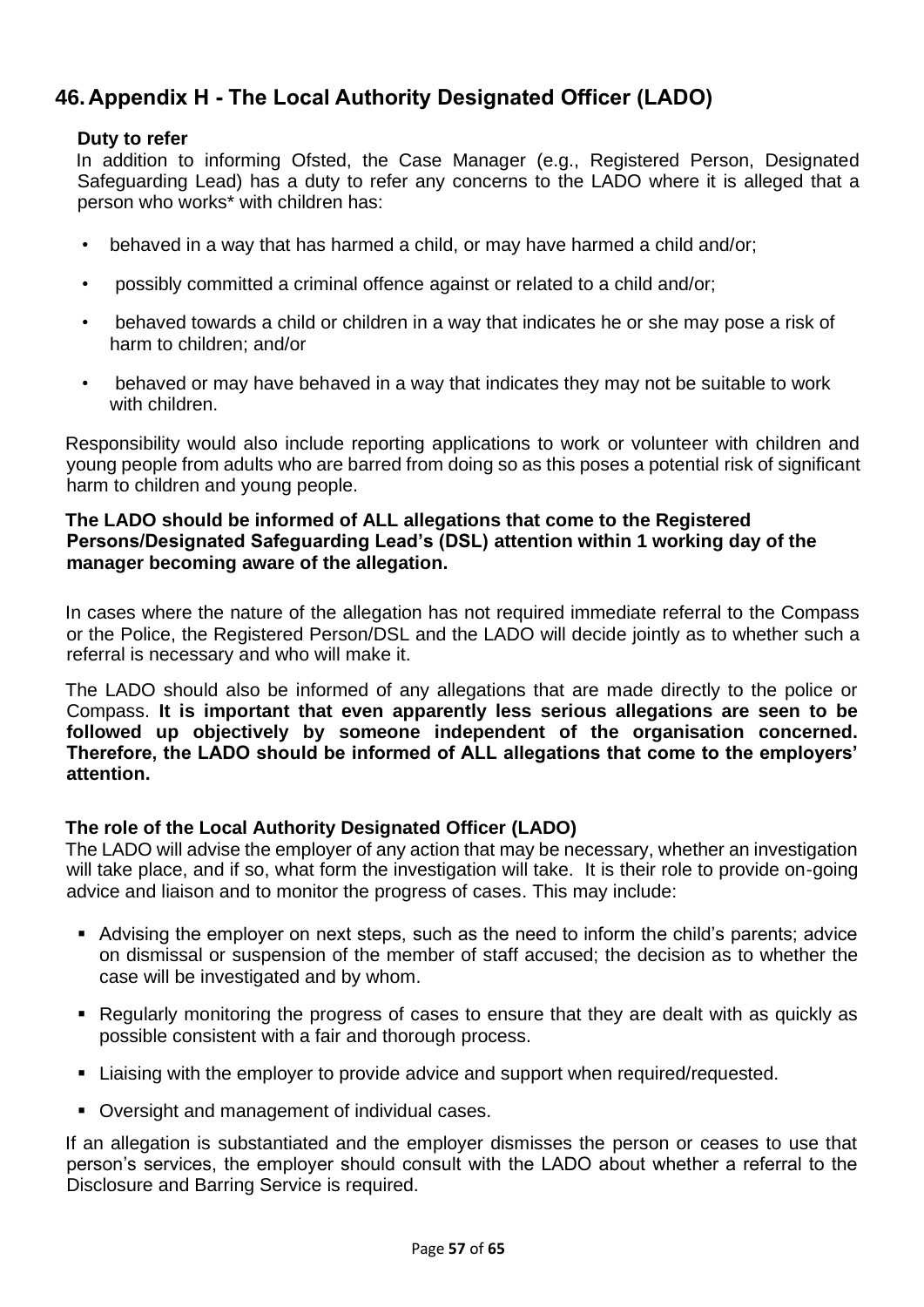## **Referral to the LADO should form part of your disciplinary and whistleblowing procedures.**

## **The role of the setting's Designated Safeguarding Lead**

The DSL or Registered Person making the referral will be expected to play a key role in the investigative process and follow the advice given by the LADO. This may involve:

- Gathering any additional information which may have a bearing on the allegation, for instance: previous concerns, care and control incidents and so on;
- Providing the subject of the allegation with information and advising them to inform their union or professional body;
- Attending Strategy Meetings where required;
- **EXECUTE:** Liaising with the LADO:
- Ensuring that risk assessments are undertaken where and when required:
- Ensuring that effective reporting and recording systems are in place which allow for the tracking of allegations through to the outcome;
- **•** Should the allegation be unfounded, considering a referral either to Compass or the police if the allegation is deemed to be deliberately malicious or invented.

#### **Record keeping**

It is important that employers keep a clear and comprehensive summary of any allegations made, details of how the allegation was followed up and resolved. This record should be placed on the person's confidential personnel file with a copy given to the individual.

The record should be kept at least until the person reaches retirement or for ten years if that would be longer.

The purpose of the record is to enable accurate information to be given in response to any future request for a reference.

Details of allegations that are found to be malicious should be removed from personnel records.

#### **For further information see localised child protection procedures for West Midlands:**

[https://westmidlands.procedures.org.uk/local-content/ygjN/localised-content-lado-managing](https://westmidlands.procedures.org.uk/local-content/ygjN/localised-content-lado-managing-allegations/?b=Shropshire)[allegations/?b=Shropshire](https://westmidlands.procedures.org.uk/local-content/ygjN/localised-content-lado-managing-allegations/?b=Shropshire)

\*The term 'works with children' refers to any individual employed to work with children or acting in a voluntary capacity.

Please note: Registered providers must inform Ofsted of any allegations of serious harm or abuse by any person living, working, or looking after children at the premises (whether the allegations relate to harm or abuse committed on the premises or elsewhere). Registered providers must also notify Ofsted of the action taken in respect of the allegations. These notifications must be made **as soon as is reasonably practicable,** but at the latest within 14 days of the allegations being made. A registered provider who, without reasonable excuse, fails to comply with this requirement, commits an offence.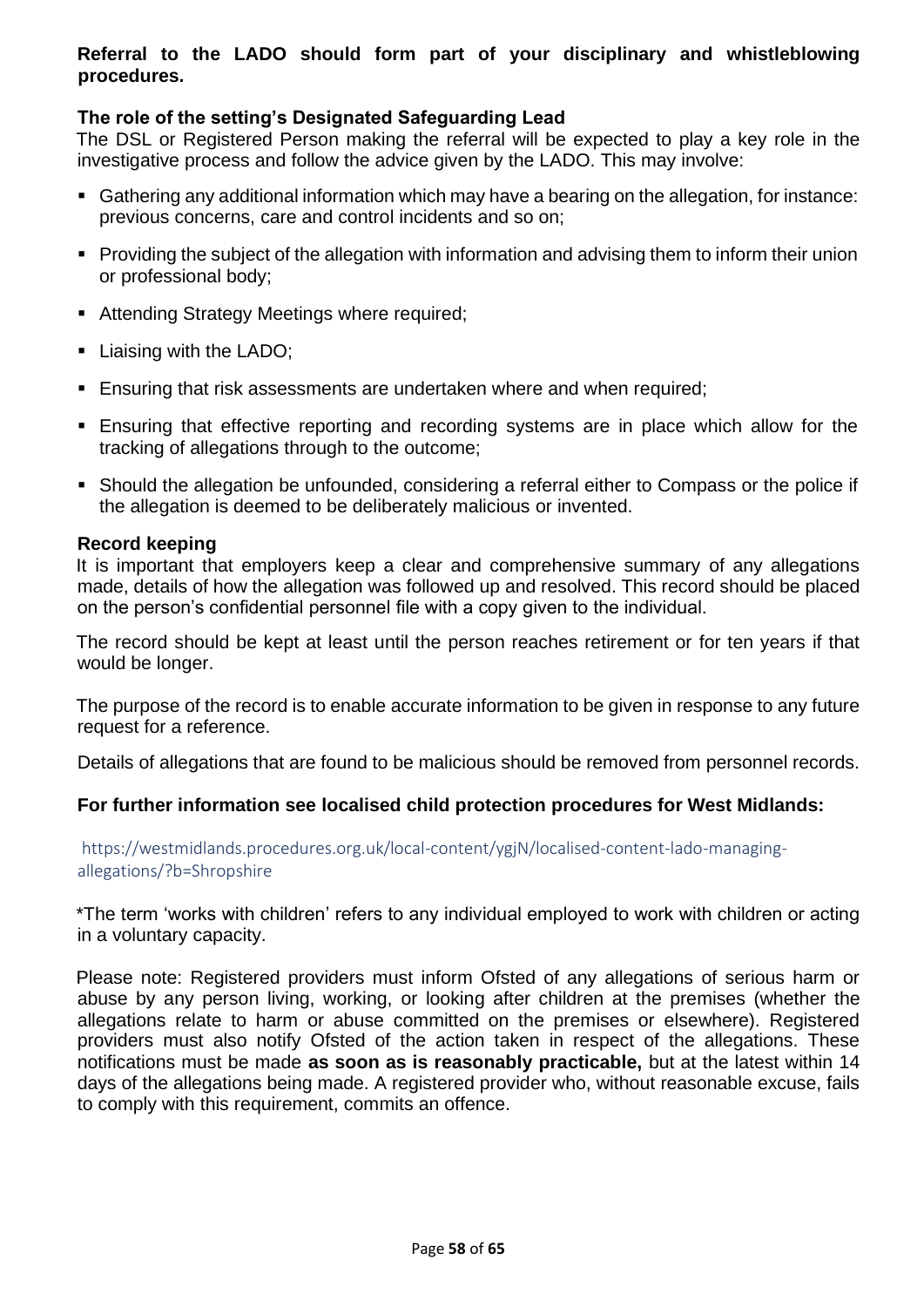# <span id="page-58-0"></span>**47.Appendix I - Workflow for managing reported incidents of Harmful Sexual Behaviour in schools**



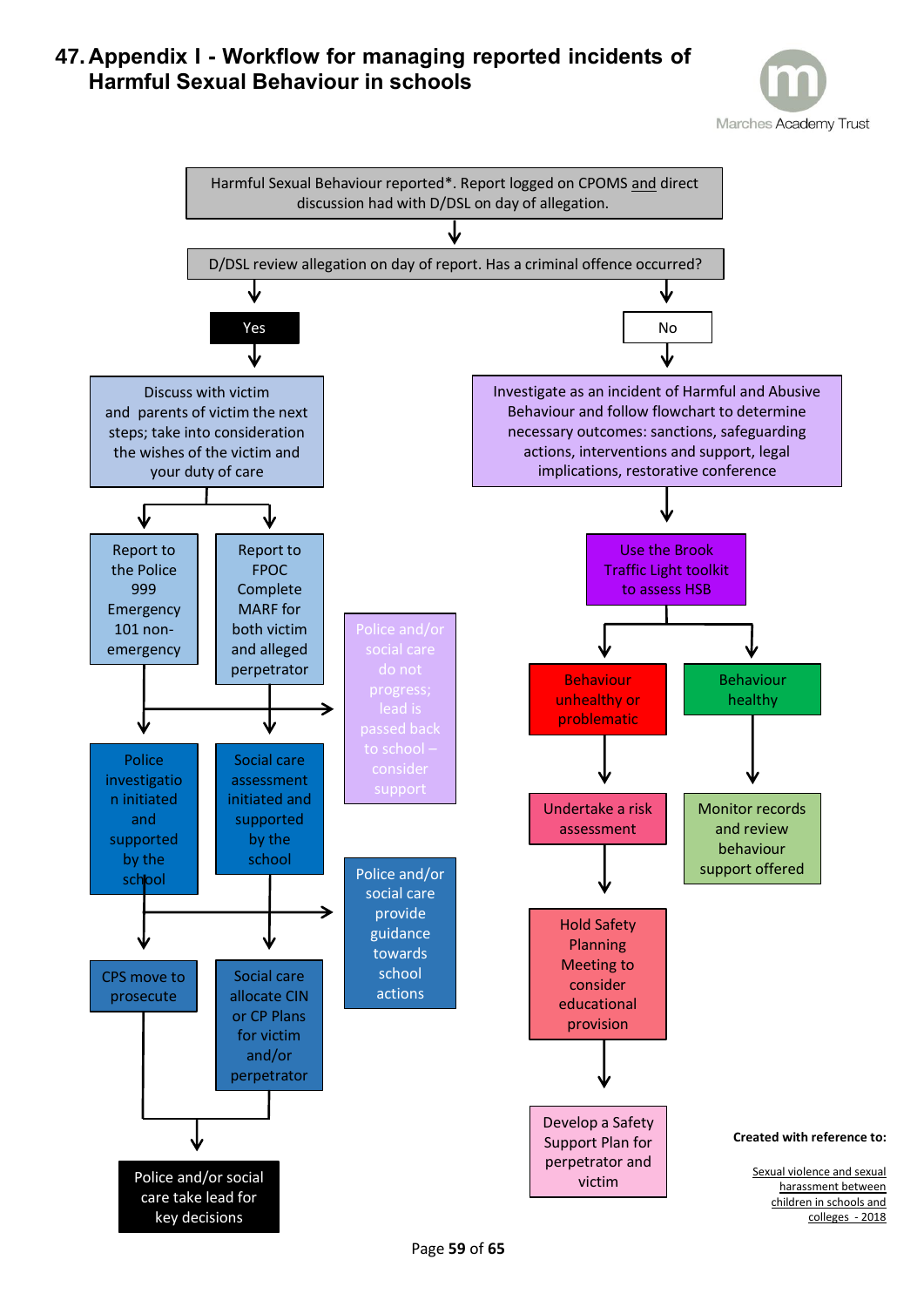# <span id="page-59-0"></span>**48.Appendix J - Workflow for responding to Harmful and Abusive Behaviour in schools**



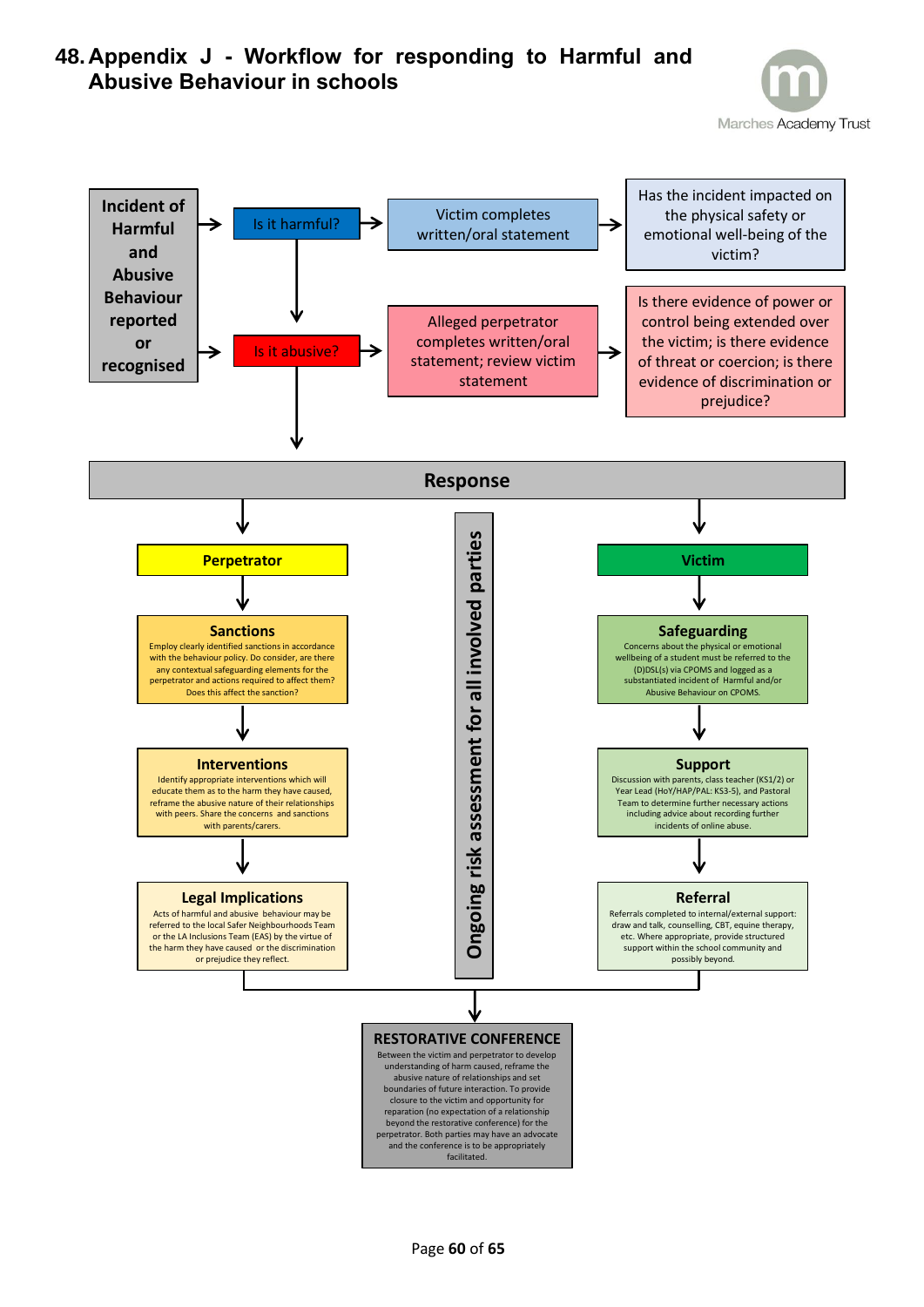## <span id="page-60-0"></span>**49.Appendix K - Peer-on-peer sexual abuse: risk and needs assessment & version record**



#### **Notes on using this template:**

*Adapted from The Key*

(1) We've used "Child A" and "Child B" to signify the children involved, rather than saying "victim" and "alleged perpetrator". This is because you should avoid assigning guilt until a formal investigation has been conducted by the appropriate authorities.

(2) Consider each question/consideration from the perspective of both pupils, and be sure to do this in collaboration with them. Also consider the impact on, and needs of, the wider school community, and record any concerns or actions in the most appropriate column.

(3) Work with your local multi-agency safeguarding team (MAST) when conducting this risk assessment, and update it in response to any advice they provide. Some of the prompts may require input from other MAST agencies. Add specific questions and considerations based on the nature of each incident and on the advice provided.

(4) Keep track of the changes you make:

- Create a new copy of the document
- Update the version number at the top of the risk assessment
- Record what has changed in the update log (at the end of the document)
- Save the most recent version of the risk assessment in the appropriate places (for example, CPOMS [scan] or the child's safeguarding file)

(5) This should be a living document – you may need to update it as often as daily based on conversations with, and feedback from, the children and parents involved, feedback from staff, guidance from the MAST, or information from the police and children's social care.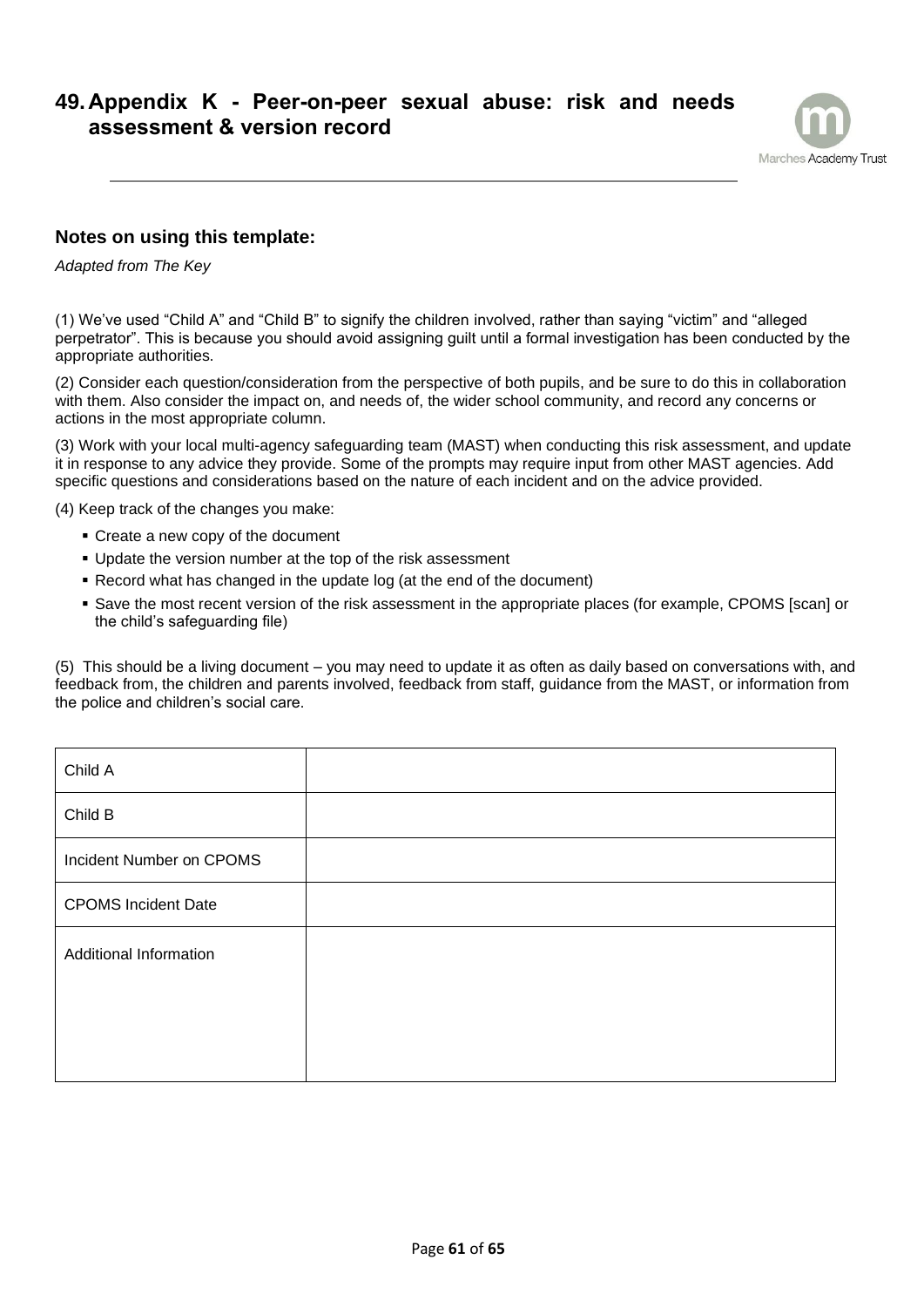| <b>AREA OF RISK</b>                                                                                           | <b>CONSIDERATIONS</b>                                                                                                                                                                                                                                                                                                                                                                                                                                                                                                                                                                                                                                                                                                                                                                                      | CHILD 'A' | CHILD 'B' | <b>NOTES</b>                                                                                                                                            | <b>ACTIONS</b> |
|---------------------------------------------------------------------------------------------------------------|------------------------------------------------------------------------------------------------------------------------------------------------------------------------------------------------------------------------------------------------------------------------------------------------------------------------------------------------------------------------------------------------------------------------------------------------------------------------------------------------------------------------------------------------------------------------------------------------------------------------------------------------------------------------------------------------------------------------------------------------------------------------------------------------------------|-----------|-----------|---------------------------------------------------------------------------------------------------------------------------------------------------------|----------------|
| Details of the<br>incident<br>Record details of<br>the incident from<br>the point of view<br>of both children | ■ How serious is the incident?<br>Was it a crime?<br>• Do we need to make<br>arrangements to limit contact<br>between the children<br>involved? (If the allegation<br>relates to rape, assault by<br>penetration, or sexual assault,<br>the answer is automatically<br>yes)<br>• How did the school find out<br>about it? Was it reported<br>directly or by someone else<br>with knowledge of the<br>incident?                                                                                                                                                                                                                                                                                                                                                                                             |           |           | Use this column<br>to record<br>additional<br>information that<br>may be relevant<br>For example,<br>previous,<br>unrelated<br>behavioural<br>incidents |                |
| Social risks                                                                                                  | • Do the children share a peer<br>group? Are people in their<br>friend group likely to take<br>sides?<br>• Do they both attend your<br>school?<br>• Do other people know about<br>the incident? Do those people<br>understand:<br>o Who they can talk to if they<br>have concerns about the<br>people involved, or about<br>their own safety and<br>wellbeing<br>o The importance of<br>confidentiality<br>$\circ$ If, and how, they may need<br>to be involved in any further<br>investigations<br>■ Are they likely to be the<br>subject of gossip, bullying or<br>further harassment?<br>■ Have there been previous<br>incidents of sexually<br>inappropriate behaviour within<br>their peer group(s)?<br>• Do they risk being alienated<br>from their friend group(s) as a<br>result of this incident? |           |           |                                                                                                                                                         |                |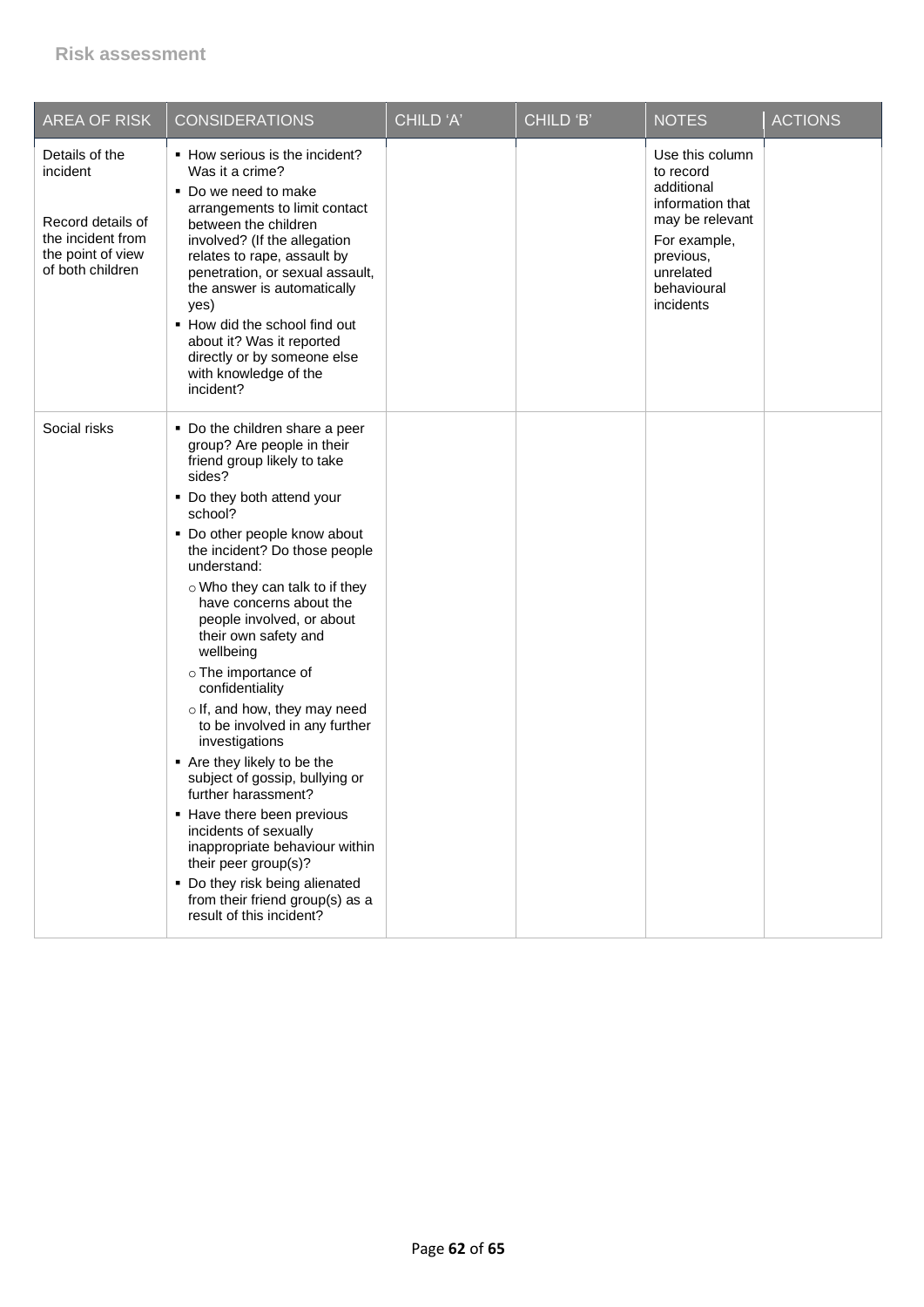| <b>AREA OF RISK</b>    | <b>CONSIDERATIONS</b>                                                                                                                                                                                                                                                                                                                                                                                                                                                                                                                                                                                    | CHILD 'A' | CHILD 'B' | <b>NOTES</b> | <b>ACTIONS</b> |
|------------------------|----------------------------------------------------------------------------------------------------------------------------------------------------------------------------------------------------------------------------------------------------------------------------------------------------------------------------------------------------------------------------------------------------------------------------------------------------------------------------------------------------------------------------------------------------------------------------------------------------------|-----------|-----------|--------------|----------------|
| Physical risks         | • Do they feel, or continue to<br>feel, physically threatened by<br>the other child?<br>• Do you have reason to believe<br>they pose a continued risk to<br>the safety and wellbeing of the<br>victim, or other pupils and<br>staff?<br>Are they at risk of physical<br>harm as a result of this<br>incident (for example, bullying<br>or 'retribution' by peers)<br>• Do they share classes/break<br>times/etc.?<br>Are they likely to come into<br>contact with each other (or<br>anyone else involved in/with<br>knowledge of the incident)<br>outside of school? How can<br>such contact be limited? |           |           |              |                |
| Environmental<br>risks | • Do they live in a home where<br>violence or abuse has<br>occurred?<br>• Do they live in or near an area<br>or location known to police to<br>be high risk for sexual<br>harassment or assault?<br>Are they active on social<br>media? If so, how? Do they<br>know how to protect<br>themselves from online<br>grooming?<br>• What activities do they take<br>part in outside of school?<br>Are parents clear about:<br>o How the school (and partner<br>agencies) are handling the<br>incident?<br>○ Confidentiality?<br>o The conduct expected of<br>them while an investigation<br>is ongoing?       |           |           |              |                |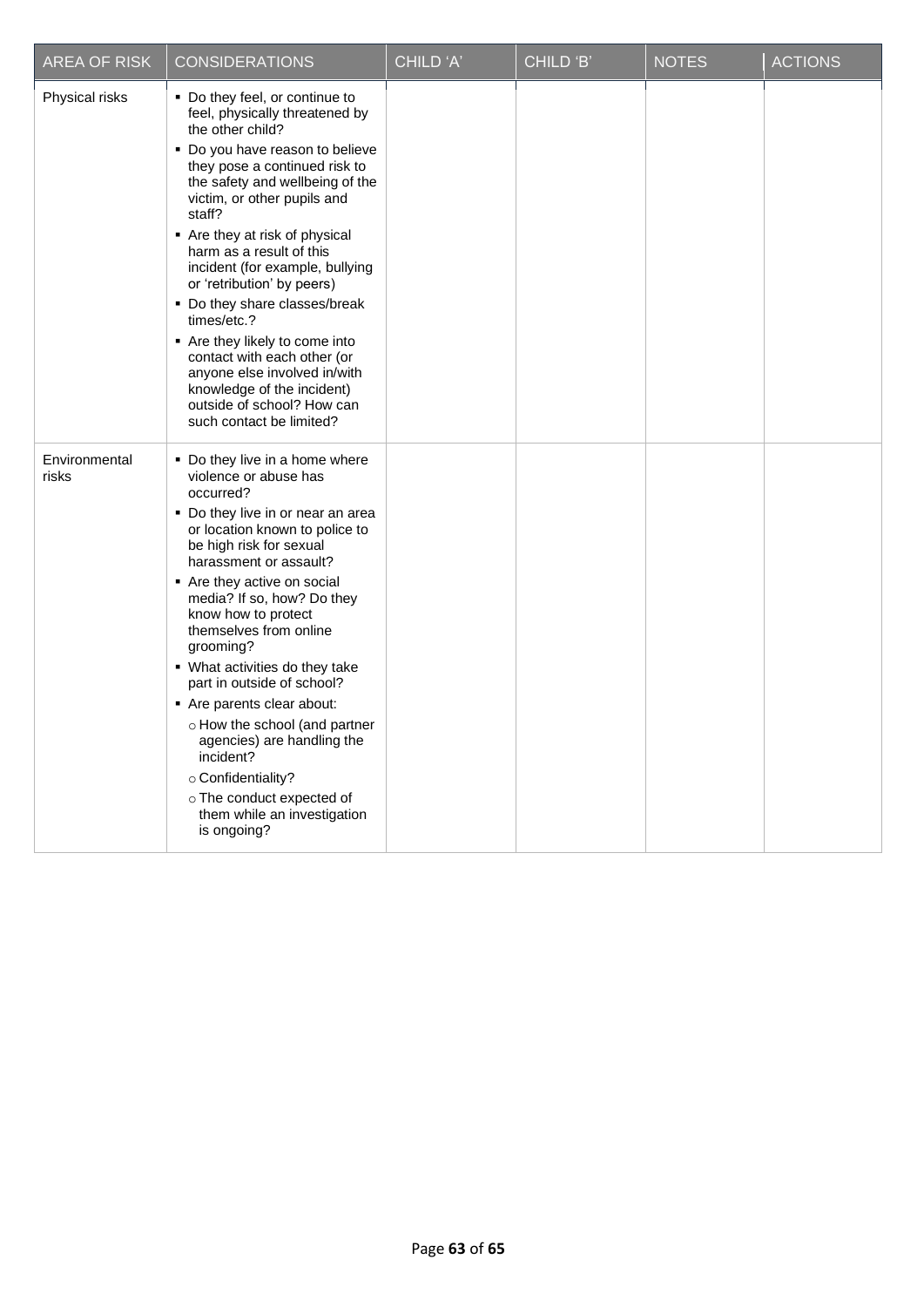| <b>DATE</b> | <b>UPDATES MADE</b>                      | REASONS FOR UPDATES          | UPDATES MADE BY |
|-------------|------------------------------------------|------------------------------|-----------------|
|             | E.g, "Updated lunchtime<br>arrangements" | E.g, "Feedback from Child A" |                 |
|             |                                          |                              |                 |
|             |                                          |                              |                 |
|             |                                          |                              |                 |
|             |                                          |                              |                 |
|             |                                          |                              |                 |
|             |                                          |                              |                 |
|             |                                          |                              |                 |
|             |                                          |                              |                 |
|             |                                          |                              |                 |